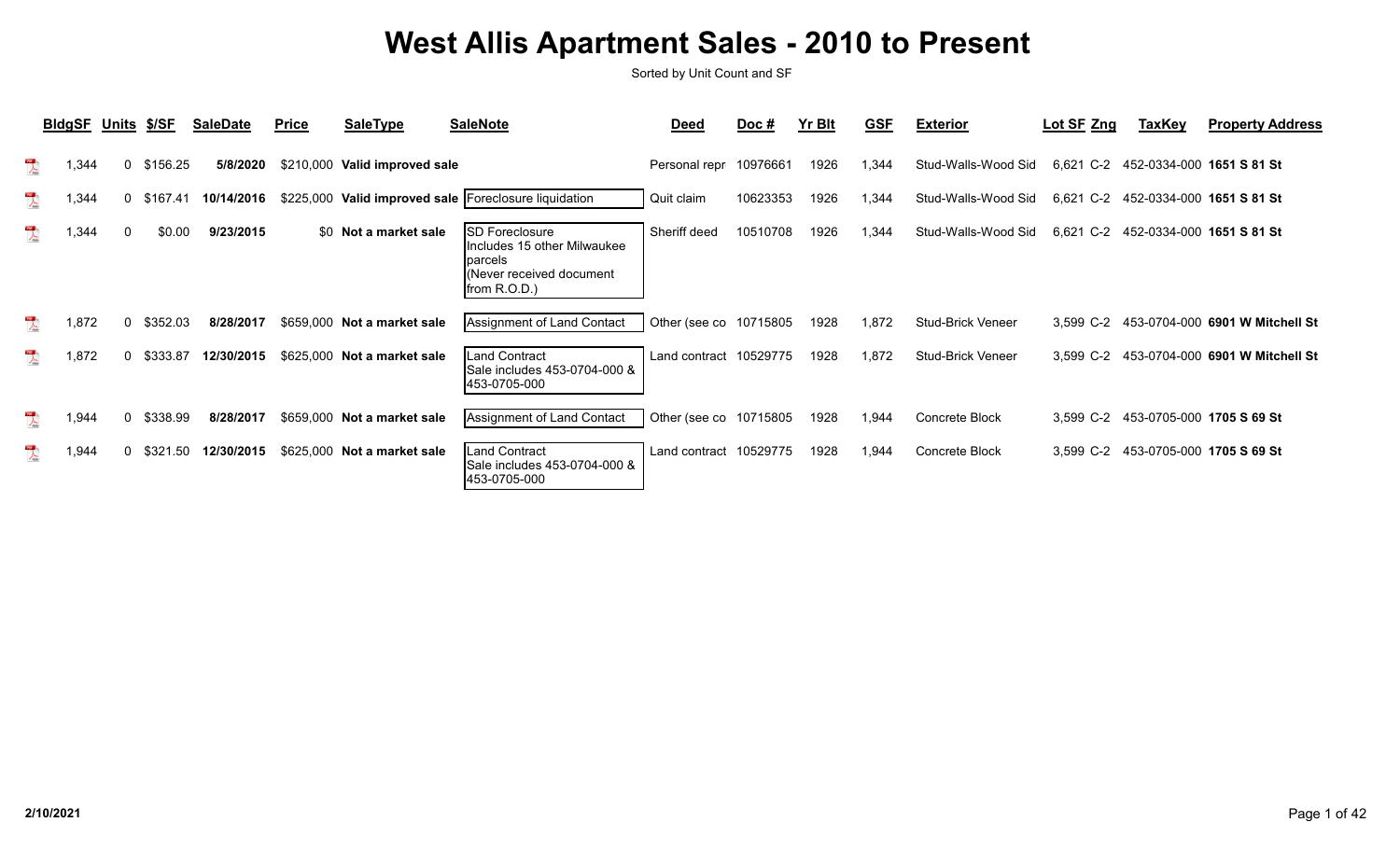|                         | <b>BIdgSF Units</b> |             | <u> \$/SF</u> | <b>SaleDate</b> | <b>Price</b> | <b>SaleType</b> | <b>SaleNote</b>                                                                                                                                                                                                                                                                                                                                                                                                                                                                                                                                                                                                                                                                                                                                                                                                                            | <b>Deed</b> | $\overline{Doc}$ # | Yr Blt | <b>GSF</b> | <b>Exterior</b>   | Lot SF Zng | <b>TaxKey</b> | <b>Property Address</b>                     |
|-------------------------|---------------------|-------------|---------------|-----------------|--------------|-----------------|--------------------------------------------------------------------------------------------------------------------------------------------------------------------------------------------------------------------------------------------------------------------------------------------------------------------------------------------------------------------------------------------------------------------------------------------------------------------------------------------------------------------------------------------------------------------------------------------------------------------------------------------------------------------------------------------------------------------------------------------------------------------------------------------------------------------------------------------|-------------|--------------------|--------|------------|-------------------|------------|---------------|---------------------------------------------|
| $\sum_{k\in\mathbb{N}}$ | 1,960               | $\mathbf 0$ | \$0.00        | 6/29/2020       |              |                 | \$0 Other (see commen Seller relation to buyer:<br>Grantors' Partnership<br>converted to Grantee LLC<br>under s.178.1141 Wis.Stats,<br>with all ownership interests<br>being identical.<br>Seller relation to buyer:<br>Grantors' Partnership<br>converted to Grantee LLC<br>under s.178.1141 Wis.Stats,<br>with all ownership interests<br>being identical.<br>Seller relation to buyer:<br>Grantors' Partnership<br>Iconverted to Grantee LLC<br>under s.178.1141 Wis.Stats,<br>with all ownership interests<br>being identical.<br>Seller relation to buyer:<br>Grantors' Partnership<br>converted to Grantee LLC<br>under s.178.1141 Wis.Stats,<br>with all ownership interests<br>being identical.<br>Transfer type: Partnership<br>Transfer to LLC pursuant to<br>Sec.178.1141 Wis. Stats., with  <br>all interests being identical. | Quit claim  | 10993201           | 1897   | 1,960      | Stud-Metal Siding |            |               | 19,773 RB-2 451-0354-002 8712 W Mitchell St |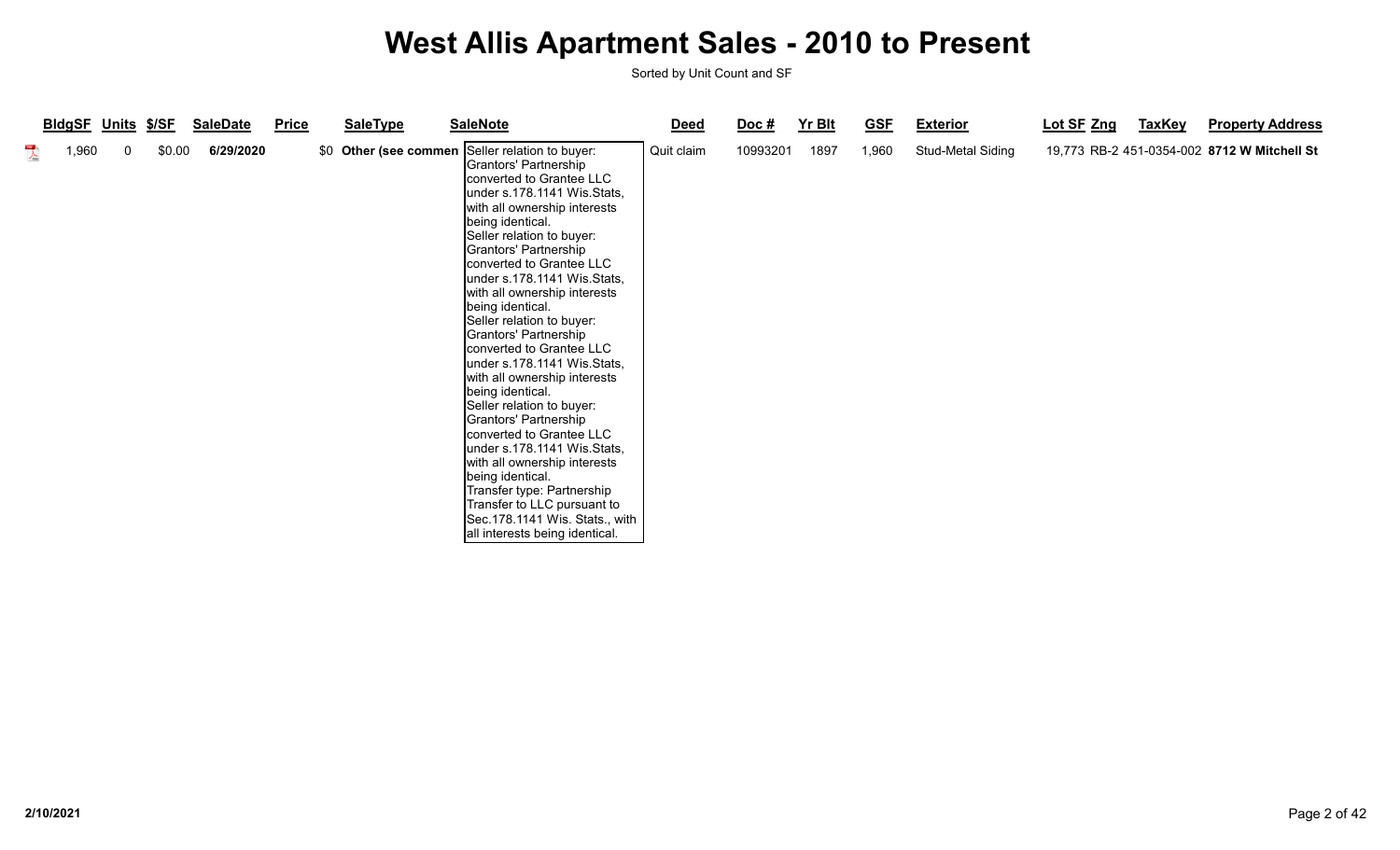|                                                  | <b>BldgSF Units</b> | \$/SF  | <b>SaleDate</b> | <b>Price</b> | <b>SaleType</b>       | <b>SaleNote</b>                                                                                                                                                                                                                                                                                                                                                                                                                                                                                                                                                                                                                                                                                                                                                                                                   | <b>Deed</b> | Doc#     | <b>Yr Blt</b> | <b>GSF</b> | <b>Exterior</b>          | Lot SF Zng | <b>TaxKey</b> | <b>Property Address</b>                     |
|--------------------------------------------------|---------------------|--------|-----------------|--------------|-----------------------|-------------------------------------------------------------------------------------------------------------------------------------------------------------------------------------------------------------------------------------------------------------------------------------------------------------------------------------------------------------------------------------------------------------------------------------------------------------------------------------------------------------------------------------------------------------------------------------------------------------------------------------------------------------------------------------------------------------------------------------------------------------------------------------------------------------------|-------------|----------|---------------|------------|--------------------------|------------|---------------|---------------------------------------------|
| $\begin{array}{c}\n\hline\n\end{array}$<br>2,016 | $\Omega$            | \$0.00 | 6/29/2020       |              | \$0 Other (see commen | Seller relation to buyer:<br>Grantors' Partnership<br>converted to Grantee LLC<br>under s.178.1141 Wis.Stats,<br>with all ownership interests<br>being identical.<br>Seller relation to buyer:<br>Grantors' Partnership<br>converted to Grantee LLC<br>under s.178.1141 Wis.Stats,<br>with all ownership interests<br>being identical.<br>Seller relation to buyer:<br>Grantors' Partnership<br>converted to Grantee LLC<br>under s.178.1141 Wis.Stats,<br>with all ownership interests<br>being identical.<br>Seller relation to buyer:<br>Grantors' Partnership<br>converted to Grantee LLC<br>under s.178.1141 Wis.Stats,<br>with all ownership interests<br>being identical.<br>Transfer type: Partnership<br>Transfer to LLC pursuant to<br>Sec.178.1141 Wis. Stats., with<br>all interests being identical. | Quit claim  | 10993201 | 1897          | 2,016      | Stud-Metal Siding        |            |               | 19,773 RB-2 451-0354-002 8712 W Mitchell St |
| $\sum_{k \in \mathbb{N}}$<br>2,066               | 0                   | \$0.00 | 12/5/2011       |              | \$0 Not a market sale | Sale includes 489-0546-000 &<br>489-0547-000.<br>The CDA is part owner of this<br>new LLC.                                                                                                                                                                                                                                                                                                                                                                                                                                                                                                                                                                                                                                                                                                                        | Warranty    | 10061156 | 2012          | 2,066      | <b>Stud-Brick Veneer</b> |            |               | 197,719 RC-1 489-0546-000 7312 W Dreyer PI  |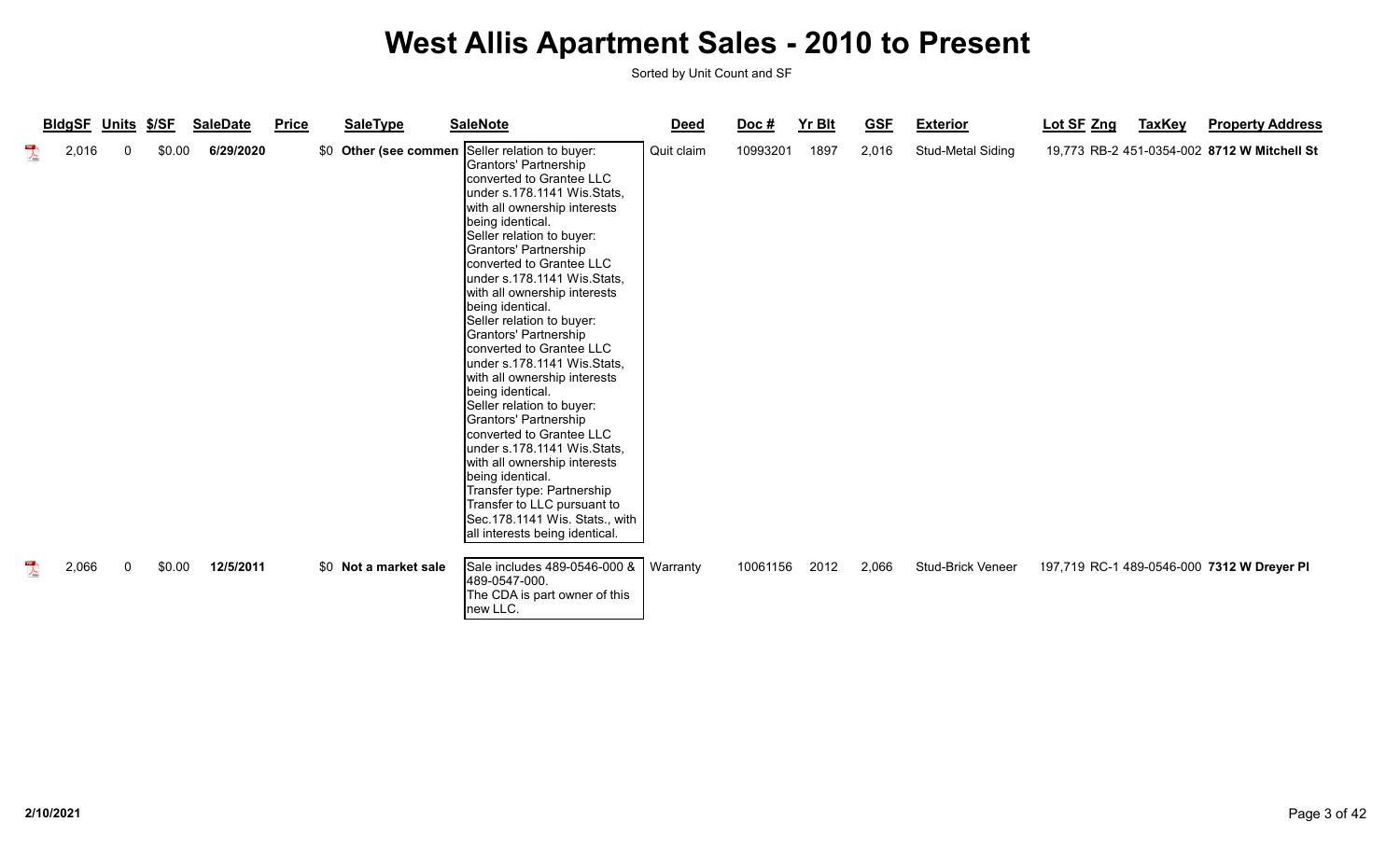|                         | <b>BldgSF</b> | Units        | \$/SF      | <b>SaleDate</b> | <b>Price</b> | <b>SaleType</b>                                       | <b>SaleNote</b>                                                                                                                                                                                                                                                                                                                                                                                                                                                                                                                                                                                                                                                                                                                                                                                       | <b>Deed</b>            | Doc#     | <b>Yr Blt</b> | <b>GSF</b> | <b>Exterior</b>     | Lot SF Zng | <b>TaxKey</b> | <b>Property Address</b>                    |
|-------------------------|---------------|--------------|------------|-----------------|--------------|-------------------------------------------------------|-------------------------------------------------------------------------------------------------------------------------------------------------------------------------------------------------------------------------------------------------------------------------------------------------------------------------------------------------------------------------------------------------------------------------------------------------------------------------------------------------------------------------------------------------------------------------------------------------------------------------------------------------------------------------------------------------------------------------------------------------------------------------------------------------------|------------------------|----------|---------------|------------|---------------------|------------|---------------|--------------------------------------------|
| $\overline{\mathbf{r}}$ | 2,080         | 0            | \$0.00     | 7/20/2020       |              | \$0 Other (see commen                                 | Seller relation to buyer:<br>Grantors' Partnership<br>converted to Grantee LLC<br>under s.178.1141 Wis.Stats,<br>with all ownership interests<br>being identical.<br>Seller relation to buyer:<br>Grantors' Partnership<br>converted to Grantee LLC<br>lunder s.178.1141 Wis.Stats,<br>with all ownership interests<br>being identical.<br>Seller relation to buyer:<br>Grantors' Partnership<br>converted to Grantee LLC<br>under s.178.1141 Wis.Stats,<br>with all ownership interests<br>being identical.<br>Seller relation to buyer:<br>Grantors' Partnership<br>converted to Grantee LLC<br>under s.178.1141 Wis.Stats,<br>with all ownership interests<br>being identical.<br>Transfer type: Partnership<br>Transfer to LLC pursuant to<br>Sec.178.1141, with all interests<br>being identical | Quit claim             | 11001821 | 1916          | 2,080      | Stud-Vinyl Siding   |            |               | 6,387 RB-2 451-0353-000 8718 W Mitchell St |
| $\lambda$               | 2,160         | $\mathbf{0}$ | \$97.22    | 5/8/2020        |              | \$210,000 Valid improved sale                         |                                                                                                                                                                                                                                                                                                                                                                                                                                                                                                                                                                                                                                                                                                                                                                                                       | Personal repr 10976661 |          | 1920          | 2,160      | Stud-Walls-Wood Sid |            |               | 6,621 C-2 452-0334-000 1651 S 81 St        |
| $\sum_{k\in\mathbb{N}}$ | 2,160         |              | 0 \$104.17 | 10/14/2016      |              | \$225,000 Valid improved sale Foreclosure liquidation |                                                                                                                                                                                                                                                                                                                                                                                                                                                                                                                                                                                                                                                                                                                                                                                                       | Quit claim             | 10623353 | 1920          | 2,160      | Stud-Walls-Wood Sid |            |               | 6,621 C-2 452-0334-000 1651 S 81 St        |
| $\sum_{k\in\mathbb{N}}$ | 2,160         | $\mathbf{0}$ | \$0.00     | 9/23/2015       |              | \$0 Not a market sale                                 | <b>SD Foreclosure</b><br>Includes 15 other Milwaukee<br><b>parcels</b><br>(Never received document<br>from R.O.D.)                                                                                                                                                                                                                                                                                                                                                                                                                                                                                                                                                                                                                                                                                    | Sheriff deed           | 10510708 | 1920          | 2,160      | Stud-Walls-Wood Sid |            |               | 6,621 C-2 452-0334-000 1651 S 81 St        |
| $\frac{1}{\sqrt{2}}$    | 2,176         | 0            | \$59.74    | 6/25/2018       |              | \$130,000 Valid improved sale                         |                                                                                                                                                                                                                                                                                                                                                                                                                                                                                                                                                                                                                                                                                                                                                                                                       | Warranty               | 10791266 | 1893          | 2,176      | Stud-Metal Siding   |            |               | 7,275 RB-2 477-0277-002 2054 S 81 St       |
| $\overline{\mathbf{r}}$ | 2,268         |              | 0 \$290.56 | 8/28/2017       |              | \$659,000 Not a market sale                           | Assignment of Land Contact                                                                                                                                                                                                                                                                                                                                                                                                                                                                                                                                                                                                                                                                                                                                                                            | Other (see co 10715805 |          | 1929          | 2,268      | Stud-Stucco         |            |               | 3,599 C-2 453-0705-000 1705 S 69 St        |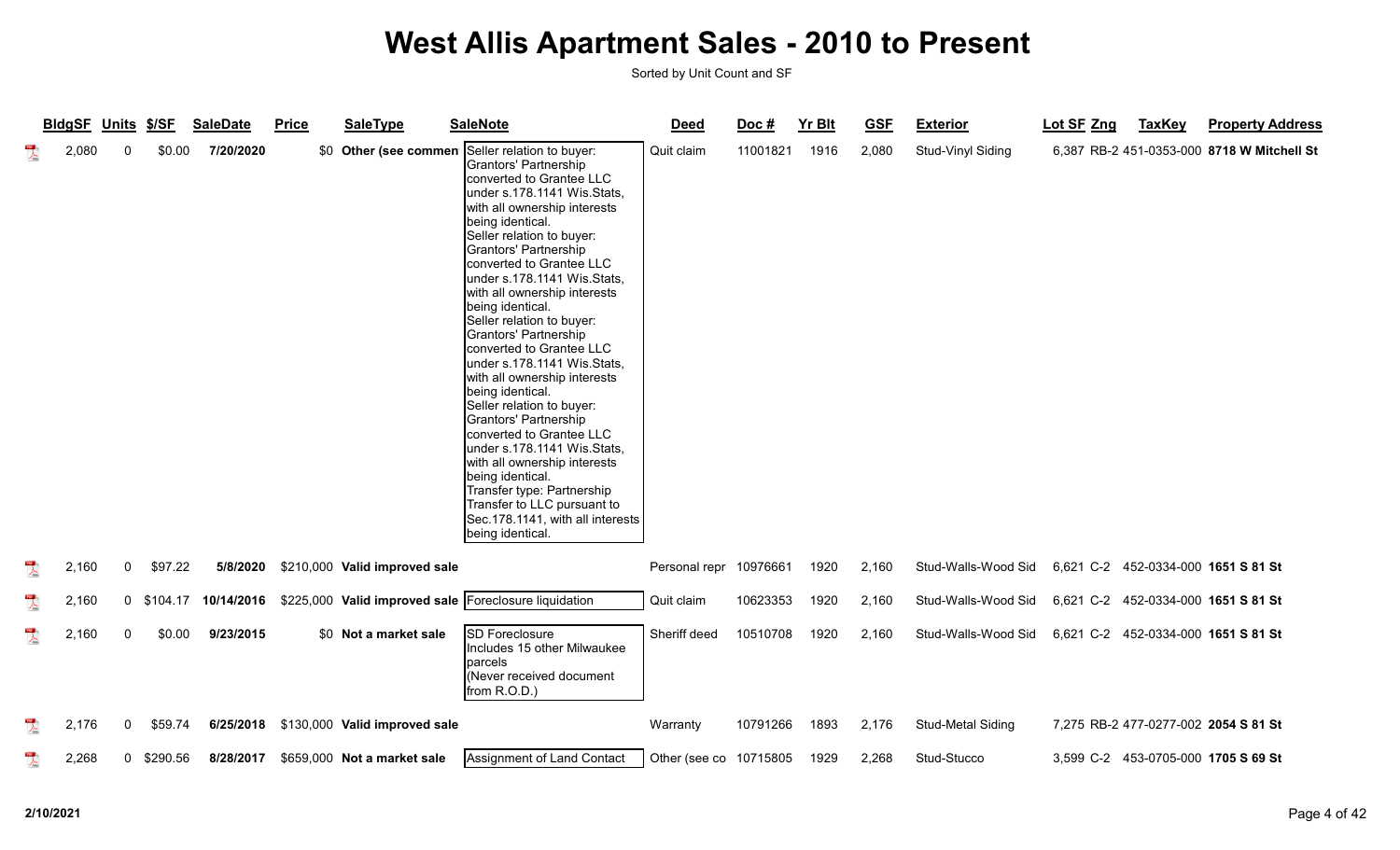|                         | <b>BIdgSF</b> | <b>Units</b> | \$/SF      | <b>SaleDate</b> | <b>Price</b> | <b>SaleType</b>                                  | <b>SaleNote</b>                                                                                              | <b>Deed</b>             | Doc#     | <b>Yr Blt</b> | <b>GSF</b> | <b>Exterior</b>          | Lot SF Zng | <b>TaxKey</b>                       | <b>Property Address</b>              |
|-------------------------|---------------|--------------|------------|-----------------|--------------|--------------------------------------------------|--------------------------------------------------------------------------------------------------------------|-------------------------|----------|---------------|------------|--------------------------|------------|-------------------------------------|--------------------------------------|
| $\overline{\mathbf{r}}$ | 2,268         | $\Omega$     | \$275.57   | 12/30/2015      |              | \$625,000 Not a market sale                      | <b>Land Contract</b><br>Sale includes 453-0704-000 &<br>453-0705-000                                         | Land contract 10529775  |          | 1929          | 2.268      | Stud-Stucco              |            |                                     | 3,599 C-2 453-0705-000 1705 S 69 St  |
| $\overline{\mathbf{r}}$ | 2,288         | 0            | \$0.00     | 11/20/2018      |              | \$0 Other (see commen                            |                                                                                                              | Quit claim              | 10829717 | 1908          | 2,288      | <b>Stud-Metal Siding</b> |            |                                     | 7.231 RB-2 453-0413-000 1732 S 76 St |
| $\frac{1}{\sqrt{2}}$    | 2,288         | $\mathbf 0$  | \$52.45    | 7/25/2017       |              | \$120,000 Not a market sale                      |                                                                                                              | Warranty                | 10696809 | 1908          | 2,288      | Stud-Metal Siding        |            |                                     | 7,231 RB-2 453-0413-000 1732 S 76 St |
| $\overline{\mathbf{r}}$ | 2,288         | $\mathbf 0$  | \$39.34    | 1/22/2016       |              | \$90,000 Not a market sale                       | Foreclosure Liquidation                                                                                      | Quit claim              | 10537666 | 1908          | 2,288      | <b>Stud-Metal Siding</b> |            |                                     | 7,231 RB-2 453-0413-000 1732 S 76 St |
| $\frac{1}{\sqrt{2}}$    | 2,288         | $\mathbf 0$  | \$68.75    | 8/6/2014        |              | \$157,300 Not a market sale                      | Foreclosure                                                                                                  | Sheriff deed            | 10401658 | 1908          | 2,288      | Stud-Metal Siding        |            |                                     | 7,231 RB-2 453-0413-000 1732 S 76 St |
| $\frac{1}{\sqrt{2}}$    | 2,400         | $\mathbf{0}$ | \$61.25    | 5/26/2011       |              | \$147,000 Valid improved sale No transfer return |                                                                                                              | Warranty                | 10006877 | 1928          | 2,400      | Stud-Vinyl Siding        |            |                                     | 4,225 C-3 454-0095-000 1503 S 63 St  |
|                         |               |              |            |                 |              |                                                  | Sold to<br>Suburban Properties LLC<br><b>RUSSELL SCHEFFLER</b><br>1312 POPLAR DRIVE<br>WAUKESHA, WI 53188    |                         |          |               |            |                          |            |                                     |                                      |
| $\mathbb{R}$            | 2,418         | $\mathbf{0}$ | \$62.03    | 4/10/2020       |              | \$150,000 Valid improved sale                    |                                                                                                              | Warranty                | 10968753 | 1914          | 2.418      | Stud-Hardboard Sidir     |            | 3,790 RB-2 440-0043-000 847 S 75 St |                                      |
| $\overline{\mathbf{r}}$ | 2,418         | 0            | \$54.59    | 6/30/2013       |              | \$132,000 Not a market sale                      | Step-dad to step-son                                                                                         | Warranty                | 10276839 | 1914          | 2,418      | Stud-Hardboard Sidir     |            | 3,790 RB-2 440-0043-000 847 S 75 St |                                      |
| $\overline{\mathbf{r}}$ | 2,499         | $\Omega$     | \$86.19    | 4/30/2012       |              | \$215,400 Not a market sale                      | In lieu of foreclosure. Grantee<br>originally sold it to grantor on a<br>LC in 2007, now getting it<br>back. | Quit claim              | 10114248 | 1920          | 2,499      | Stud-Walls-Wood Sid      |            |                                     | 6,055 C-2 439-0131-001 1330 S 65 St  |
| $\overline{\mathbf{r}}$ | 2,562         |              | 0 \$115.42 | 3/15/2019       |              | \$295,700 Valid improved sale                    |                                                                                                              | Warranty                | 10858418 | 1978          | 2,562      | Stud-Brick Veneer        |            |                                     | 7,099 RC-1 488-9947-000 2628 S 84 St |
| $\overline{\mathbf{r}}$ | 2,562         |              | 0 \$115.14 | 3/15/2019       |              | \$295,000 Not a market sale                      |                                                                                                              | Warranty                | 10858417 | 1978          | 2,562      | <b>Stud-Brick Veneer</b> |            |                                     | 7,099 RC-1 488-9947-000 2628 S 84 St |
| $\mathbb{R}$            | 2,562         | 0            | \$0.00     | 3/23/2016       |              | \$0 Not a market sale                            | Transfer on Death doc of<br>Joseph C Zarr (he also has<br>Full w/o Title of LC int)<br>No transfer return    | Other (see co 10561752) |          | 1978          | 2,562      | <b>Stud-Brick Veneer</b> |            |                                     | 7,099 RC-1 488-9947-000 2628 S 84 St |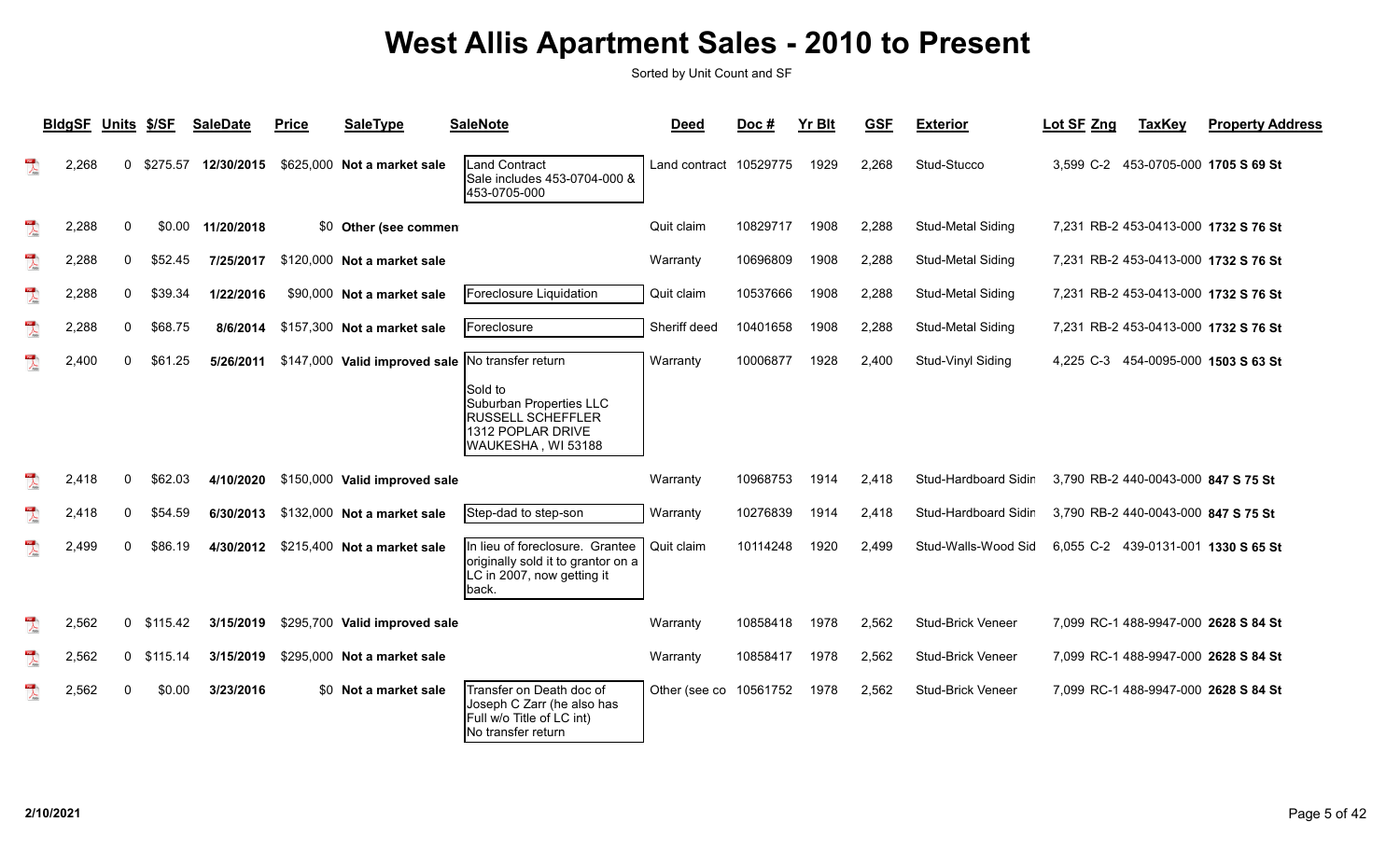|                           | <b>BldgSF</b> | Units        | \$/SF      | <b>SaleDate</b> | <b>Price</b> | <b>SaleType</b>               | <b>SaleNote</b>                                                                                                                                          | <b>Deed</b>     | Doc#     | <b>Yr Blt</b> | <b>GSF</b> | <b>Exterior</b>          | Lot SF Zng | <b>TaxKey</b> | <b>Property Address</b>                     |
|---------------------------|---------------|--------------|------------|-----------------|--------------|-------------------------------|----------------------------------------------------------------------------------------------------------------------------------------------------------|-----------------|----------|---------------|------------|--------------------------|------------|---------------|---------------------------------------------|
| $\sum_{i=1}^{n}$          | 2,562         | 0            | \$115.14   | 1/25/2011       | \$295.000    | Not a market sale             | Not on market - buyer & seller<br>lare friends.                                                                                                          | Land contract   | 9969406  | 1978          | 2,562      | <b>Stud-Brick Veneer</b> |            |               | 7.099 RC-1 488-9947-000 2628 S 84 St        |
| $\overline{\phantom{a}}$  | 2,568         | $\mathbf{0}$ | \$0.00     | 6/9/2011        |              | \$0 Not a market sale         | IRelated - No transfer return                                                                                                                            | Other (see co   | 10009399 | 1925          | 2,568      | Stud-Metal Siding        |            |               | 6,621 RB-2 489-0318-001 2376 S 75 St        |
| $\mathbb{Z}$              | 2,604         | 0            | \$0.00     | 1/13/2020       |              | \$0 Other (see commen         | Seller relation to buyer: to trust<br>Transfer type: to trust                                                                                            | Quit claim      | 10963166 | 1949          | 2,604      | Stud-Brick Veneer        |            |               | 6,358 C-2 490-0116-000 6321 W Lincoln Ave   |
| $\sum_{k\in\mathbb{N}}$   | 2,666         | $\mathbf{0}$ | \$59.98    | 8/24/2011       |              | \$159,900 Valid improved sale |                                                                                                                                                          | Warranty        | 10035226 | 1951          | 2,666      | <b>Stud-Brick Veneer</b> |            |               | 7,231 RB-2 476-0609-000 2228 S 74 St        |
| $\overline{\mathcal{L}}$  | 2,666         | 0            | \$0.00     | 10/20/2016      |              | \$0 Not a market sale         | To LLC                                                                                                                                                   | Quit claim      | 10615722 | 1948          | 2,666      | <b>Stud-Brick Veneer</b> |            |               | 7,226 RB-2 488-0330-000 2343 S 82 St        |
| $\sum_{i=1}^{n}$          | 2,666         | 0            | \$0.00     | 10/20/2016      |              | \$0 Not a market sale         | To member of LLC                                                                                                                                         | Quit claim      | 10615721 | 1948          | 2,666      | Stud-Brick Veneer        |            |               | 7,226 RB-2 488-0330-000 2343 S 82 St        |
| $\sum_{k \in \mathbb{N}}$ | 2,666         | 0            | \$64.52    | 9/29/2016       |              | \$172,000 Valid improved sale |                                                                                                                                                          | Warranty        | 10609420 | 1948          | 2,666      | <b>Stud-Brick Veneer</b> |            |               | 7,226 RB-2 488-0330-000 2343 S 82 St        |
| $\frac{1}{\sqrt{2}}$      | 2,666         | $\mathbf{0}$ | \$71.27    | 8/31/2018       |              | \$190,000 Valid improved sale |                                                                                                                                                          | Warranty        | 10811461 | 1951          | 2,666      | <b>Stud-Brick Veneer</b> |            |               | 7.231 RB-2 488-0265-000 2427 S 81 St        |
| $\frac{1}{\sqrt{2}}$      | 2,666         | $\mathbf{0}$ | \$69.39    | 5/29/2015       |              | \$185,000 Not a market sale   | <b>Brothers</b>                                                                                                                                          | Warranty        | 10468709 | 1951          | 2,666      | <b>Stud-Brick Veneer</b> |            |               | 7,231 RB-2 488-0265-000 2427 S 81 St        |
| $\frac{1}{\sqrt{2}}$      | 2,666         | $\Omega$     | \$66.95    | 7/19/2011       |              | \$178,500 Valid improved sale | \$180,000 list price per Buyer<br>Listed with unknown Broker<br>Buyer Phillip Schuenke<br>262-782-1090                                                   | <b>Trustees</b> | 10016806 | 1948          | 2,666      | <b>Stud-Brick Veneer</b> |            |               | 9,477 RB-2 488-0401-000 2413 S 82 St        |
| $\sum_{i=1}^{100}$        | 2,684         |              | 0 \$100.97 | 12/31/2018      |              | \$271,000 Valid improved sale |                                                                                                                                                          | Warranty        | 10839396 | 1957          | 2,684      | Stud-Brick Veneer        |            |               | 7,398 RC-1 518-0255-000 9604 W Oklahoma Ave |
| $\mathbb{Z}$              | 2,684         | $\mathbf{0}$ | \$38.19    | 12/4/2012       |              | \$102,500 Not a market sale   | 2 documents - 10198836 sold<br>for \$102,500<br>10198837 sold<br>for \$102,500<br>1/2 interest each doc -<br>\$205,000 total (equals VA loan<br>(lamount | Warranty        | 10198836 | 1957          | 2,684      | Stud-Brick Veneer        |            |               | 7,398 RC-1 518-0255-000 9604 W Oklahoma Ave |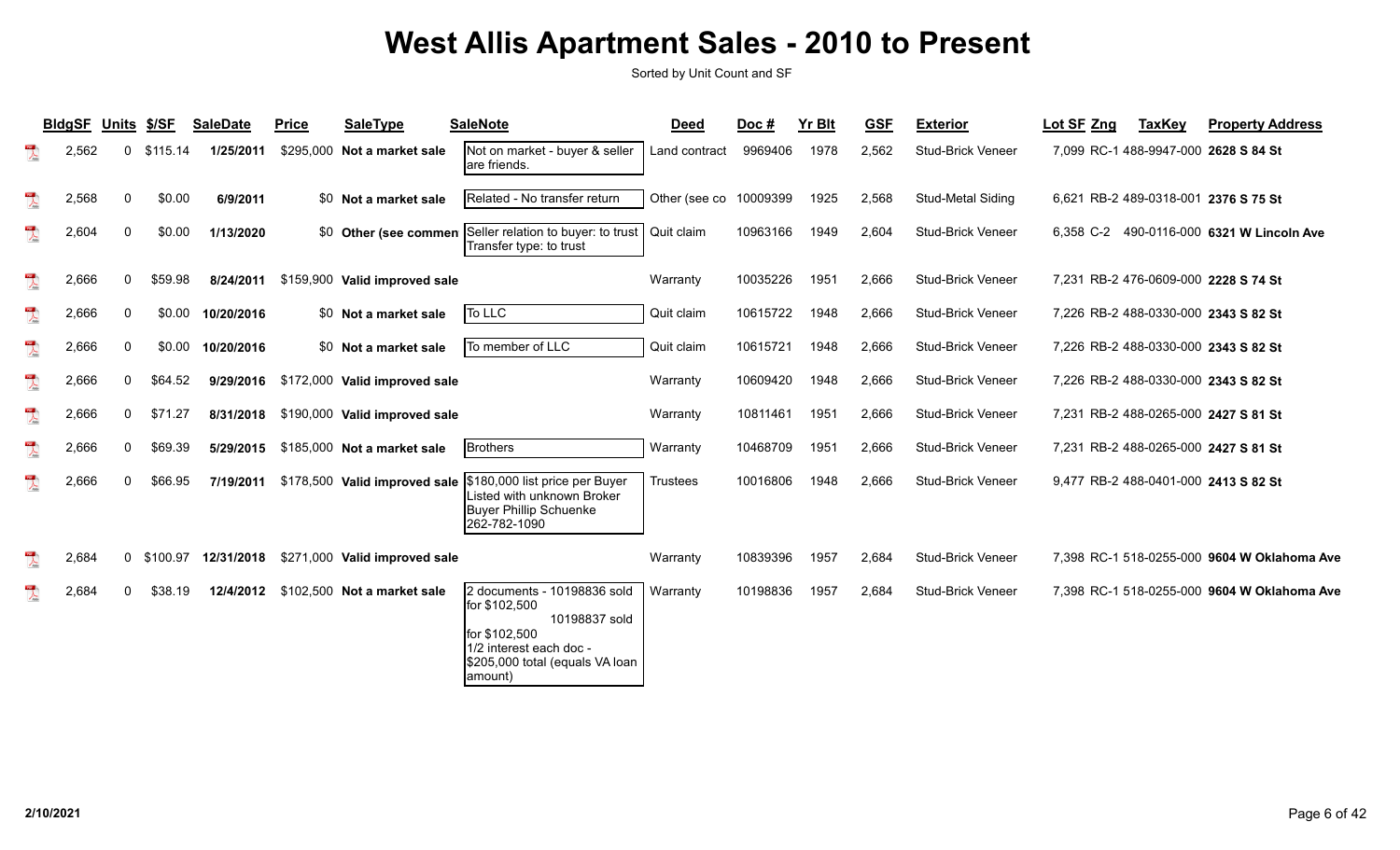|                         | <b>BIdgSF</b> | Units \$/SF |          | <b>SaleDate</b> | <b>Price</b> | <b>SaleType</b>               | <b>SaleNote</b>                                                                                                                                                                                                              | <b>Deed</b>   | Doc#     | <b>Yr Blt</b> | <b>GSF</b> | <b>Exterior</b>          | Lot SF Zng                            | <b>TaxKey</b> | <b>Property Address</b>                     |
|-------------------------|---------------|-------------|----------|-----------------|--------------|-------------------------------|------------------------------------------------------------------------------------------------------------------------------------------------------------------------------------------------------------------------------|---------------|----------|---------------|------------|--------------------------|---------------------------------------|---------------|---------------------------------------------|
| $\mathbb{R}$            | 2,684         | $\Omega$    | \$38.19  | 11/27/2012      | \$102,500    | Not a market sale             | 2 documents - 10198836 sold<br>for \$102,500<br>10198837 sold<br>for \$102,500<br>1/2 interest each doc -<br>\$205,000 total (equals VA loan<br>amount)                                                                      | Warranty      | 10198837 | 1957          | 2,684      | <b>Stud-Brick Veneer</b> |                                       |               | 7,398 RC-1 518-0255-000 9604 W Oklahoma Ave |
|                         | 2,684         | $\Omega$    | \$0.00   | 2/22/2017       |              | \$0 Not a market sale         | Seller relation to buyer:<br><b>TRANSFER TO TRUST</b><br>Seller relation to buyer:<br><b>TRANSFER TO TRUST</b><br>-no MLS                                                                                                    | Quit claim    | 10654928 | 1956          | 2,684      | <b>Stud-Brick Veneer</b> |                                       |               | 8,400 RB-2 515-0288-000 7258 W Oklahoma Ave |
| 乁                       | 2,684         | $\Omega$    | \$0.00   | 12/26/2014      |              |                               | \$0 Other (see commen Correct owner name from<br>Bogdana to Bogdan on doc rec<br>1-3-1992 (doc # 6555758) -<br>original doc attached                                                                                         | Warranty      | 10422881 | 1956          | 2,684      | Stud-Brick Veneer        |                                       |               | 8,400 RB-2 515-0288-000 7258 W Oklahoma Ave |
| $\overline{\mathbf{r}}$ | 2,688         | 0           | \$85.94  | 4/17/2018       |              | \$231,000 Valid improved sale |                                                                                                                                                                                                                              | Warranty      | 10770744 | 1910          | 2,688      | Stud-Vinyl Siding        |                                       |               | 9,998 RB-2 451-0452-001 8831 W Maple St     |
| $\mathbb{R}$            | 2,700         | $\mathbf 0$ | \$101.85 | 3/29/2018       |              | \$275,000 Valid improved sale |                                                                                                                                                                                                                              | Warranty      | 10765229 | 1957          | 2,700      | <b>Stud-Brick Veneer</b> | 12,458 RB-2 451-0275-002 1711 S 92 St |               |                                             |
| $\mathbb{R}$            | 2,700         | $\mathbf 0$ | \$0.00   | 4/28/2015       |              | \$0 Not a market sale         | related member to LLC.<br>Milwaukee and Glendale<br>properties included in Transfer<br>Return                                                                                                                                | Special warra | 10459047 | 1957          | 2,700      | Stud-Brick Veneer        | 12,458 RB-2 451-0275-002 1711 S 92 St |               |                                             |
| $\mathbb{R}$            | 2,700         | $\mathbf 0$ | \$0.00   | 4/29/2011       |              | \$0 Not a market sale         | Satisfaction of LC                                                                                                                                                                                                           | Warranty      | 9996281  | 1957          | 2,700      | Stud-Brick Veneer        | 12,458 RB-2 451-0275-002 1711 S 92 St |               |                                             |
| $\sum_{i=1}^{n}$        | 2,728         | 0           | \$0.00   | 12/31/2016      |              | \$0 Not a market sale         | Seller relation to buyer: SAME<br>MEMBERS - MERGER OF<br><b>TWO ENTITIES</b><br>Ownership transferred:<br><b>TRANSFER OF GRANTOR'S</b><br>50 PERCENT INTEREST<br>Transfer type: MERGER<br><b>BETWEEN ENITITES</b><br>-no MLS | Quit claim    | 10637295 | 1943          | 2,728      | Stud-Brick Veneer        | 7,231 C-2 477-0337-000 2074 S 82 St   |               |                                             |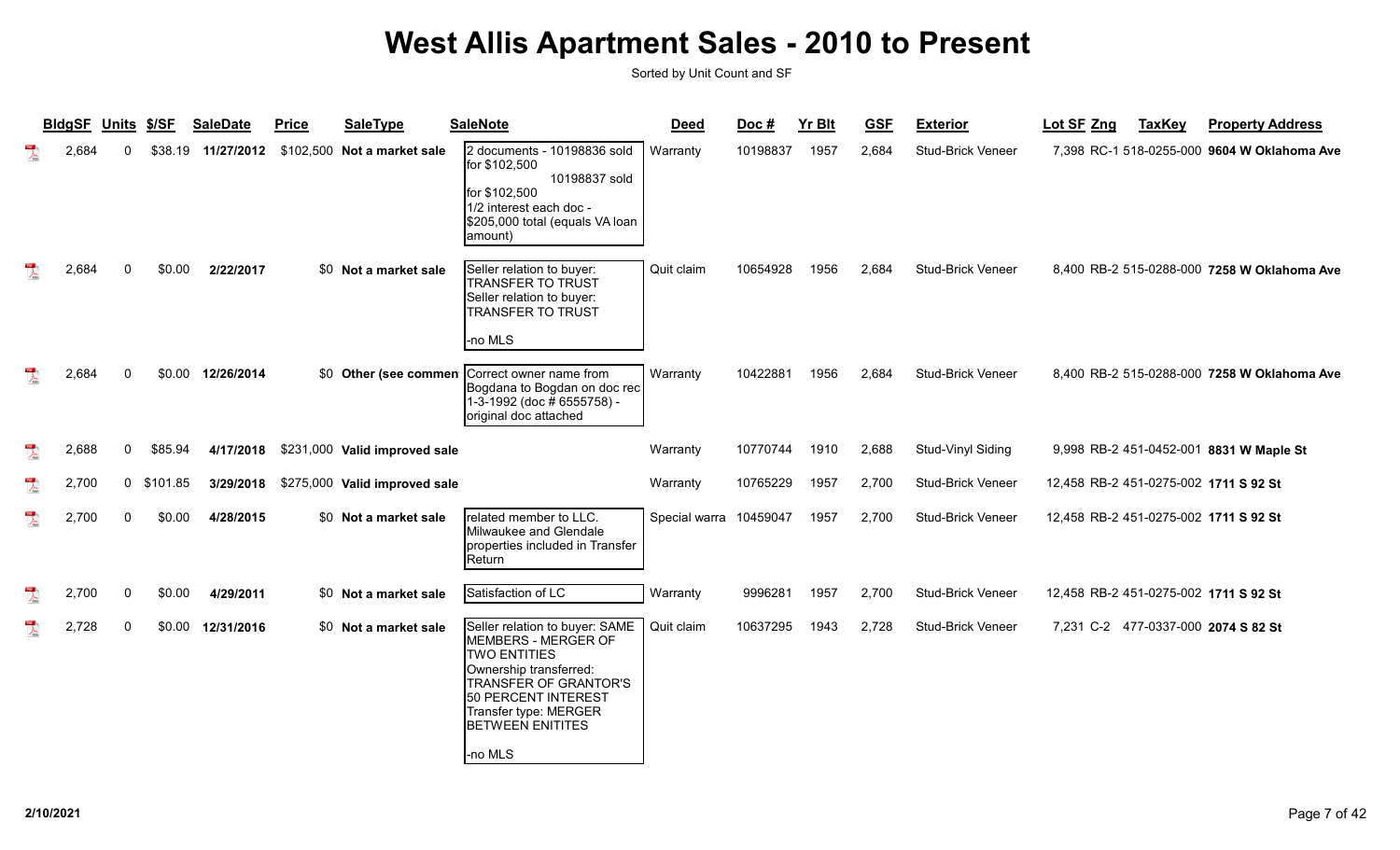|                         | <b>BldgSF</b> | <b>Units</b> | <u>\$/SF</u> | <b>SaleDate</b>    | <b>SaleType</b><br><b>Price</b>                        | <b>SaleNote</b>                                                                                                                                                                                                   | <b>Deed</b> | Doc#     | <b>Yr Blt</b> | <b>GSF</b> | <b>Exterior</b>                                           | Lot SF Zng | <b>TaxKey</b> | <b>Property Address</b>              |
|-------------------------|---------------|--------------|--------------|--------------------|--------------------------------------------------------|-------------------------------------------------------------------------------------------------------------------------------------------------------------------------------------------------------------------|-------------|----------|---------------|------------|-----------------------------------------------------------|------------|---------------|--------------------------------------|
|                         | 2,728         | $\mathbf 0$  | \$142.93     | 9/11/2015          | \$389,900 Not a market sale                            | Sale of Radonski Family Trust<br>1/2 int to Santis LLC<br>Sale incl 477-0336-000,<br>477-0748-000, 477-0480-000<br>1/6 int 477-0337-000<br>1&                                                                     | Warranty    | 10500331 | 1943          | 2.728      | <b>Stud-Brick Veneer</b>                                  |            |               | 7,231 C-2 477-0337-000 2074 S 82 St  |
|                         | 2,728         | $\mathbf 0$  | \$159.38     |                    | 9/11/2015 \$434,800 Not a market sale                  | Sale of Radonski Jt Revoc<br>Trust 1/2 int to Santis LLC<br>Sale incl 477-0326-000,<br>477-0338-000, 477-0376-000,<br>477-0456-000 & 1/3 int<br>477-0337-000                                                      | Warranty    | 10500332 | 1943          | 2,728      | Stud-Brick Veneer                                         |            |               | 7,231 C-2 477-0337-000 2074 S 82 St  |
|                         | 2,728         | $\Omega$     |              | \$0.00 12/31/2016  | \$0 Not a market sale                                  | Seller relation to buyer: SAME<br>MEMBERS - MERGER OF<br><b>TWO ENTITIES</b><br>Ownership transferred:<br><b>TRANSFER OF GRANTOR'S</b><br>50 PERCENT INTEREST<br>Transfer type: MERGER<br><b>BETWEEN ENITITES</b> | Quit claim  | 10637295 | 1943          | 2,728      | Stud-Brick Veneer                                         |            |               | 7,231 C-2 477-0338-000 2066 S 82 St  |
|                         | 2,728         | $\mathbf 0$  | \$159.38     |                    | 9/11/2015 \$434,800 Not a market sale                  | -no MLS<br>Sale of Radonski Jt Revoc<br>Trust 1/2 int to Santis LLC<br>Sale incl 477-0326-000,<br>477-0338-000, 477-0376-000,<br>477-0456-000 & 1/3 int<br>477-0337-000                                           | Warranty    | 10500332 | 1943          | 2,728      | <b>Stud-Brick Veneer</b>                                  |            |               | 7,231 C-2 477-0338-000 2066 S 82 St  |
|                         | 2,728         | $\Omega$     | \$97.14      | 7/20/2017          | \$265,000 Valid improved sale Assessment to sale ratio | outlier. Not typical of the<br>Imarket                                                                                                                                                                            | Warranty    | 10695603 | 1947          | 2,728      | <b>Stud-Brick Veneer</b>                                  |            |               | 7,619 RB-2 488-0010-000 2355 S 76 St |
| $\overline{\mathbf{r}}$ | 2,745         | $\mathbf{0}$ | \$0.00       | 3/18/2020          | Other (see commen<br>\$0                               | Seller relation to buyer:<br>lex-wife/husband<br>Ownership transferred:<br>lone-half interest<br>Transfer type: divorce                                                                                           | Quit claim  | 10962635 | 1957          | 2.745      | Stud-Ashlar Stone Ve 7.231 RB-2 441-0069-000 1214 S 77 St |            |               |                                      |
|                         | 2,745         | 0            |              | \$74.68 12/12/2014 | \$205,000 Valid improved sale                          |                                                                                                                                                                                                                   | Warranty    | 10421258 | 1957          | 2,745      | Stud-Ashlar Stone Ve 7,231 RB-2 441-0069-000 1214 S 77 St |            |               |                                      |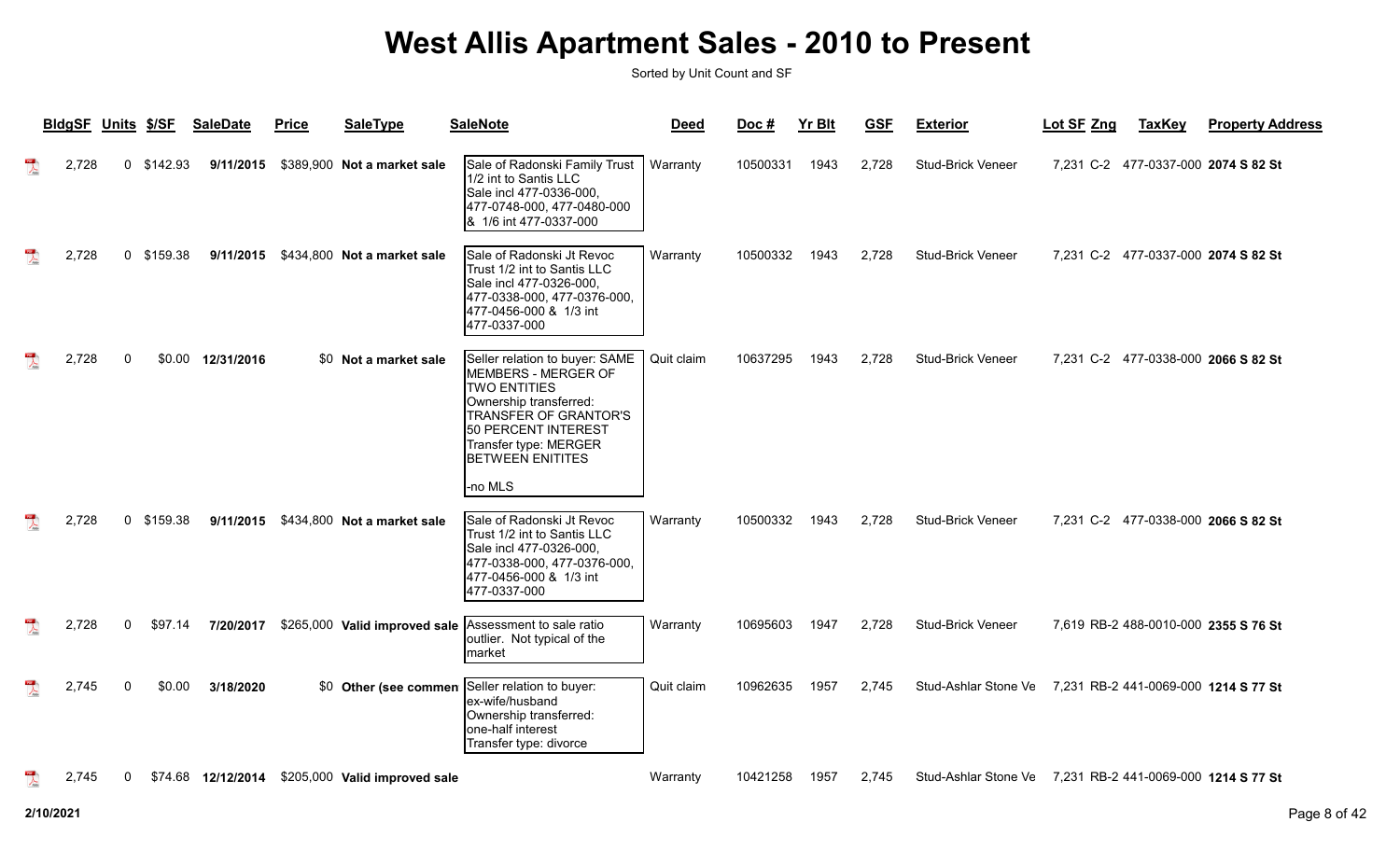|                                                                                                                                                                                                                                                                                                                                                                                                                             | <b>BIdgSF</b> | <b>Units</b> | \$/SF      | <b>SaleDate</b> | <b>Price</b> | <b>SaleType</b>               | <b>SaleNote</b>                                                                                                                                                                                                                                              | <b>Deed</b>            | Doc#     | <b>Yr Blt</b> | <b>GSF</b> | <b>Exterior</b>          | Lot SF Zng | <b>TaxKey</b> | <b>Property Address</b>                     |
|-----------------------------------------------------------------------------------------------------------------------------------------------------------------------------------------------------------------------------------------------------------------------------------------------------------------------------------------------------------------------------------------------------------------------------|---------------|--------------|------------|-----------------|--------------|-------------------------------|--------------------------------------------------------------------------------------------------------------------------------------------------------------------------------------------------------------------------------------------------------------|------------------------|----------|---------------|------------|--------------------------|------------|---------------|---------------------------------------------|
|                                                                                                                                                                                                                                                                                                                                                                                                                             | 2.745         |              | \$0.00     | 12/26/2017      |              | \$0 Not a market sale         | Seller relation to buyer:<br>Grantor is member of LLC<br>Seller relation to buyer:<br>Grantor is member of LLC<br>Seller relation to buyer:<br><b>I</b> Grantor is member of LLC<br>Transfer type: Transferring<br>property from individuals to<br>their LLC | Quit claim             | 10740696 | 1957          | 2,745      | Stud-Brick Veneer        |            |               | 9,019 RB-2 515-0292-000 7332 W Oklahoma Ave |
|                                                                                                                                                                                                                                                                                                                                                                                                                             | 2,745         | $\Omega$     | \$0.00     | 12/15/2017      |              | \$0 Not a market sale         | Seller relation to buyer:<br>Grantees are co-trustees of<br>trust<br>Transfer type: Transferring<br>property from Trust to<br>Beneficiaries<br>Deed type: Trustee's Deed                                                                                     | Other (see co          | 10740694 | 1957          | 2,745      | <b>Stud-Brick Veneer</b> |            |               | 9,019 RB-2 515-0292-000 7332 W Oklahoma Ave |
|                                                                                                                                                                                                                                                                                                                                                                                                                             | 2,752         | $\mathbf{0}$ | \$0.00     | 10/17/2013      |              | \$0 Not a market sale         | Transfer from members to LLC                                                                                                                                                                                                                                 | Quit claim             | 10323038 | 1958          | 2,752      | <b>Stud-Brick Veneer</b> |            |               | 7,231 RC-1 518-0259-000 9636 W Oklahoma Ave |
| $\overline{\mathcal{A}}$                                                                                                                                                                                                                                                                                                                                                                                                    | 2,752         | 0            | \$0.00     | 4/24/2013       |              | \$0 Not a market sale         | LLC to members                                                                                                                                                                                                                                               | Quit claim             | 10284202 | 1958          | 2,752      | <b>Stud-Brick Veneer</b> |            |               | 7,231 RC-1 518-0259-000 9636 W Oklahoma Ave |
| $\begin{array}{c} \mathbf{1} \mathbf{1} \mathbf{1} \mathbf{1} \mathbf{1} \mathbf{1} \mathbf{1} \mathbf{1} \mathbf{1} \mathbf{1} \mathbf{1} \mathbf{1} \mathbf{1} \mathbf{1} \mathbf{1} \mathbf{1} \mathbf{1} \mathbf{1} \mathbf{1} \mathbf{1} \mathbf{1} \mathbf{1} \mathbf{1} \mathbf{1} \mathbf{1} \mathbf{1} \mathbf{1} \mathbf{1} \mathbf{1} \mathbf{1} \mathbf{1} \mathbf{1} \mathbf{1} \mathbf{1} \mathbf{1} \mathbf$ | 2,752         | 0            | \$0.00     | 10/17/2013      |              | \$0 Not a market sale         | Transfer from members to LLC                                                                                                                                                                                                                                 | Quit claim             | 10323037 | 1958          | 2,752      | <b>Stud-Brick Veneer</b> |            |               | 7,231 RC-1 518-0258-000 9628 W Oklahoma Ave |
| $\overline{\mathbf{r}}$                                                                                                                                                                                                                                                                                                                                                                                                     | 2,752         | 0            | \$0.00     | 4/24/2013       |              | \$0 Not a market sale         | $LC$ to member                                                                                                                                                                                                                                               | Quit claim             | 10260590 | 1958          | 2,752      | Stud-Brick Veneer        |            |               | 7,231 RC-1 518-0258-000 9628 W Oklahoma Ave |
| $\mathbb{R}$                                                                                                                                                                                                                                                                                                                                                                                                                | 2,772         | 0            | \$108.23   | 10/22/2020      |              | \$300,000 Valid improved sale |                                                                                                                                                                                                                                                              | Warranty               | 11036449 | 1957          | 2,772      | <b>Stud-Brick Veneer</b> |            |               | 8,668 RB-2 515-0291-000 7324 W Oklahoma Ave |
| $\sum_{n=1}^{\infty}$                                                                                                                                                                                                                                                                                                                                                                                                       | 2,838         | 0            | \$64.09    | 4/8/2016        |              | \$181,900 Valid improved sale |                                                                                                                                                                                                                                                              | <b>Trustees</b>        | 10555689 | 1959          | 2,838      | <b>Stud-Brick Veneer</b> |            |               | 8,712 RB-2 475-0564-001 2461 S 60 St        |
| $\overline{\mathcal{L}}$                                                                                                                                                                                                                                                                                                                                                                                                    | 2,880         |              | 0 \$107.64 | 9/1/2017        |              |                               | \$310,000 Valid improved sale Deed type: Trustee's Deed                                                                                                                                                                                                      | Other (see co          | 10709361 | 1950          | 2,880      | Stud-Brick Veneer        |            |               | 7,570 C-2 453-0895-000 7202 W Becher St     |
| $\mathbb{Z}$                                                                                                                                                                                                                                                                                                                                                                                                                | 2,880         | $\Omega$     | \$0.00     | 7/1/2020        |              |                               | \$0 Other (see commen Seller relation to buyer: To<br>Trust<br>Transfer type: Transfer to Trust                                                                                                                                                              | Warranty               | 10997258 | 1950          | 2,880      | Stud-Brick Veneer        | 6.359 C-2  |               | 488-0030-000 7705 W Lincoln Ave             |
|                                                                                                                                                                                                                                                                                                                                                                                                                             | 2,912         | $\Omega$     | \$0.00     | 1/14/2015       |              | \$0 Not a market sale         | HT-110 Robert Jansa D.O.D.<br>8-31-2014 transferred to<br>Darlene Jansa                                                                                                                                                                                      | Other (see co 10429228 |          | 1914          | 2,912      | Stud-Metal Siding        | 4.182 C-2  |               | 454-0341-000 6405 W Mitchell St             |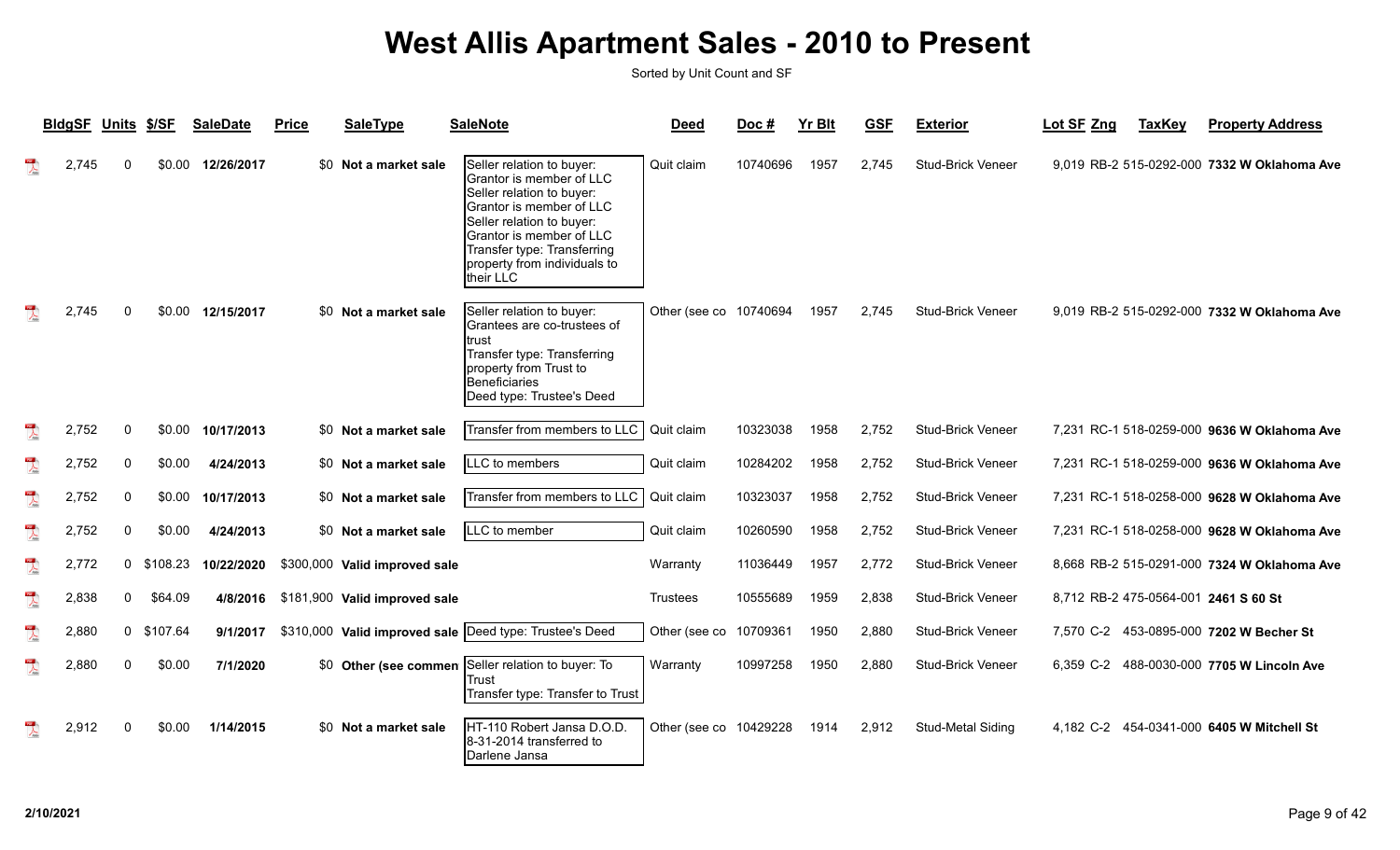|                                                                                                                                                                                                                                                                                                                                                                                                                             | BldgSF Units \$/SF |   |            | <b>SaleDate</b> | <b>Price</b> | <b>SaleType</b>                       | <b>SaleNote</b>                                                                                                                                                                                                 | <b>Deed</b>     | Doc#     | <b>Yr Blt</b> | <b>GSF</b> | <b>Exterior</b>          | Lot SF Zng                            | <b>TaxKey</b> | <b>Property Address</b>                     |
|-----------------------------------------------------------------------------------------------------------------------------------------------------------------------------------------------------------------------------------------------------------------------------------------------------------------------------------------------------------------------------------------------------------------------------|--------------------|---|------------|-----------------|--------------|---------------------------------------|-----------------------------------------------------------------------------------------------------------------------------------------------------------------------------------------------------------------|-----------------|----------|---------------|------------|--------------------------|---------------------------------------|---------------|---------------------------------------------|
| $\sum_{i=1}^{n}$                                                                                                                                                                                                                                                                                                                                                                                                            | 2,925              | 0 | \$0.00     | 9/25/2013       |              | \$0 Not a market sale                 | Transfer from individuals to<br>ltrust                                                                                                                                                                          | Quit claim      | 10326991 | 1958          | 2,925      | <b>Stud-Brick Veneer</b> |                                       |               | 7,619 RB-2 488-0006-001 2333 S 76 St        |
| $\begin{array}{c} \mathbf{1} \mathbf{1} \mathbf{1} \mathbf{1} \mathbf{1} \mathbf{1} \mathbf{1} \mathbf{1} \mathbf{1} \mathbf{1} \mathbf{1} \mathbf{1} \mathbf{1} \mathbf{1} \mathbf{1} \mathbf{1} \mathbf{1} \mathbf{1} \mathbf{1} \mathbf{1} \mathbf{1} \mathbf{1} \mathbf{1} \mathbf{1} \mathbf{1} \mathbf{1} \mathbf{1} \mathbf{1} \mathbf{1} \mathbf{1} \mathbf{1} \mathbf{1} \mathbf{1} \mathbf{1} \mathbf{1} \mathbf$ | 2,945              | 0 | \$77.76    | 6/8/2020        |              | \$229,000 Valid improved sale         |                                                                                                                                                                                                                 | Warranty        | 10989264 | 1913          | 2,945      | Stud-Brick Veneer        |                                       |               | 7,267 RB-2 491-0300-000 2500 S 60 St        |
| $\begin{array}{c} \mathbf{1} \mathbf{1} \mathbf{1} \mathbf{1} \mathbf{1} \mathbf{1} \mathbf{1} \mathbf{1} \mathbf{1} \mathbf{1} \mathbf{1} \mathbf{1} \mathbf{1} \mathbf{1} \mathbf{1} \mathbf{1} \mathbf{1} \mathbf{1} \mathbf{1} \mathbf{1} \mathbf{1} \mathbf{1} \mathbf{1} \mathbf{1} \mathbf{1} \mathbf{1} \mathbf{1} \mathbf{1} \mathbf{1} \mathbf{1} \mathbf{1} \mathbf{1} \mathbf{1} \mathbf{1} \mathbf{1} \mathbf$ | 2,945              | 0 | \$46.52    | 1/9/2017        |              | \$137,000 Valid improved sale         |                                                                                                                                                                                                                 | Warranty        | 10639691 | 1913          | 2,945      | <b>Stud-Brick Veneer</b> |                                       |               | 7,267 RB-2 491-0300-000 2500 S 60 St        |
| $\sum_{i=1}^{n}$                                                                                                                                                                                                                                                                                                                                                                                                            | 2,992              | 0 | \$88.97    | 1/28/2019       |              | \$266,188 Valid improved sale         |                                                                                                                                                                                                                 | Warranty        | 10850452 | 1958          | 2,992      | <b>Stud-Brick Veneer</b> |                                       |               | 7,231 RC-1 487-9993-003 2400 S 92 St        |
| $\mathbb{R}$                                                                                                                                                                                                                                                                                                                                                                                                                | 2,992              | 0 | \$0.00     | 1/9/2014        |              | \$0 Not a market sale                 | Related - Members to LLC                                                                                                                                                                                        | Quit claim      | 10329148 | 1958          | 2,992      | <b>Stud-Brick Veneer</b> |                                       |               | 7,231 RC-1 487-9993-003 2400 S 92 St        |
| $\mathbb{R}$                                                                                                                                                                                                                                                                                                                                                                                                                | 2,992              | 0 | \$68.52    | 5/22/2015       |              | \$205,000 Valid improved sale         |                                                                                                                                                                                                                 | <b>Trustees</b> | 10471274 | 1926          | 2,992      | Stud-Brick Veneer        |                                       |               | 7,231 RB-2 453-0307-000 1449 S 74 St        |
| $\begin{array}{c} \mathbf{1} \mathbf{1} \mathbf{1} \mathbf{1} \mathbf{1} \mathbf{1} \mathbf{1} \mathbf{1} \mathbf{1} \mathbf{1} \mathbf{1} \mathbf{1} \mathbf{1} \mathbf{1} \mathbf{1} \mathbf{1} \mathbf{1} \mathbf{1} \mathbf{1} \mathbf{1} \mathbf{1} \mathbf{1} \mathbf{1} \mathbf{1} \mathbf{1} \mathbf{1} \mathbf{1} \mathbf{1} \mathbf{1} \mathbf{1} \mathbf{1} \mathbf{1} \mathbf{1} \mathbf{1} \mathbf{1} \mathbf$ | 3,008              | 0 | \$0.00     | 3/20/2013       |              | \$0 Not a market sale                 | Transfer from LLC to member                                                                                                                                                                                     | Quit claim      | 10232731 | 1958          | 3,008      | <b>Stud-Brick Veneer</b> |                                       |               | 8,146 RC-1 487-9993-001 2382 S 92 St        |
| $\mathbb{R}$                                                                                                                                                                                                                                                                                                                                                                                                                | 3,008              | 0 | \$99.73    | 11/13/2020      |              | \$300,000 Valid improved sale         |                                                                                                                                                                                                                 | Warranty        | 11046651 | 1958          | 3,008      | <b>Stud-Brick Veneer</b> |                                       |               | 7,231 RC-1 487-9993-004 2408 S 92 St        |
| $\overline{\mathbf{r}}$                                                                                                                                                                                                                                                                                                                                                                                                     | 3,008              | 0 | \$68.15    | 1/25/2016       |              | \$205,000 Valid improved sale         |                                                                                                                                                                                                                 | Warranty        | 10537704 | 1958          | 3,008      | <b>Stud-Brick Veneer</b> |                                       |               | 7,231 RC-1 487-9993-004 2408 S 92 St        |
| $\mathbb{R}$                                                                                                                                                                                                                                                                                                                                                                                                                | 3,036              |   | 0 \$174.57 | 7/16/2019       |              |                                       | \$530,000 Valid improved sale  Deed type: trustees deed                                                                                                                                                         | Trustees        | 10893659 | 1979          | 3,036      | <b>Stud-Brick Veneer</b> |                                       |               | 8,756 RB-2 451-0387-004 1624 S 90 St        |
| $\begin{array}{c} \mathbf{1} \mathbf{1} \mathbf{1} \mathbf{1} \mathbf{1} \mathbf{1} \mathbf{1} \mathbf{1} \mathbf{1} \mathbf{1} \mathbf{1} \mathbf{1} \mathbf{1} \mathbf{1} \mathbf{1} \mathbf{1} \mathbf{1} \mathbf{1} \mathbf{1} \mathbf{1} \mathbf{1} \mathbf{1} \mathbf{1} \mathbf{1} \mathbf{1} \mathbf{1} \mathbf{1} \mathbf{1} \mathbf{1} \mathbf{1} \mathbf{1} \mathbf{1} \mathbf{1} \mathbf{1} \mathbf{1} \mathbf$ | 3,036              |   | 0 \$174.57 | 7/16/2019       |              |                                       | \$530,000 Valid improved sale  Deed type: trustees deed                                                                                                                                                         | Trustees        | 10893659 | 1979          | 3,036      | <b>Stud-Brick Veneer</b> | 10,716 RB-2 451-0387-003 1620 S 90 St |               |                                             |
| $\begin{array}{c} \mathbf{1} \mathbf{1} \mathbf{1} \mathbf{1} \mathbf{1} \mathbf{1} \mathbf{1} \mathbf{1} \mathbf{1} \mathbf{1} \mathbf{1} \mathbf{1} \mathbf{1} \mathbf{1} \mathbf{1} \mathbf{1} \mathbf{1} \mathbf{1} \mathbf{1} \mathbf{1} \mathbf{1} \mathbf{1} \mathbf{1} \mathbf{1} \mathbf{1} \mathbf{1} \mathbf{1} \mathbf{1} \mathbf{1} \mathbf{1} \mathbf{1} \mathbf{1} \mathbf{1} \mathbf{1} \mathbf{1} \mathbf$ | 3,036              | 0 | \$89.92    | 12/28/2017      |              | \$273,000 Valid improved sale         |                                                                                                                                                                                                                 | Warranty        | 10746789 | 1963          | 3,036      | <b>Stud-Brick Veneer</b> |                                       |               | 8,097 RC-1 518-0263-001 9724 W Oklahoma Ave |
| $\frac{1}{\sqrt{2}}$                                                                                                                                                                                                                                                                                                                                                                                                        | 3,072              | 0 | \$39.88    | 2/21/2013       |              | \$122,500 Not a market sale           | Larry Powalisz 1/2 interest                                                                                                                                                                                     | Warranty        | 10223947 | 1978          | 3,072      | Stud-Brick Veneer        | 9,388 C-2 442-0337-003 827 S 84 St    |               |                                             |
| $\begin{picture}(20,20) \put(0,0){\vector(0,1){10}} \put(15,0){\vector(0,1){10}} \put(15,0){\vector(0,1){10}} \put(15,0){\vector(0,1){10}} \put(15,0){\vector(0,1){10}} \put(15,0){\vector(0,1){10}} \put(15,0){\vector(0,1){10}} \put(15,0){\vector(0,1){10}} \put(15,0){\vector(0,1){10}} \put(15,0){\vector(0,1){10}} \put(15,0){\vector(0,1){10}} \put(15,0){\vector(0$                                                 | 3,072              | 0 | \$39.88    |                 |              | 2/20/2013 \$122,500 Not a market sale | Ryan Powalisz 1/2 interest                                                                                                                                                                                      | Warranty        | 10223948 | 1978          | 3,072      | Stud-Brick Veneer        | 9,388 C-2 442-0337-003 827 S 84 St    |               |                                             |
| $\mathbb{Z}$                                                                                                                                                                                                                                                                                                                                                                                                                | 3,102              | 0 | \$0.00     | 7/10/2018       |              | \$0 Other (see commen                 | Seller relation to buyer:<br>MOTHER & SON/SON-SAME<br>INDIVIDUAL<br>Seller relation to buyer:<br>MOTHER & SON/SON-SAME<br>INDIVIDUAL<br>Transfer type: MOTHER'S<br>UNDIVIDED ONE-HALF<br><b>INTEREST TO SON</b> | Quit claim      | 10796736 | 1972          | 3,102      | Stud-Brick Veneer        |                                       |               | 7,189 RB-2 474-0486-002 2253 S 55 St        |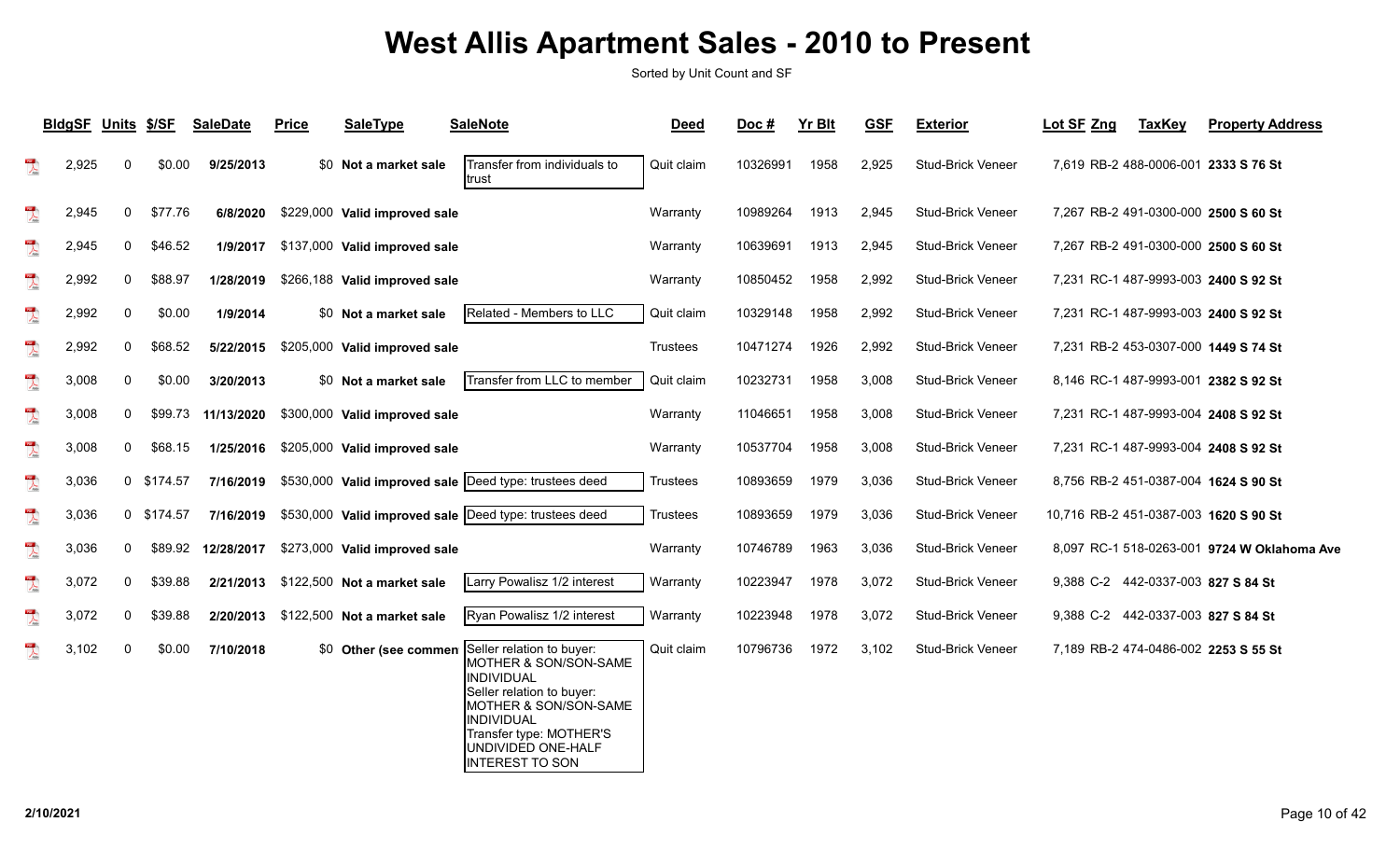|                         | <b>BldgSF</b> | <b>Units</b> | \$/SF    | <b>SaleDate</b> | <b>Price</b> | <b>SaleType</b>                           | <b>SaleNote</b>                                                                                                                       | <b>Deed</b>            | Doc $#$  | <b>Yr Blt</b> | <b>GSF</b> | <b>Exterior</b>          | Lot SF Zng                          | <b>TaxKey</b> | <b>Property Address</b>                   |
|-------------------------|---------------|--------------|----------|-----------------|--------------|-------------------------------------------|---------------------------------------------------------------------------------------------------------------------------------------|------------------------|----------|---------------|------------|--------------------------|-------------------------------------|---------------|-------------------------------------------|
| $\lambda$               | 3,102         | $\Omega$     | \$73.18  | 3/5/2010        | \$227,000    | Valid improved sale                       |                                                                                                                                       | Warranty               | 9856491  | 1972          | 3,102      | <b>Stud-Brick Veneer</b> |                                     |               | 7,189 RB-2 474-0486-002 2253 S 55 St      |
| $\frac{1}{\sqrt{2}}$    | 3,102         |              | \$0.00   | 3/16/2020       |              | \$0 Other (see commen                     | Seller relation to buyer: Estate<br>to Beneficiary Son<br>Transfer type: Inheritance<br>Deed type: Personal<br>Representative's Deed  | Personal repr 10967707 |          | 1961          | 3.102      | <b>Stud-Brick Veneer</b> |                                     |               | 8,533 RB-2 479-0788-000 2196 S 93 St      |
|                         | 3,102         | <sup>0</sup> | \$89.62  | 5/20/2020       |              | \$278,000 Valid improved sale             |                                                                                                                                       | Warranty               | 10980176 | 1950          | 3.102      | <b>Stud-Brick Veneer</b> |                                     |               | 5,873 C-2 491-0045-000 5511 W Lincoln Ave |
| $\overline{\mathbf{r}}$ | 3,102         | 0            | \$0.00   | 7/25/2016       |              | \$0 Not a market sale                     | To LLC                                                                                                                                | Quit claim             | 10621596 | 1950          | 3.102      | <b>Stud-Brick Veneer</b> |                                     |               | 5.314 C-2 491-0044-000 5505 W Lincoln Ave |
| $\frac{105}{\sqrt{25}}$ | 3,102         | $\mathbf{0}$ | \$70.92  | 5/20/2016       |              | \$220,000 Valid improved sale             |                                                                                                                                       | Warranty               | 10569292 | 1950          | 3.102      | <b>Stud-Brick Veneer</b> | 5.314 C-2                           |               | 491-0044-000 5505 W Lincoln Ave           |
| $\frac{1}{\sqrt{2}}$    | 3,102         | $\mathbf{0}$ | \$64.99  | 8/29/2013       |              | \$201,600 Valid improved sale             |                                                                                                                                       | Warranty               | 10292767 | 1950          | 3.102      | Stud-Brick Veneer        |                                     |               | 5,314 C-2 491-0044-000 5505 W Lincoln Ave |
| $\sum_{i=1}^{n}$        | 3,102         | $\Omega$     | \$96.71  | 10/8/2019       |              | \$300,000 Not a market sale               | Seller relation to buyer: Uncle<br>to Niece                                                                                           | Warranty               | 10915181 | 1961          | 3.102      | <b>Stud-Brick Veneer</b> |                                     |               | 8,093 RB-2 479-0787-000 2190 S 93 St      |
| 人                       | 3,102         | $\Omega$     | \$0.00   | 3/30/2017       |              | \$0 Not a market sale                     | Seller relation to buyer:<br>members to LLC<br>Seller relation to buyer:<br>member to LLC<br>Transfer type: Members to LLC<br>-no MLS | Quit claim             | 10666919 | 1962          | 3.102      | <b>Stud-Brick Veneer</b> |                                     |               | 8,224 RB-2 479-0737-003 2180 S 96 St      |
| $\sum_{k=1}^{n}$        | 3,102         | $\mathbf{0}$ | \$322.37 |                 |              | 1/30/2020 \$1,000,000 Valid improved sale |                                                                                                                                       | Warranty               | 10950721 | 1960          | 3.102      | Stud-Ashlar Stone Ve     |                                     |               | 8,400 RC-1 481-0010-001 2157 S 108 St     |
| $\sum_{\text{batch}}$   | 3,112         |              | \$50.80  | 6/30/2013       |              | \$158,100 Not a market sale               | Step-dad to step-son                                                                                                                  | Warranty               | 10276837 | 1911          | 3,112      | Stud Walls-Asphalt S     | 3,790 RB-2 440-0091-000 920 S 73 St |               |                                           |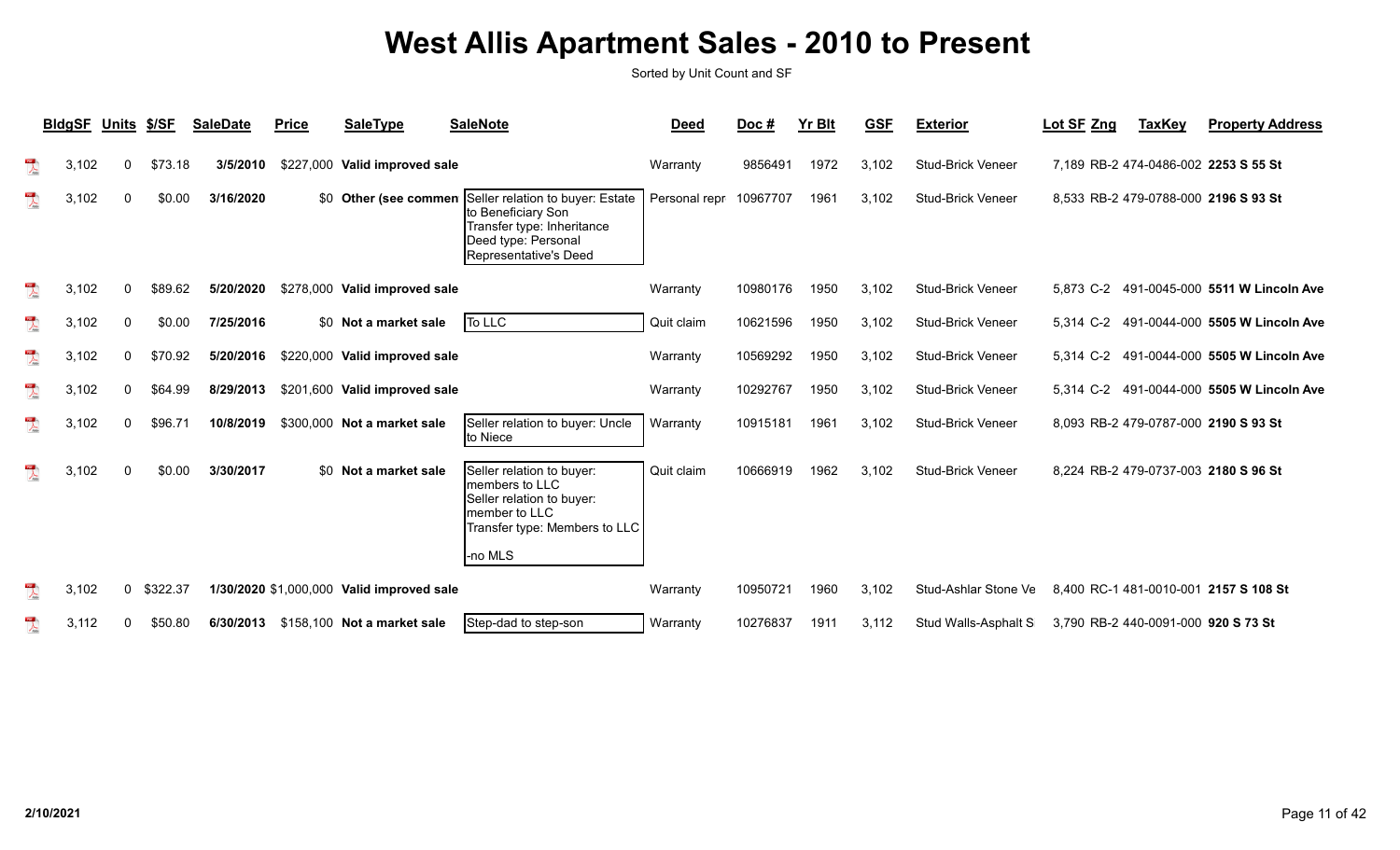|                      | <b>BIdgSF Units \$/SF</b> |   |        | <b>SaleDate</b> | Price | <b>SaleType</b> | <b>SaleNote</b>                                                                                                                                                                                                                                                                                                                                                                                                                                                                                                                                                                                                                                                                                                                                                                                                             | <b>Deed</b> | $\overline{Doc}$ # | Yr Blt | <b>GSF</b> | <b>Exterior</b>   | Lot SF Zng | <b>TaxKey</b> | <b>Property Address</b>                    |
|----------------------|---------------------------|---|--------|-----------------|-------|-----------------|-----------------------------------------------------------------------------------------------------------------------------------------------------------------------------------------------------------------------------------------------------------------------------------------------------------------------------------------------------------------------------------------------------------------------------------------------------------------------------------------------------------------------------------------------------------------------------------------------------------------------------------------------------------------------------------------------------------------------------------------------------------------------------------------------------------------------------|-------------|--------------------|--------|------------|-------------------|------------|---------------|--------------------------------------------|
| $\sum_{\text{data}}$ | 3,120                     | 0 | \$0.00 | 7/20/2020       |       |                 | \$0 Other (see commen Seller relation to buyer:<br>Grantors' Partnership<br>converted to Grantee LLC<br>under s.178.1141 Wis.Stats,<br>with all ownership interests<br>being identical.<br>Seller relation to buyer:<br>Grantors' Partnership<br>converted to Grantee LLC<br>under s.178.1141 Wis.Stats,<br>with all ownership interests<br>being identical.<br>Seller relation to buyer:<br>Grantors' Partnership<br>converted to Grantee LLC<br>under s.178.1141 Wis.Stats,<br>with all ownership interests<br>being identical.<br>Seller relation to buyer:<br>Grantors' Partnership<br>converted to Grantee LLC<br>under s.178.1141 Wis.Stats,<br>with all ownership interests<br>being identical.<br>Transfer type: Partnership<br>Transfer to LLC pursuant to<br>Sec.178.1141, with all interests<br>being identical. | Quit claim  | 11001821           | 1916   | 3,120      | Stud-Metal Siding |            |               | 6,387 RB-2 451-0353-000 8718 W Mitchell St |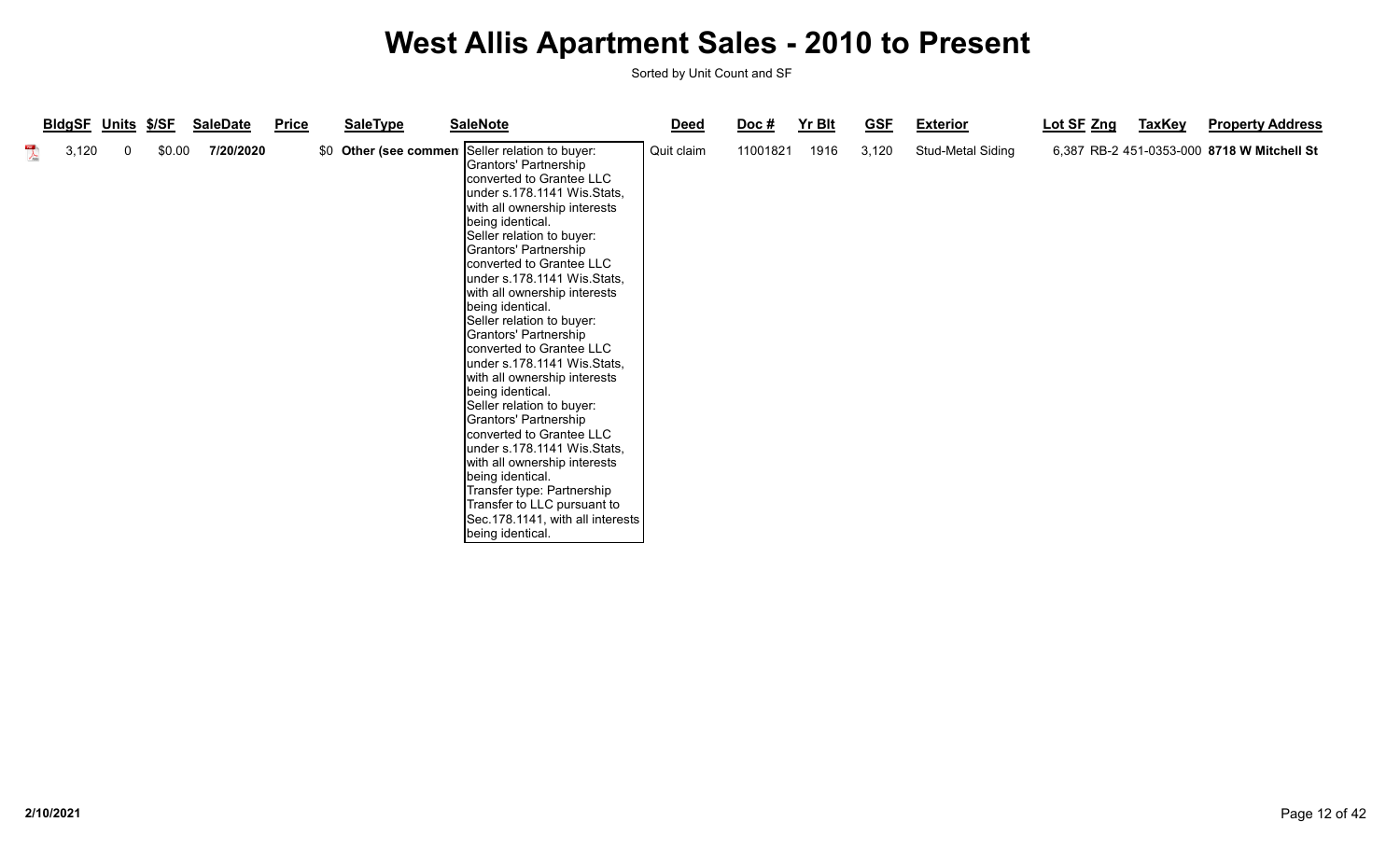|                                      | BldgSF Units \$/SF |              |         | <b>SaleDate</b> | <b>Price</b> | <b>SaleType</b>               | <b>SaleNote</b>                                                                                                                                                                                                                                                                                                                                                                                                                                                                                                                                                                                                                                                                                                                                                                                                                        | <b>Deed</b> | Doc#     | <b>Yr Blt</b> | <b>GSF</b> | <b>Exterior</b>          | Lot SF Zng | <b>TaxKey</b> | <b>Property Address</b>                     |
|--------------------------------------|--------------------|--------------|---------|-----------------|--------------|-------------------------------|----------------------------------------------------------------------------------------------------------------------------------------------------------------------------------------------------------------------------------------------------------------------------------------------------------------------------------------------------------------------------------------------------------------------------------------------------------------------------------------------------------------------------------------------------------------------------------------------------------------------------------------------------------------------------------------------------------------------------------------------------------------------------------------------------------------------------------------|-------------|----------|---------------|------------|--------------------------|------------|---------------|---------------------------------------------|
| $\frac{1}{\sqrt{2}}$                 | 3,120              | $\Omega$     | \$0.00  | 7/20/2020       |              |                               | \$0 Other (see commen Seller relation to buyer:<br>Grantors' Partnership<br>converted to Grantee LLC<br>under s.178.1141 Wis.Stats,<br>with all ownership interests<br>being identical.<br>Seller relation to buyer:<br>Grantors' Partnership<br>converted to Grantee LLC<br>under s.178.1141 Wis.Stats,<br>with all ownership interests<br>being identical.<br>Seller relation to buyer:<br>Grantors' Partnership<br>converted to Grantee LLC<br>under s.178.1141 Wis.Stats,<br>with all ownership interests<br>being identical.<br>Seller relation to buyer:<br>Grantors' Partnership<br>converted to Grantee LLC<br>under s.178.1141 Wis.Stats,<br>with all ownership interests<br>being identical.<br>Transfer type: Partnership<br>Transfer to LLC pursuant to<br>Sec.178.1141 Wis.Stats., with<br>all interests being identical. | Quit claim  | 11001833 | 1919          | 3,120      | Stud Walls-Asphalt S     |            |               | 6,387 RB-2 451-0352-000 8726 W Mitchell St  |
| $\frac{105}{\lambda_{\text{total}}}$ | 3,122              | 0            | \$87.38 | 6/18/2019       |              | \$272,800 Valid improved sale |                                                                                                                                                                                                                                                                                                                                                                                                                                                                                                                                                                                                                                                                                                                                                                                                                                        | Warranty    | 10883509 | 1960          | 3,122      | Stud-Brick Veneer        |            |               | 8,226 RC-1 486-0315-000 2559 S 92 St        |
| $\sum_{i=1}^{n}$                     | 3,122              | 0            | \$74.31 | 5/31/2013       |              | \$232,000 Valid improved sale |                                                                                                                                                                                                                                                                                                                                                                                                                                                                                                                                                                                                                                                                                                                                                                                                                                        | Warranty    | 10257534 | 1960          | 3,122      | <b>Stud-Brick Veneer</b> |            |               | 8,226 RC-1 486-0315-000 2559 S 92 St        |
| $\overline{\mathbf{r}}$              | 3,168              | $\mathbf{0}$ | \$82.07 | 8/3/2016        |              | \$260,000 Valid improved sale |                                                                                                                                                                                                                                                                                                                                                                                                                                                                                                                                                                                                                                                                                                                                                                                                                                        | Warranty    | 10590463 | 1989          | 3,168      | Stud-Brick Veneer        |            |               | 9,359 RB-2 451-0451-000 8823 W Maple St     |
| $\overline{\mathcal{A}}$             | 3,168              | 0            | \$91.51 | 8/10/2018       |              | \$289,900 Valid improved sale |                                                                                                                                                                                                                                                                                                                                                                                                                                                                                                                                                                                                                                                                                                                                                                                                                                        | Warranty    | 10803091 | 1961          | 3,168      | Stud-Ashlar Stone Ve     |            |               | 7,231 RC-1 481-0002-000 2113 S 108 St       |
| $\overline{\mathbf{r}}$              | 3,224              | 0            | \$97.70 | 5/9/2019        |              | \$315,000 Valid improved sale |                                                                                                                                                                                                                                                                                                                                                                                                                                                                                                                                                                                                                                                                                                                                                                                                                                        | Warranty    | 10869371 | 1958          | 3,224      | Stud-Brick Veneer        |            |               | 8,930 RC-1 479-0523-003 9902 W National Ave |
| $\overline{\mathbf{r}}$              | 3,224              | $\Omega$     | \$0.00  | 3/9/2017        |              | \$0 Not a market sale         | Seller relation to buyer:<br>Individual to LLC<br>Transfer type: Individual to LLC                                                                                                                                                                                                                                                                                                                                                                                                                                                                                                                                                                                                                                                                                                                                                     | Warranty    | 10697248 | 1958          | 3,224      | Stud-Brick Veneer        |            |               | 8,930 RC-1 479-0523-003 9902 W National Ave |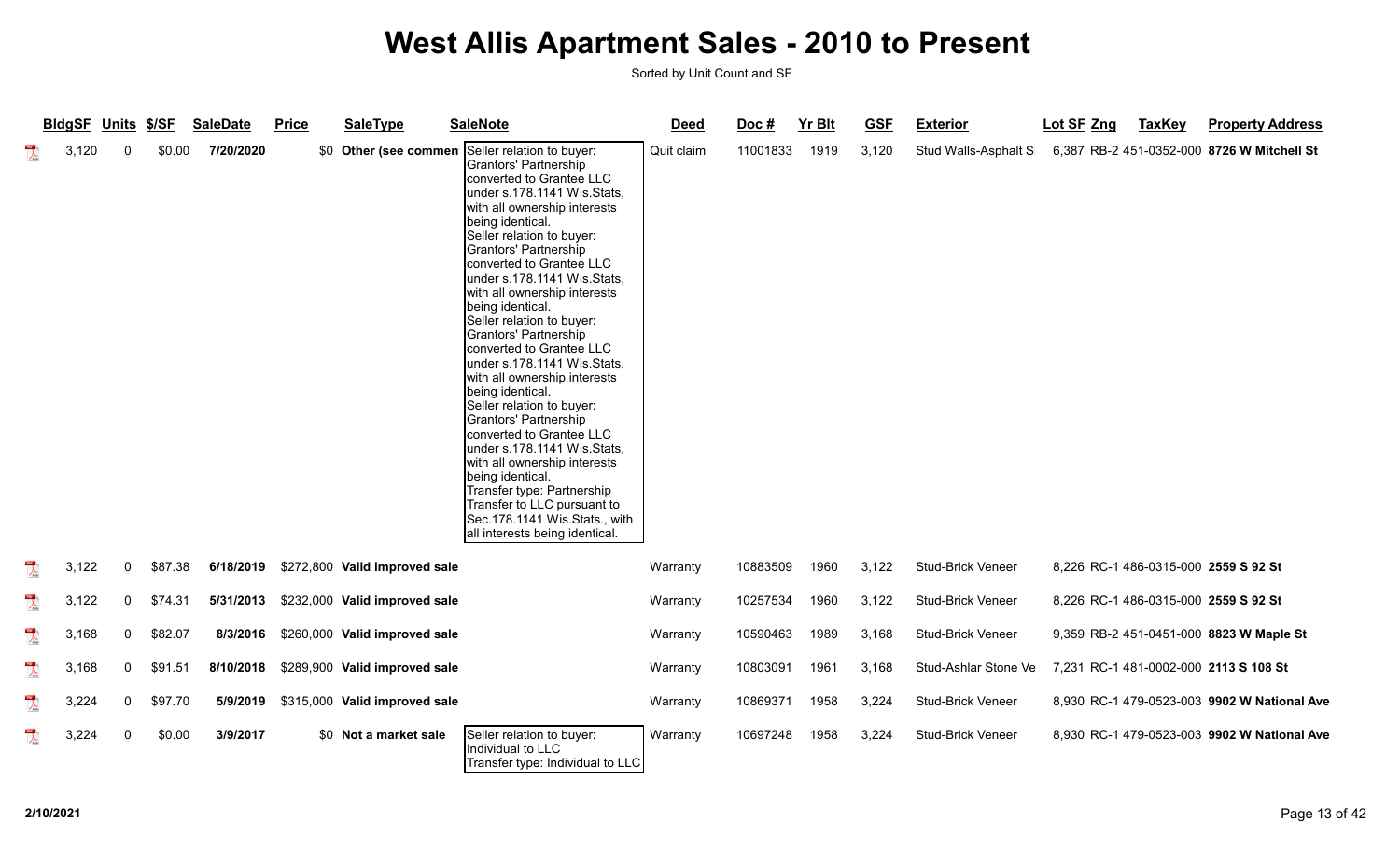|                                                                                                                                                                                                                                                                                                                                                                             | <b>BldgSF</b> | Units \$/SF  |            | <b>SaleDate</b>    | <b>Price</b> | <b>SaleType</b>                                  | <b>SaleNote</b>                                                            | <b>Deed</b>            | Doc#     | <b>Yr Blt</b> | <b>GSF</b> | <b>Exterior</b>          | Lot SF Zng | <b>TaxKey</b> | <b>Property Address</b>                       |
|-----------------------------------------------------------------------------------------------------------------------------------------------------------------------------------------------------------------------------------------------------------------------------------------------------------------------------------------------------------------------------|---------------|--------------|------------|--------------------|--------------|--------------------------------------------------|----------------------------------------------------------------------------|------------------------|----------|---------------|------------|--------------------------|------------|---------------|-----------------------------------------------|
| $\sum_{i=1}^{100}$                                                                                                                                                                                                                                                                                                                                                          | 3,224         | 0            | \$76.46    | 6/20/2013          |              | \$246,500 Valid improved sale                    |                                                                            | Warranty               | 10265306 | 1951          | 3,224      | Stud-Brick Veneer        |            |               | 7,449 C-2 491-0071-000 5619 W Lincoln Ave     |
| $\lambda$                                                                                                                                                                                                                                                                                                                                                                   | 3,234         |              | \$0.00     | 4/13/2017          |              | \$0 Not a market sale                            | Designate T.O.D. Beneficiaries<br>-no RETR<br>-no MLS                      | Other (see co          | 10668868 | 1959          | 3,234      | <b>Stud-Brick Veneer</b> |            |               | 8,040 RC-1 519-0354-000 10213 W Cleveland Ave |
| $\lambda$                                                                                                                                                                                                                                                                                                                                                                   | 3,234         | $\mathbf{0}$ |            | \$99.72 11/27/2020 | \$322,500    |                                                  |                                                                            | Warranty               | 11050669 | 1956          | 3,234      | <b>Stud-Brick Veneer</b> |            |               | 8.364 RB-2 515-0287-000 7250 W Oklahoma Ave   |
| $\overline{\mathbf{r}}$                                                                                                                                                                                                                                                                                                                                                     | 3,234         | 0            | \$0.00     | 11/18/2013         |              | \$0 Not a market sale                            | Transfer to LLC                                                            | Quit claim             | 10326914 | 1956          | 3,234      | Stud-Brick Veneer        |            |               | 8,364 RB-2 515-0287-000 7250 W Oklahoma Ave   |
| $\sum_{k=0}^{10}$                                                                                                                                                                                                                                                                                                                                                           | 3,234         | 0            | \$58.75    | 6/14/2013          |              | \$190,000 Not a market sale                      | Parent to Child                                                            | Warranty               | 10264375 | 1956          | 3,234      | Stud-Brick Veneer        |            |               | 8,364 RB-2 515-0287-000 7250 W Oklahoma Ave   |
| $\overline{\mathbf{r}}$                                                                                                                                                                                                                                                                                                                                                     | 3,234         | 0            | \$71.89    | 5/3/2010           |              | \$232,500 Valid improved sale                    |                                                                            | <b>Trustees</b>        | 9879005  | 1956          | 3,234      | Stud-Brick Veneer        |            |               | 8,364 RB-2 515-0287-000 7250 W Oklahoma Ave   |
| $\begin{picture}(20,20) \put(0,0){\vector(0,1){10}} \put(15,0){\vector(0,1){10}} \put(15,0){\vector(0,1){10}} \put(15,0){\vector(0,1){10}} \put(15,0){\vector(0,1){10}} \put(15,0){\vector(0,1){10}} \put(15,0){\vector(0,1){10}} \put(15,0){\vector(0,1){10}} \put(15,0){\vector(0,1){10}} \put(15,0){\vector(0,1){10}} \put(15,0){\vector(0,1){10}} \put(15,0){\vector(0$ | 3,234         | 0            | \$95.86    | 1/10/2018          |              | \$310,000 Not a market sale                      | Deed type: Land Contract                                                   | Other (see co          | 10744492 | 1959          | 3,234      | <b>Stud-Brick Veneer</b> |            |               | 8,040 RC-1 519-0357-000 10210 W Montana Ave   |
| $\frac{1}{\sqrt{2}}$                                                                                                                                                                                                                                                                                                                                                        | 3,240         |              | 0 \$102.21 | 4/13/2020          |              | \$331,150 Valid improved sale                    |                                                                            | Warranty               | 10969901 | 1948          | 3,240      | Stud-Brick Veneer        |            |               | 8,098 RC-1 487-0093-000 2330 S 92 St          |
| $\begin{picture}(20,20) \put(0,0){\vector(0,1){10}} \put(15,0){\vector(0,1){10}} \put(15,0){\vector(0,1){10}} \put(15,0){\vector(0,1){10}} \put(15,0){\vector(0,1){10}} \put(15,0){\vector(0,1){10}} \put(15,0){\vector(0,1){10}} \put(15,0){\vector(0,1){10}} \put(15,0){\vector(0,1){10}} \put(15,0){\vector(0,1){10}} \put(15,0){\vector(0,1){10}} \put(15,0){\vector(0$ | 3,240         | 0            | \$75.00    | 7/16/2014          |              | \$243,000 Valid improved sale                    |                                                                            | Warranty               | 10393708 | 1948          | 3,240      | <b>Stud-Brick Veneer</b> |            |               | 8,098 RC-1 487-0093-000 2330 S 92 St          |
| $\overline{\mathbf{r}}$                                                                                                                                                                                                                                                                                                                                                     | 3,240         |              | 0 \$139.51 | 3/9/2012           |              |                                                  | \$452,000 Valid improved sale Sale includes 487-0094-000 &<br>487-0095-000 | Warranty               | 10098030 | 1948          | 3,240      | <b>Stud-Brick Veneer</b> |            |               | 8,098 RC-1 487-0094-000 2331 S 91 St          |
| $\lambda$                                                                                                                                                                                                                                                                                                                                                                   | 3,240         | 0            | \$72.53    | 1/15/2010          |              | \$235,000 Valid improved sale                    |                                                                            | Warranty               | 9845759  | 1948          | 3,240      | Stud-Brick Veneer        |            |               | 8,146 RC-1 487-0092-000 2320 S 92 St          |
| $\mathbb{Z}$                                                                                                                                                                                                                                                                                                                                                                | 3,240         |              | 0 \$139.51 | 3/9/2012           |              | \$452,000 Valid improved sale                    | Sale includes 487-0094-000 &<br>487-0095-000                               | Warranty               | 10098030 | 1948          | 3,240      | <b>Stud-Brick Veneer</b> |            |               | 8,087 RC-1 487-0095-000 2323 S 91 St          |
| $\overline{\mathcal{A}}$                                                                                                                                                                                                                                                                                                                                                    | 3,286         | 0            | \$78.97    | 11/11/2019         |              | \$259,500 Valid improved sale                    |                                                                            | Warranty               | 10933484 | 1947          | 3,286      | Stud-Brick Veneer        |            |               | 7,306 RB-2 477-0626-000 8124 W Lincoln Ave    |
| $\overline{\mathbb{A}}$                                                                                                                                                                                                                                                                                                                                                     | 3,286         | 0            | \$66.95    | 6/8/2016           |              | \$220,000 Valid improved sale                    |                                                                            | Warranty               | 10573449 | 1947          | 3,286      | Stud-Brick Veneer        |            |               | 7,306 RB-2 477-0626-000 8124 W Lincoln Ave    |
| $\overline{\mathbf{r}}$                                                                                                                                                                                                                                                                                                                                                     | 3,300         |              | 0 \$391.52 |                    |              | 4/7/2017 \$1,292,000 Valid improved sale -no MLS |                                                                            | Special warra          | 10665138 | 1948          | 3,300      | Stud-Brick Veneer        | 15,371 C-2 |               | 476-0628-000 2260 S 75 St                     |
| $\frac{1}{\sqrt{2}}$                                                                                                                                                                                                                                                                                                                                                        | 3,300         |              | 0 \$391.52 |                    |              | 4/7/2017 \$1,292,000 Valid improved sale -no MLS |                                                                            | Special warra 10665138 |          | 1948          | 3,300      | Stud-Brick Veneer        | 15.371 C-2 |               | 476-0628-000 2260 S 75 St                     |
| $\mathbb{R}$                                                                                                                                                                                                                                                                                                                                                                | 3,300         |              | 0 \$391.52 |                    |              | 4/7/2017 \$1,292,000 Valid improved sale -no MLS |                                                                            | Special warra 10665138 |          | 1948          | 3,300      | <b>Stud-Brick Veneer</b> |            |               | 15,371 C-2 476-0628-000 2260 S 75 St          |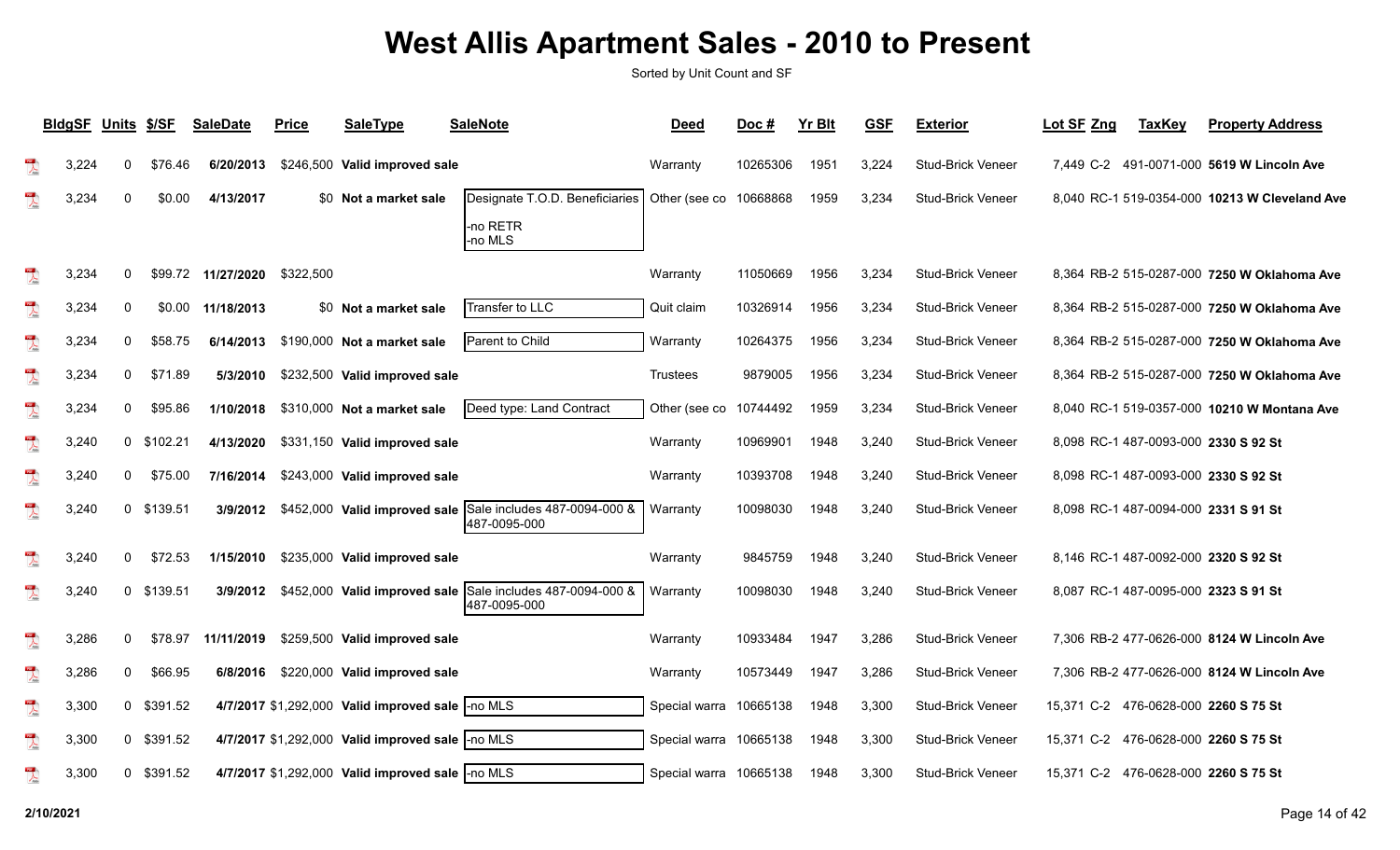|                                                                                                                                                                                                                                                                                                                                                     | <b>BldgSF</b> | Units \$/SF  |            | <b>SaleDate</b>      | <b>Price</b> | SaleType                                          | <b>SaleNote</b>                                                                                                                                                                      | <b>Deed</b>            | Doc#     | <b>Yr Blt</b> | <b>GSF</b> | <b>Exterior</b>          | Lot SF Zng | <b>TaxKey</b>                       | <b>Property Address</b>                    |
|-----------------------------------------------------------------------------------------------------------------------------------------------------------------------------------------------------------------------------------------------------------------------------------------------------------------------------------------------------|---------------|--------------|------------|----------------------|--------------|---------------------------------------------------|--------------------------------------------------------------------------------------------------------------------------------------------------------------------------------------|------------------------|----------|---------------|------------|--------------------------|------------|-------------------------------------|--------------------------------------------|
| $\lambda$                                                                                                                                                                                                                                                                                                                                           | 3,300         | 0            | \$66.36    | 3/12/2015            |              | \$219,000 Valid improved sale                     |                                                                                                                                                                                      | Warranty               | 10442256 | 1959          | 3,300      | Concrete Block           |            |                                     | 4,125 C-2 454-0577-000 6112 W Burnham St   |
| $\overline{\mathcal{L}}$                                                                                                                                                                                                                                                                                                                            | 3,300         | $\mathbf{0}$ | \$391.52   |                      |              | 4/7/2017 \$1,292,000 Valid improved sale  -no MLS |                                                                                                                                                                                      | Special warra 10665138 |          | 1948          | 3,300      | Stud-Brick Veneer        |            |                                     | 15,159 C-2 476-0627-000 7402 W Lincoln Ave |
| $\overline{\mathbf{r}}$                                                                                                                                                                                                                                                                                                                             | 3,300         |              | 0 \$391.52 |                      |              | 4/7/2017 \$1,292,000 Valid improved sale -no MLS  |                                                                                                                                                                                      | Special warra 10665138 |          | 1948          | 3,300      | <b>Stud-Brick Veneer</b> |            |                                     | 15,159 C-2 476-0627-000 7402 W Lincoln Ave |
| $\sum_{\rm kink}$                                                                                                                                                                                                                                                                                                                                   | 3,300         |              | 0 \$391.52 |                      |              | 4/7/2017 \$1,292,000 Valid improved sale  -no MLS |                                                                                                                                                                                      | Special warra 10665138 |          | 1948          | 3,300      | <b>Stud-Brick Veneer</b> |            |                                     | 15,159 C-2 476-0627-000 7402 W Lincoln Ave |
| $\begin{picture}(20,20) \put(0,0){\line(1,0){10}} \put(15,0){\line(1,0){10}} \put(15,0){\line(1,0){10}} \put(15,0){\line(1,0){10}} \put(15,0){\line(1,0){10}} \put(15,0){\line(1,0){10}} \put(15,0){\line(1,0){10}} \put(15,0){\line(1,0){10}} \put(15,0){\line(1,0){10}} \put(15,0){\line(1,0){10}} \put(15,0){\line(1,0){10}} \put(15,0){\line(1$ | 3,348         |              | 0 \$105.44 | 11/3/2020            |              |                                                   | \$353,000 Valid improved sale   Deed type: Trustees Deed                                                                                                                             | <b>Trustees</b>        | 11049218 | 1954          | 3,348      | Concrete Block           |            |                                     | 5,445 C-2 479-0631-001 9334 W National Ave |
| $\frac{1}{\sqrt{2}}$                                                                                                                                                                                                                                                                                                                                | 3,348         | 0            | \$108.27   | 10/21/2020           |              |                                                   | \$362,500 Valid improved sale  Deed type: Trustees Deed                                                                                                                              | <b>Trustees</b>        | 11038285 | 1954          | 3,348      | Concrete Block           |            |                                     | 5,097 C-2 479-0633-000 2170 S 94 St        |
| $\frac{1}{\sqrt{2}}$                                                                                                                                                                                                                                                                                                                                | 3,360         | $\Omega$     | \$0.00     | 10/19/2017           |              | \$0 Not a market sale                             | Seller relation to buyer: HT-110<br>Ownership transferred: HT-110<br>Seller relation to buyer: HT-110<br>Ownership transferred: HT-110<br>Transfer type: HT-110<br>Deed type: HT-110 | Other (see co          | 10724008 | 1990          | 3,360      | <b>Stud-Brick Veneer</b> |            |                                     | 6,882 C-2 453-0942-004 2070 S 71 St        |
| $\overline{\lambda}$                                                                                                                                                                                                                                                                                                                                | 3,396         | 0            | \$44.17    | 6/17/2015            |              | \$150,000 Valid improved sale                     |                                                                                                                                                                                      | Trustees               | 10473501 | 1948          | 3,396      | Stud-Vinyl Siding        |            |                                     | 8,668 RB-2 474-0446-000 2204 S 58 St       |
| $\sum_{\text{block}}$                                                                                                                                                                                                                                                                                                                               | 3,400         | 0            | \$64.71    | 10/30/2015           |              | \$220,000 Valid improved sale                     |                                                                                                                                                                                      | Warranty               | 10517991 | 1961          | 3,400      | <b>Stud-Brick Veneer</b> |            |                                     | 7,656 RB-2 477-0838-000 2335 S 80 St       |
| $\overline{\mathbf{r}}$                                                                                                                                                                                                                                                                                                                             | 3,410         | $\Omega$     | \$0.00     | 1/4/2017             |              | \$0 Not a market sale                             | Affadavit of Correction<br>-no MLS                                                                                                                                                   | Affidavit              | 10639949 | 1959          | 3,410      | Stud-Brick Veneer        |            |                                     | 7,536 RC-1 480-9992-004 2159 S 102 St      |
| $\mathbb{R}$                                                                                                                                                                                                                                                                                                                                        | 3,410         | 0            |            | \$140.50  11/15/2016 |              | \$479,100 Valid improved sale                     | Sale includes 480-9992-003 &<br>480-9992-004                                                                                                                                         | Warranty               | 10624948 | 1959          | 3,410      | <b>Stud-Brick Veneer</b> |            |                                     | 7,536 RC-1 480-9992-004 2159 S 102 St      |
| $\lambda$                                                                                                                                                                                                                                                                                                                                           | 3,410         | $\Omega$     | \$0.00     | 1/4/2017             |              | \$0 Not a market sale                             | Affadavit of Correction<br>-no MLS                                                                                                                                                   | Affidavit              | 10639949 | 1959          | 3,410      | <b>Stud-Brick Veneer</b> |            |                                     | 7,536 RC-1 480-9992-003 2155 S 102 St      |
| $\mathbb{R}$                                                                                                                                                                                                                                                                                                                                        | 3,410         | 0            | \$140.50   | 11/15/2016           |              |                                                   | \$479,100 Valid improved sale Sale includes 480-9992-003 &<br>480-9992-004                                                                                                           | Warranty               | 10624948 | 1959          | 3,410      | <b>Stud-Brick Veneer</b> |            |                                     | 7,536 RC-1 480-9992-003 2155 S 102 St      |
| 10 <sup>2</sup>                                                                                                                                                                                                                                                                                                                                     | 3,416         | 0            | \$46.28    |                      |              | 6/30/2013 \$158,100 Not a market sale             | Step-dad to step-son                                                                                                                                                                 | Warranty               | 10276835 | 1911          | 3,416      | Stud Walls-Asphalt S     |            | 3,790 RB-2 440-0092-000 916 S 73 St |                                            |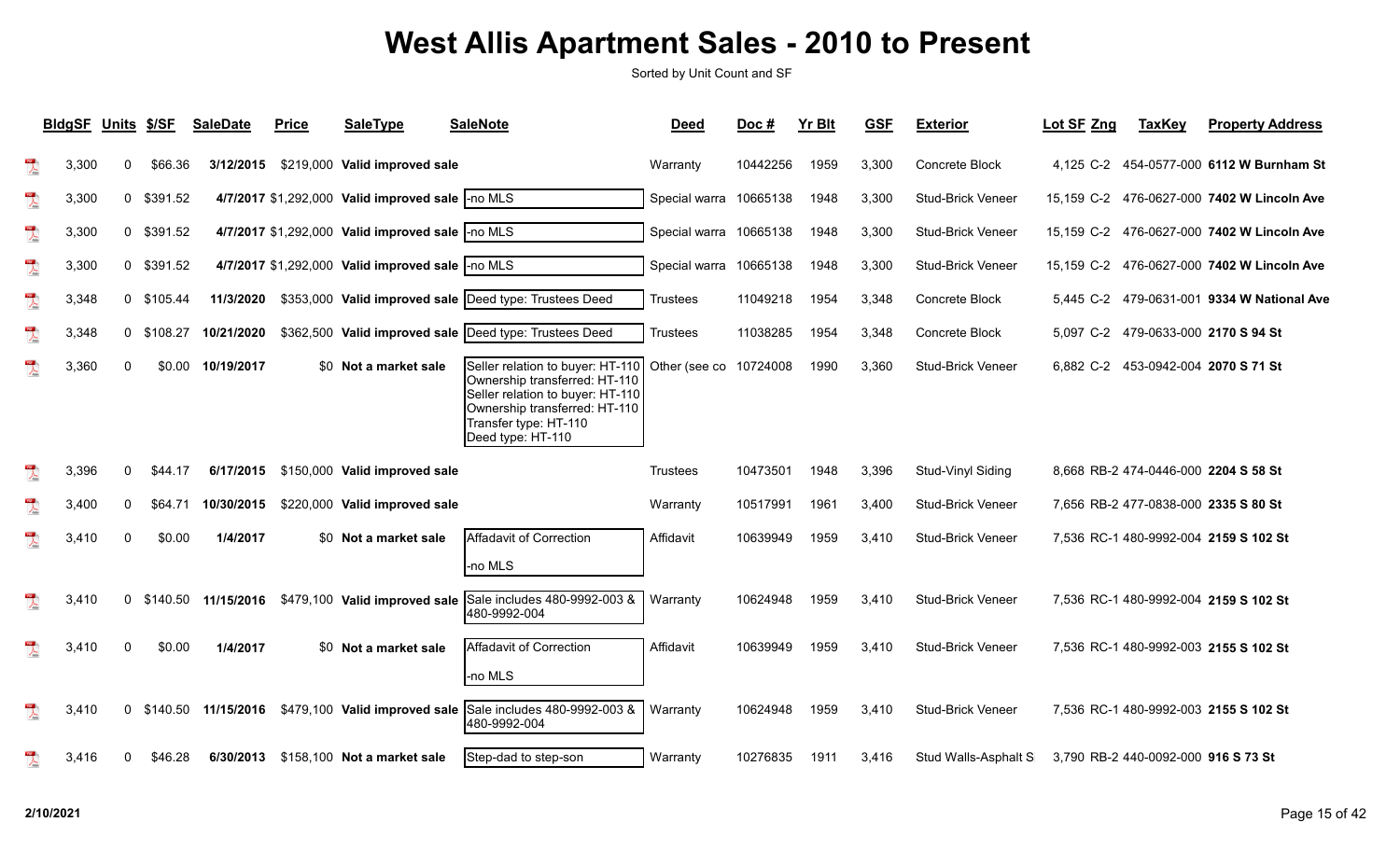|                          | <b>BIdgSF</b> | Units \$/SF |            | <b>SaleDate</b> | <b>Price</b> | <b>SaleType</b>                           | <b>SaleNote</b>                                                                                                 | <b>Deed</b>            | Doc#     | <b>Yr Blt</b> | <b>GSF</b> | <b>Exterior</b>          | Lot SF Zng | <b>TaxKey</b>                       | <b>Property Address</b>                      |
|--------------------------|---------------|-------------|------------|-----------------|--------------|-------------------------------------------|-----------------------------------------------------------------------------------------------------------------|------------------------|----------|---------------|------------|--------------------------|------------|-------------------------------------|----------------------------------------------|
| $\overline{\mathbf{r}}$  | 3,428         |             | 0 \$192.24 | 8/28/2017       |              | \$659,000 Not a market sale               | Assignment of Land Contact                                                                                      | Other (see co 10715805 |          | 1925          | 3,428      | Concrete Block           |            |                                     | 3,599 C-2 453-0704-000 6901 W Mitchell St    |
| $\overline{\mathcal{L}}$ | 3,428         |             | 0 \$182.32 | 12/30/2015      |              | \$625,000 Not a market sale               | Land Contract<br>Sale includes 453-0704-000 &<br>453-0705-000                                                   | Land contract 10529775 |          | 1925          | 3,428      | Concrete Block           |            |                                     | 3.599 C-2 453-0704-000 6901 W Mitchell St    |
| $\frac{1}{\sqrt{2}}$     | 3,430         | 0           | \$96.21    | 9/1/2020        |              | \$330,000 Valid improved sale             |                                                                                                                 | Warranty               | 11046428 | 1976          | 3,430      | <b>Stud-Brick Veneer</b> |            |                                     | 7,620 RB-2 478-0128-000 1943 S 89 St         |
| $\overline{\mathbf{r}}$  | 3,430         | $\Omega$    | \$78.72    | 12/4/2018       |              | \$270,000 Valid improved sale             |                                                                                                                 | Warranty               | 10835840 | 1976          | 3,430      | <b>Stud-Brick Veneer</b> |            |                                     | 7,620 RB-2 478-0128-000 1943 S 89 St         |
| $\overline{\mathbf{r}}$  | 3,430         | 0           | \$0.00     | 11/9/2016       |              | \$0 Not a market sale                     | to LLC                                                                                                          | Quit claim             | 10635190 | 1976          | 3,430      | <b>Stud-Brick Veneer</b> |            |                                     | 7,620 RB-2 478-0128-000 1943 S 89 St         |
| $\overline{\mathbb{A}}$  | 3,430         | 0           | \$68.80    | 1/16/2015       |              | \$236,000 Valid improved sale             |                                                                                                                 | Warranty               | 10428441 | 1976          | 3,430      | Stud-Brick Veneer        |            |                                     | 7,620 RB-2 478-0128-000 1943 S 89 St         |
| $\frac{105}{\sqrt{25}}$  | 3.430         | 0           | \$68.51    | 4/26/2013       |              | \$235,000 Valid improved sale             |                                                                                                                 | Warranty               | 10244395 | 1974          | 3,430      | <b>Stud-Brick Veneer</b> |            |                                     | 8,520 RB-2 489-0039-002 6921 W Beloit Rd     |
| $\overline{\mathbf{r}}$  | 3,430         | 0           | \$0.00     | 7/27/2015       |              | \$0 Not a market sale                     | Trust to Beneficiary                                                                                            | Trustees               | 10486724 | 1962          | 3,430      | <b>Stud-Brick Veneer</b> |            |                                     | 8,015 RB-2 477-0228-000 2017 S 79 St         |
| $\sum_{\text{base}}$     | 3,456         | $\Omega$    | \$57.87    | 3/17/2016       |              | \$200,000 Valid improved sale             |                                                                                                                 | Warranty               | 10548610 | 1969          | 3,456      | <b>Stud-Brick Veneer</b> |            |                                     | 6,215 RB-2 478-0397-000 2106 S 88 St         |
| $\mathbb{R}$             | 3,456         | 0           | \$0.00     | 12/11/2015      |              | \$0 Not a market sale                     | Icreate trust                                                                                                   | Quit claim             | 10543793 | 1963          | 3,456      | <b>Stud-Brick Veneer</b> |            |                                     | 7,951 RB-2 477-0685-000 2167 S 80 St         |
| $\overline{\mathcal{L}}$ | 3,472         | 0           | \$40.32    | 1/29/2020       |              | \$140,000 Not a market sale               | Seller relation to buyer:<br>VENDOR / VENDEĖ<br>Deed type: WARRANTY DEED<br>IN SATISFACTION OF LAND<br>CONTRACT | Land contract 10962232 |          | 1976          | 3,472      | <b>Stud-Metal Siding</b> |            | 7,536 RB-2 440-0012-001 857 S 73 St |                                              |
| $\frac{1}{\sqrt{2}}$     | 3,472         | $\Omega$    | \$0.00     | 8/17/2017       |              | \$0 Not a market sale                     | Seller relation to buyer:<br><b>FATHER CHILD</b>                                                                | Quit claim             | 10711371 | 1976          | 3,472      | <b>Stud-Metal Siding</b> |            | 7,536 RB-2 440-0012-001 857 S 73 St |                                              |
| $\frac{1}{\sqrt{2}}$     | 3,472         | 0           | \$40.32    | 1/5/2011        |              | \$140,000 Valid improved sale             |                                                                                                                 | Land contract          | 9963967  | 1976          | 3,472      | <b>Stud-Metal Siding</b> |            | 7,536 RB-2 440-0012-001 857 S 73 St |                                              |
| $\overline{\mathbb{A}}$  | 3,472         | 0           | \$40.32    | 12/20/2010      |              | \$140,000 Not a market sale               | Parent to children                                                                                              | Warranty               | 9954117  | 1976          | 3,472      | <b>Stud-Metal Siding</b> |            | 7,536 RB-2 440-0012-001 857 S 73 St |                                              |
| $\overline{\mathbf{r}}$  | 3,498         |             | 0 \$357.35 |                 |              | 9/15/2017 \$1,250,000 Valid improved sale |                                                                                                                 | Warranty               | 10712531 | 1961          | 3,498      | Stud-Brick Veneer        |            |                                     | 3,877 C-2 475-0532-000 6535 W Beloit Rd      |
| $\frac{105}{1}$          | 3.500         | $\Omega$    | \$86.71    | 3/27/2020       |              | \$303,500 Valid improved sale             |                                                                                                                 | Warranty               | 10967460 | 1965          | 3.500      | Concrete Block           |            |                                     | 4,051 C-2 451-0024-000 8617 W Greenfield Ave |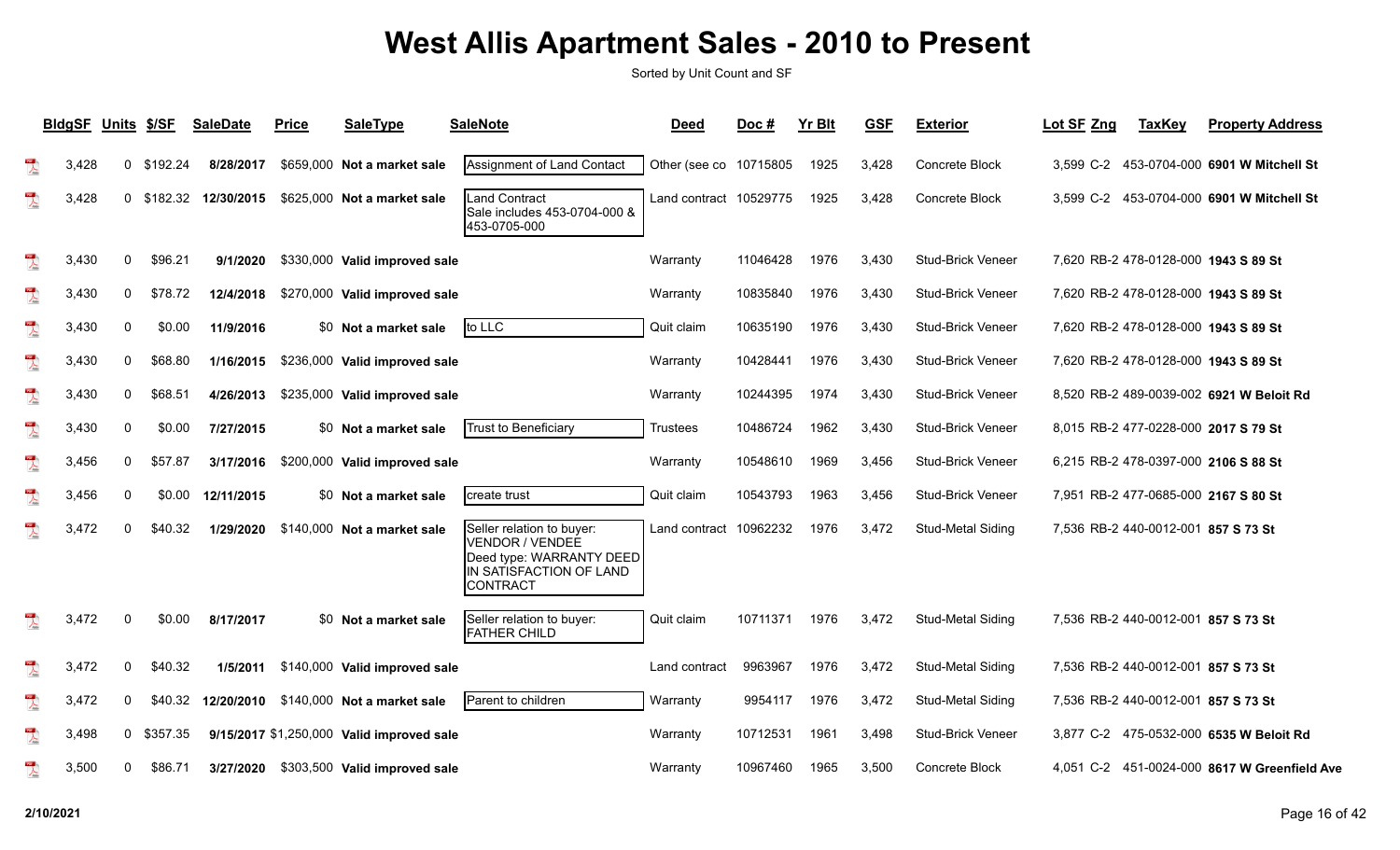|                                         | <b>BldgSF</b> | <b>Units</b> | \$/SF   | <b>SaleDate</b> | <b>Price</b> | <b>SaleType</b>               | <b>SaleNote</b>                                                                                                                                       | <b>Deed</b>   | Doc#     | <b>Yr Blt</b> | <b>GSF</b> | <b>Exterior</b>          | Lot SF Zng | <b>TaxKey</b> | <b>Property Address</b>                      |
|-----------------------------------------|---------------|--------------|---------|-----------------|--------------|-------------------------------|-------------------------------------------------------------------------------------------------------------------------------------------------------|---------------|----------|---------------|------------|--------------------------|------------|---------------|----------------------------------------------|
| $\overline{\mathbf{r}}$                 | 3,500         | $\mathbf{0}$ | \$0.00  | 8/3/2017        |              | \$0 Not a market sale         | Seller relation to buyer: LLC<br>IMember<br>Seller relation to buyer: LLC<br>Member<br>Transfer type: Funding LLC                                     | Quit claim    | 10716867 | 1965          | 3,500      | Concrete Block           | 4.051 C-2  |               | 451-0024-000 8617 W Greenfield Ave           |
| $\overline{\mathbf{r}}$                 | 3,500         | 0            | \$67.57 | 4/3/2017        |              | \$236,500 Valid improved sale |                                                                                                                                                       | Warranty      | 10662981 | 1965          | 3,500      | Concrete Block           | 4.051 C-2  |               | 451-0024-000 8617 W Greenfield Ave           |
| $\begin{array}{c}\n\hline\n\end{array}$ | 3,500         | 0            | \$62.29 | 1/22/2015       |              | \$218,000 Valid improved sale |                                                                                                                                                       | Warranty      | 10429580 | 1967          | 3,500      | Concrete Block           |            |               | 4,051 C-2 451-0022-000 8607 W Greenfield Ave |
| $\overline{\mathbf{r}}$                 | 3,520         | 0            | \$69.60 | 6/3/2015        |              | \$245,000 Valid improved sale |                                                                                                                                                       | Trustees      | 10471847 | 1956          | 3,520      | <b>Stud-Brick Veneer</b> |            |               | 8,581 RB-2 515-0290-000 7314 W Oklahoma Ave  |
| $\overline{\phantom{a}}$                | 3,520         | 0            | \$0.00  | 8/7/2017        |              | \$0 Not a market sale         | 10600442) Original land<br>contract date: 09/07/2016)                                                                                                 | Quit claim    | 10711651 | 1981          | 3,520      | Stud-Brick Veneer        |            |               | 8,581 RB-2 454-0525-001 1744 S 63 St         |
| $\sum_{i=1}^{n}$                        | 3,520         | $\mathbf{0}$ | \$59.66 | 8/31/2016       |              | \$210,000 Not a market sale   | <b>Land Contract</b>                                                                                                                                  | Land contract | 10600442 | 1981          | 3,520      | <b>Stud-Brick Veneer</b> |            |               | 8,581 RB-2 454-0525-001 1744 S 63 St         |
| $\overline{\mathbf{r}}$                 | 3,534         | 0            | \$74.99 | 10/7/2011       |              | \$265,000 Valid improved sale |                                                                                                                                                       | Trustees      | 10046208 | 1983          | 3,534      | <b>Stud-Brick Veneer</b> |            |               | 8,494 RB-2 487-0003-009 2323 S 84 St         |
| $\mathbb{Z}$                            | 3,552         | 0            | \$86.99 | 7/3/2019        |              | \$309,000 Valid improved sale |                                                                                                                                                       | Warranty      | 10890280 | 1960          | 3,552      | <b>Stud-Brick Veneer</b> |            |               | 8,226 RC-1 486-0316-000 2567 S 92 St         |
| $\overline{\mathbf{r}}$                 | 3,552         | 0            | \$45.33 | 3/9/2016        |              | \$161,000 Not a market sale   | Transfer type:<br><b>FORECLOSURE SALE</b><br>Deed type: SHERIFF'S DEED<br>-no MLS                                                                     | Sheriff deed  | 10637740 | 1960          | 3,552      | <b>Stud-Brick Veneer</b> |            |               | 8,226 RC-1 486-0316-000 2567 S 92 St         |
|                                         | 3,564         | $\Omega$     | \$0.00  | 3/16/2020       |              | \$0 Other (see commer         | Seller relation to buyer:<br>Individual to limited liability<br>Icompany<br>Transfer type: Individual to<br>individual's limited liability<br>company | Quit claim    | 10962746 | 1960          | 3,564      | Stud-Brick Veneer        |            |               | 7,797 RC-1 518-0265-009 9815 W Manitoba St   |
|                                         | 3,564         | $\mathbf{0}$ | \$91.89 | 12/12/2019      |              | \$327,500 Valid improved sale |                                                                                                                                                       | Warranty      | 10941671 | 1960          | 3,564      | <b>Stud-Brick Veneer</b> |            |               | 7.797 RC-1 518-0265-009 9815 W Manitoba St   |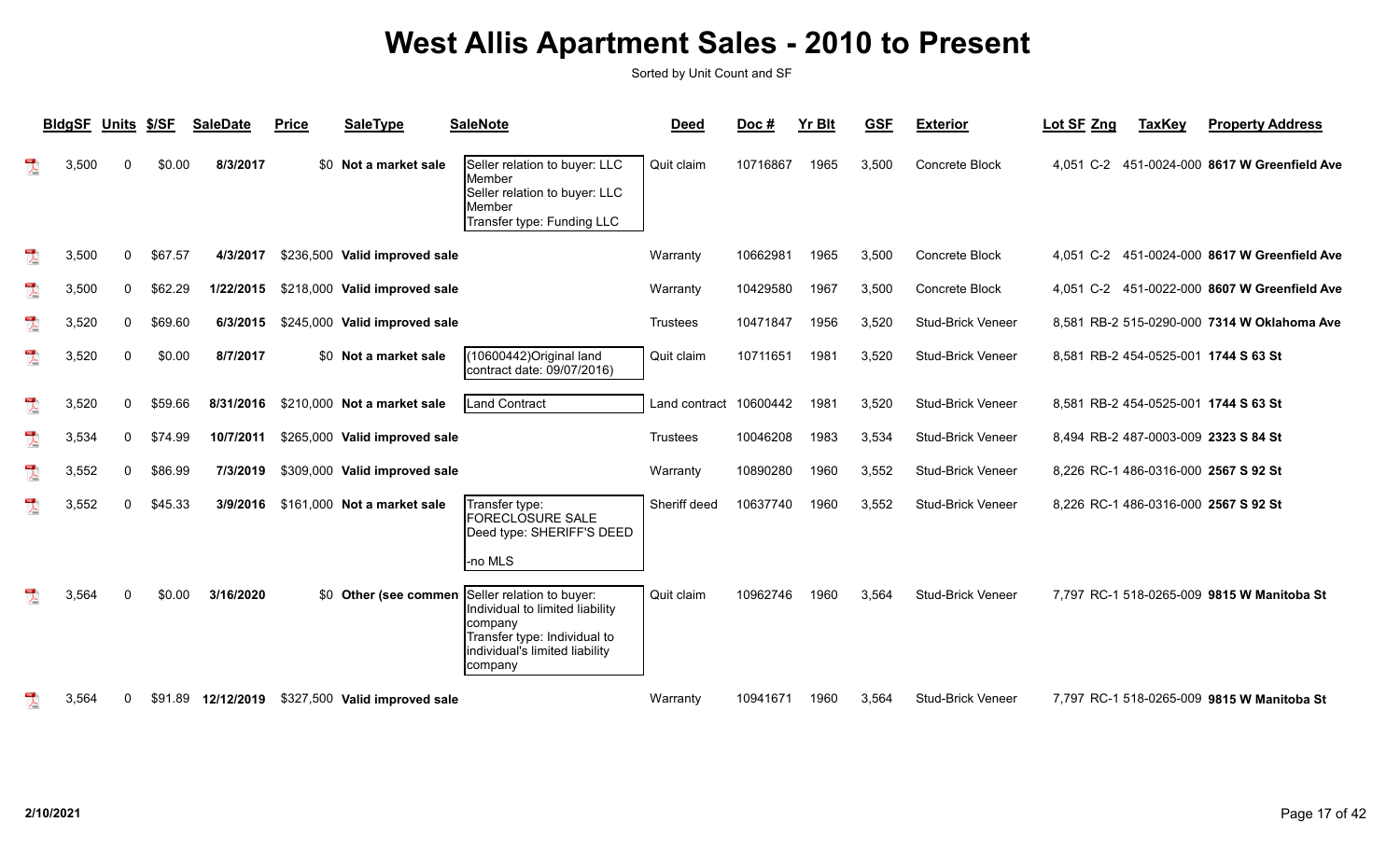|                          | <b>BldgSF</b> | Units        | \$/SF    | <b>SaleDate</b> | <b>Price</b> | <b>SaleType</b>               | <b>SaleNote</b>                                                                                                                                                                                                      | <b>Deed</b>    | Doc#     | <b>Yr Blt</b> | <b>GSF</b> | <b>Exterior</b>          | Lot SF Zng<br><b>TaxKey</b>                 | <b>Property Address</b> |
|--------------------------|---------------|--------------|----------|-----------------|--------------|-------------------------------|----------------------------------------------------------------------------------------------------------------------------------------------------------------------------------------------------------------------|----------------|----------|---------------|------------|--------------------------|---------------------------------------------|-------------------------|
| $\mathbb{R}$             | 3,564         | U            | \$0.00   | 10/31/2018      |              | \$0 Other (see commen         | Seller relation to buyer:<br>Grantor is deceased husband;<br>grantee is wife<br>Transfer type: Transferred from<br>2 of the current owners to 1 of<br>the owners<br>Deed type: Termination of<br>Decedent's Interest | Transfer of de | 10827004 | 1960          | 3,564      | <b>Stud-Brick Veneer</b> | 7.797 RC-1 518-0265-009 9815 W Manitoba St  |                         |
|                          | 3,564         | $\Omega$     | \$0.00   | 4/3/2020        |              | \$0 Other (see commen         | Seller relation to buyer:<br><b>Trustees/Trust</b><br>Transfer type: Husband and<br>wife trustees deeding to trust                                                                                                   | Quit claim     | 10972692 | 1960          | 3,564      | <b>Stud-Brick Veneer</b> | 7,492 RC-1 518-0265-005 9804 W Oklahoma Ave |                         |
| $\lambda$                | 3,564         | $\mathbf{0}$ | \$162.74 | 2/28/2018       |              | \$580,000 Valid improved sale |                                                                                                                                                                                                                      | Warranty       | 10757499 | 1960          | 3,564      | <b>Stud-Brick Veneer</b> | 7,797 RC-1 518-0265-008 9805 W Manitoba St  |                         |
| $\mathbb{R}$             | 3,564         | 0            | \$0.00   | 3/23/2016       |              | \$0 Not a market sale         | Transfer on Death doc<br>No transfer return                                                                                                                                                                          | Other (see co  | 10561536 | 1960          | 3,564      | <b>Stud-Brick Veneer</b> | 7,797 RC-1 518-0265-008 9805 W Manitoba St  |                         |
| $\overline{\mathbf{r}}$  | 3,564         | $\mathbf{0}$ | \$162.74 | 2/28/2018       |              | \$580,000 Valid improved sale |                                                                                                                                                                                                                      | Warranty       | 10757499 | 1960          | 3,564      | Stud-Brick Veneer        | 7,797 RC-1 518-0265-011 3046 S 99 St        |                         |
| $\overline{\mathbf{r}}$  | 3,564         | 0            | \$0.00   | 3/23/2016       |              | \$0 Not a market sale         | Transfer on Death doc<br>No transfer return                                                                                                                                                                          | Other (see co  | 10561538 | 1960          | 3,564      | <b>Stud-Brick Veneer</b> | 7,797 RC-1 518-0265-011 3046 S 99 St        |                         |
| $\mathbb{R}$             | 3,564         | $\Omega$     | \$0.00   | 4/3/2020        |              | \$0 Other (see commen         | Seller relation to buyer:<br>Trustees/Trust<br>Transfer type: Husband and<br>wife trustees deeding to trust                                                                                                          | Quit claim     | 10972693 | 1960          | 3,564      | Stud-Brick Veneer        | 7,797 RC-1 518-0265-004 9814 W Oklahoma Ave |                         |
| $\mathbb{R}$             | 3,568         | 0            | \$79.32  | 9/27/2018       |              | \$283,000 Valid improved sale |                                                                                                                                                                                                                      | Warranty       | 10816833 | 1916          | 3,568      | Stud-Walls-Wood Sid      | 4,922 RB-2 452-0586-000 1501 S 78 St        |                         |
| $\mathbb{Z}$             | 3,584         | 0            | \$0.00   | 1/21/2020       |              | \$0 Not a market sale         | Seller relation to buyer: LLC<br>Transfer type: Transfer to LLC                                                                                                                                                      | Warranty       | 10950086 | 1958          | 3,584      | Stud-Brick Veneer        | 7,386 RB-2 515-0138-000 3061 S 72 St        |                         |
| $\sum_{\text{block}}$    | 3,584         | 0            | \$75.06  | 9/30/2016       |              | \$269,000 Valid improved sale |                                                                                                                                                                                                                      | Warranty       | 10611319 | 1958          | 3,584      | <b>Stud-Brick Veneer</b> | 7,386 RB-2 515-0138-000 3061 S 72 St        |                         |
| $\overline{\mathcal{L}}$ | 3,600         | 0            | \$63.89  | 8/14/2020       |              | \$230,000 Valid improved sale |                                                                                                                                                                                                                      | Warranty       | 11010526 | 1913          | 3,600      | Stud-Vinyl Siding        | 8,052 RB-2 451-0570-000 1601 S 85 St        |                         |
| $\overline{\mathbf{r}}$  | 3,600         | 0            | \$27.78  | 4/19/2019       |              | \$100,000 Not a market sale   |                                                                                                                                                                                                                      | Warranty       | 10865515 | 1913          | 3,600      | Stud-Vinyl Siding        | 8,052 RB-2 451-0570-000 1601 S 85 St        |                         |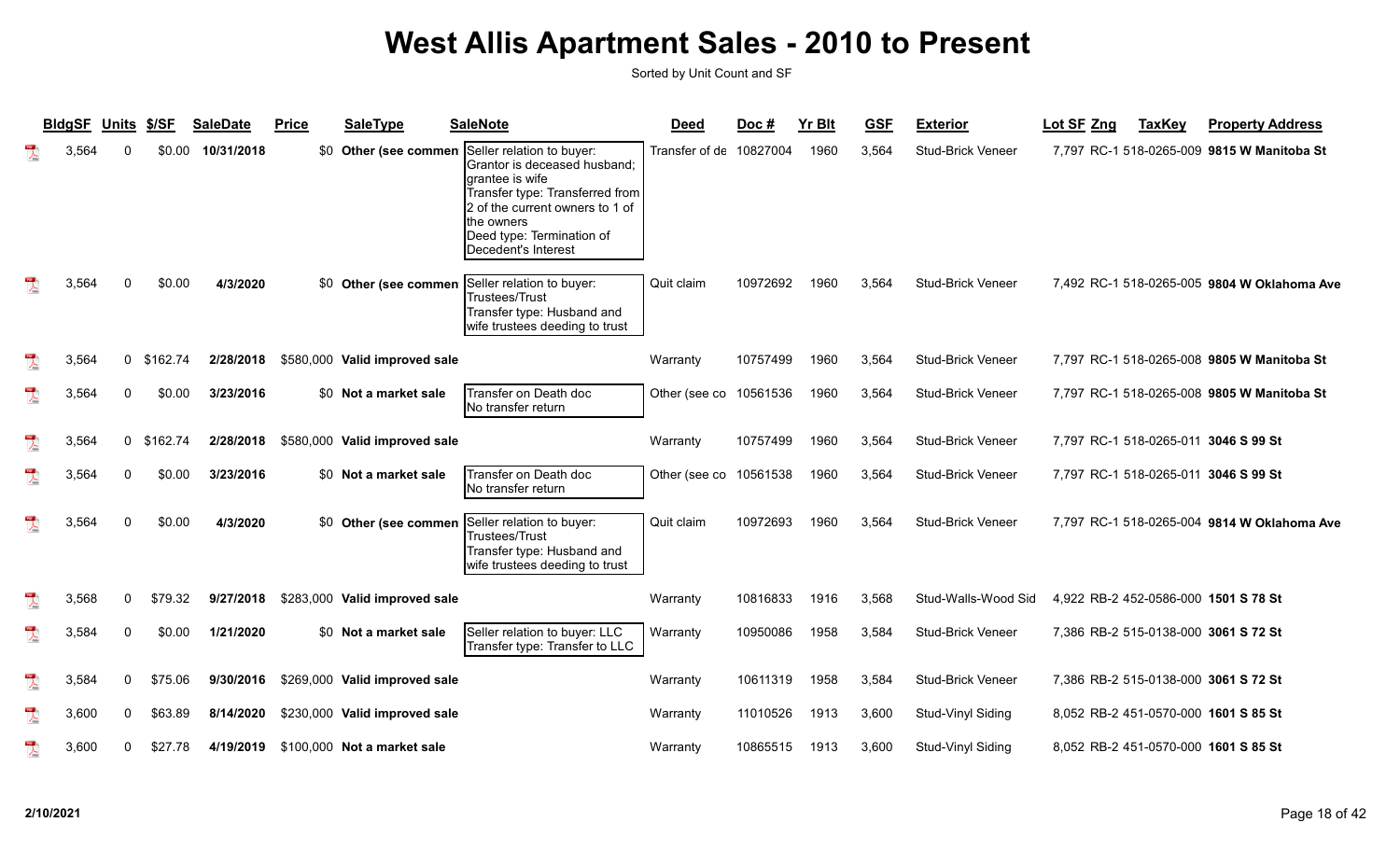|                                      | <b>BldgSF</b> | <b>Units</b> | \$/SF    | <b>SaleDate</b> | <b>Price</b> | <b>SaleType</b>                                  | <b>SaleNote</b>                                                                                                                                                                         | <b>Deed</b>   | Doc#     | <b>Yr Blt</b> | <b>GSF</b> | <b>Exterior</b>          | Lot SF Zng                            | <b>TaxKey</b> | <b>Property Address</b>                    |
|--------------------------------------|---------------|--------------|----------|-----------------|--------------|--------------------------------------------------|-----------------------------------------------------------------------------------------------------------------------------------------------------------------------------------------|---------------|----------|---------------|------------|--------------------------|---------------------------------------|---------------|--------------------------------------------|
| $\lambda$                            | 3,600         | 0            | \$70.83  | 8/3/2012        |              | \$255,000 Valid improved sale No transfer return | ISeller:<br><b>JOHN F. ERDMANN</b><br>2433 SLINGER ROAD<br>RICHFIELD, WI 53076<br> Buyer:<br><b>KEVIN MICHAEL</b><br>LEITERMANN<br>W336 N5535 ISLAND VIEW<br>LANE<br>NASHOTAH, WI 53058 | Warranty      | 10152249 | 1976          | 3,600      | <b>Stud-Brick Veneer</b> |                                       |               | 7,799 RC-1 481-0069-001 2144 S 111 St      |
| $\sum_{\text{base}}$                 | 3,604         | 0            | \$84.91  | 10/31/2019      |              | \$306,000 Valid improved sale                    | Deed type: Special<br><b>Administrators Deed</b>                                                                                                                                        | Other (see co | 10922855 | 1954          | 3,604      | <b>Stud-Brick Veneer</b> |                                       |               | 8,276 RB-2 491-0302-000 2516 S 60 St       |
| $\overline{\mathbf{r}}$              | 3,612         | 0            | \$71.98  | 8/12/2019       |              | \$260,000 Valid improved sale                    |                                                                                                                                                                                         | Warranty      | 10900559 | 1979          | 3,612      | Stud-Brick Veneer        | 8,756 RB-2 474-0533-000 2153 S 56 St  |               |                                            |
| $\overline{\mathbf{r}}$              | 3,612         | 0            | \$73.37  | 7/29/2011       |              | \$265,000 Valid improved sale                    |                                                                                                                                                                                         | Warranty      | 10022584 | 1979          | 3,612      | Stud-Brick Veneer        | 8,843 RB-2 479-0803-000 2208 S 93 St  |               |                                            |
| $\sum_{k=1}^{n}$                     | 3,648         | 0            | \$53.45  | 7/12/2017       |              | \$195,000 Valid improved sale                    |                                                                                                                                                                                         | Warranty      | 10692820 | 1910          | 3,648      | Stud-Vinyl Siding        |                                       |               | 3,509 C-3 454-0188-000 6338 W National Ave |
| $\sum_{k=1}^{n}$                     | 3,648         | 0            | \$65.79  | 12/22/2011      |              | \$240,000 Not a market sale                      | Sale includes 451-0437-001 &<br>451-0438-001.<br>Sold out of forclosure for<br>discount.                                                                                                | Quit claim    | 10073007 | 1919          | 3,648      | Stud-Vinyl Siding        | 11,018 RB-2 451-0437-001 1718 S 88 St |               |                                            |
| $\frac{1}{\sqrt{2}}$                 | 3,648         | $\mathbf{0}$ | \$46.60  |                 |              | 12/9/2010 \$170,000 Not a market sale            | Foreclosure                                                                                                                                                                             | Sheriff deed  | 9966541  | 1919          | 3,648      | Stud-Vinyl Siding        | 11,018 RB-2 451-0437-001 1718 S 88 St |               |                                            |
| $\frac{1}{\sqrt{2}}$                 | 3,648         | 0            | \$246.66 | 1/27/2017       |              | \$899,800 Not a market sale                      | -no MLS                                                                                                                                                                                 | Special warra | 10645820 | 1908          | 3,648      | Stud-Vinyl Siding        |                                       |               | 4,296 C-3 454-0206-001 6406 W National Ave |
| $\frac{105}{\lambda_{\text{total}}}$ | 3,648         | 0            | \$16.98  | 1/23/2013       |              | \$61,950 Not a market sale                       | Liquidgation of foreclosure                                                                                                                                                             | Special warra | 10219028 | 1908          | 3,648      | Stud-Vinyl Siding        |                                       |               | 4,296 C-3 454-0206-001 6406 W National Ave |
| $\overline{\phantom{a}}$             | 3,648         | 0            | \$0.00   | 5/8/2012        |              | \$0 Not a market sale                            | In lieu of foreclosure - No<br>transfer return                                                                                                                                          | Warranty      | 10125978 | 1908          | 3,648      | Stud-Vinyl Siding        | 4,296 C-3                             |               | 454-0206-001 6406 W National Ave           |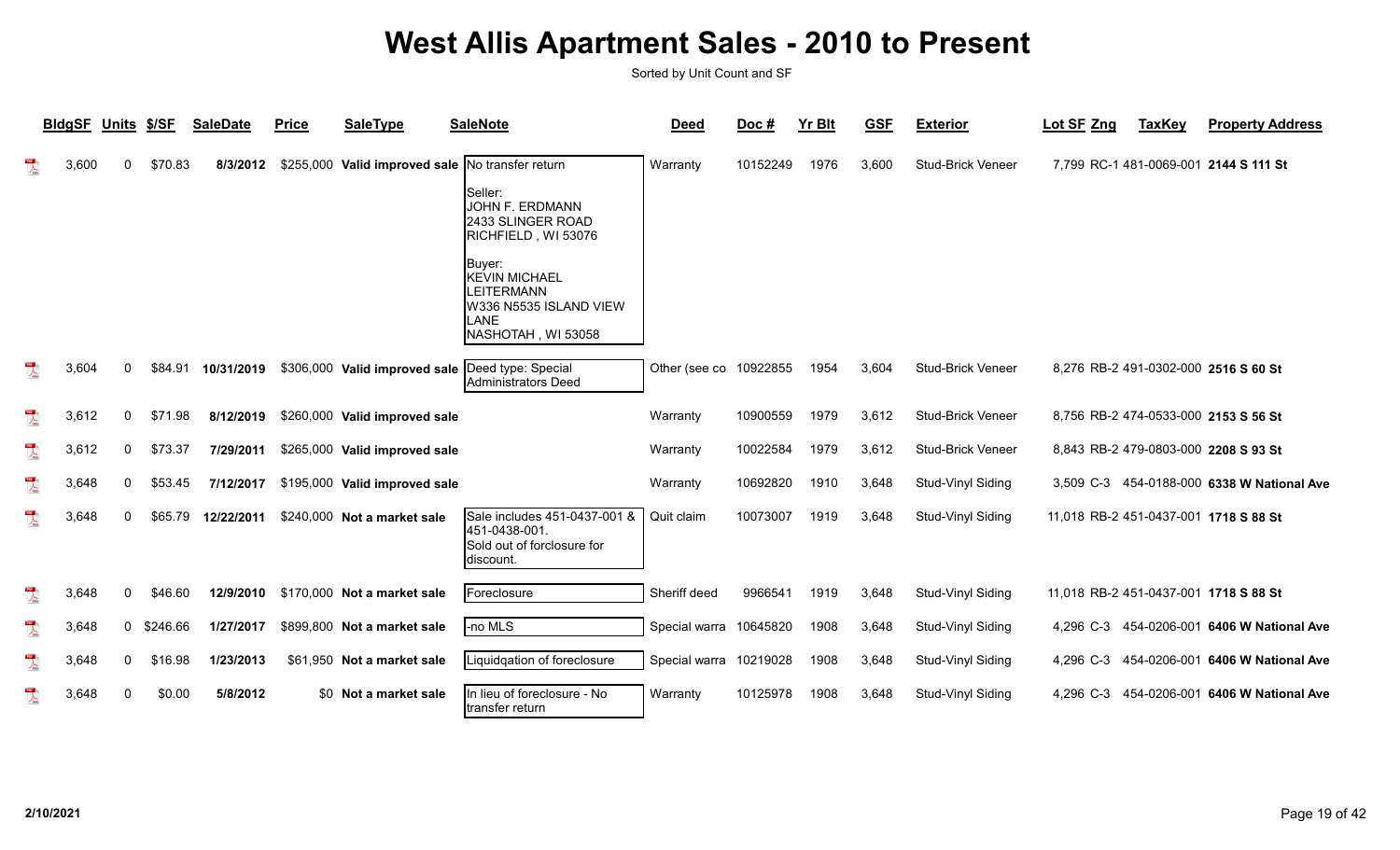|                         | <b>BIdgSF</b> | <b>Units</b> | \$/SF    | <b>SaleDate</b> | <b>Price</b> | <b>SaleType</b>                          | <b>SaleNote</b>                                                                                                                                                                     | <b>Deed</b>     | Doc#     | <b>Yr Blt</b> | <b>GSF</b> | <b>Exterior</b>          | Lot SF Zng                            | <b>TaxKey</b> | <b>Property Address</b>                    |
|-------------------------|---------------|--------------|----------|-----------------|--------------|------------------------------------------|-------------------------------------------------------------------------------------------------------------------------------------------------------------------------------------|-----------------|----------|---------------|------------|--------------------------|---------------------------------------|---------------|--------------------------------------------|
|                         | 3.648         |              | \$65.79  | 12/22/2011      |              | \$240,000 Not a market sale              | Sale includes 451-0437-001 &<br>451-0438-001.<br>Sold out of forclosure for<br>ldiscount.                                                                                           | Quit claim      | 10073007 | 1919          | 3,648      | Stud-Vinyl Siding        |                                       |               | 7,449 RB-2 451-0438-001 1724 S 88 St       |
| $\lambda$               | 3,648         | $\mathbf{0}$ | \$46.60  | 12/9/2010       |              | \$170,000 Not a market sale              | Foreclosure                                                                                                                                                                         | Sheriff deed    | 9966542  | 1919          | 3,648      | Stud-Vinyl Siding        |                                       |               | 7,449 RB-2 451-0438-001 1724 S 88 St       |
| $\frac{1}{\sqrt{2}}$    | 3,696         | 0            | \$64.94  | 10/20/2020      |              | \$240,000 Valid improved sale            |                                                                                                                                                                                     | Warranty        | 11037378 | 1973          | 3,696      | Stud-Brick Veneer        |                                       |               | 9,392 RB-2 489-0057-002 2420 S 69 St       |
| $\frac{10}{\sqrt{25}}$  | 3,696         | $\Omega$     | \$0.00   | 7/26/2019       |              | \$0 Other (see commen                    | Transfer type: Transfer to<br>grantor's LLC                                                                                                                                         | Quit claim      | 10897120 | 1978          | 3,696      | Stud-Metal Siding        |                                       |               | 9,525 RB-2 478-0167-000 1930 S 91 St       |
| $\frac{1}{\sqrt{2}}$    | 3,696         | $\Omega$     | \$54.11  | 7/26/2019       |              | \$200,000 Valid improved sale            |                                                                                                                                                                                     | Warranty        | 10898671 | 1978          | 3,696      | Stud-Metal Siding        |                                       |               | 9,525 RB-2 478-0167-000 1930 S 91 St       |
| $\frac{1}{\sqrt{2}}$    | 3,696         | 0            | \$0.00   | 6/25/2018       |              | \$0 Not a market sale                    | Transfer type: SHERIFF SALE<br>Deed type: SHERIFF'S DEED                                                                                                                            | Sheriff deed    | 10831606 | 1978          | 3,696      | Stud-Metal Siding        |                                       |               | 9,525 RB-2 478-0167-000 1930 S 91 St       |
| $\sum_{k=1}^{N}$        | 3,744         | $\Omega$     | \$52.88  |                 |              | 11/27/2017 \$198,000 Valid improved sale |                                                                                                                                                                                     | Warranty        | 10738790 | 1908          | 3,744      | Stud-Walls-Wood Sid      |                                       |               | 4,833 C-3 454-0205-000 6410 W National Ave |
| $\overline{\mathbf{r}}$ | 3,744         | $\mathbf{0}$ | \$313.81 |                 |              | 6/27/2012 \$1,174,900 Not a market sale  | Chapter 11 Bankruptcy<br>(includes 4 Milwaukee parcels)                                                                                                                             | Quit claim      | 10149251 | 1908          | 3.744      | Stud-Walls-Wood Sid      |                                       |               | 4,833 C-3 454-0205-000 6410 W National Ave |
| $\frac{1}{\sqrt{2}}$    | 3,752         | 0            | \$76.25  | 6/29/2018       |              | \$286,100 Valid improved sale            |                                                                                                                                                                                     | Warranty        | 10790167 | 1970          | 3,752      | <b>Stud-Brick Veneer</b> |                                       |               | 7,536 RB-2 477-0191-000 2118 S 79 St       |
| $\overline{\mathbf{r}}$ | 3,752         | 0            | \$53.30  | 7/2/2012        |              | \$200,000 Valid improved sale            | Owner death precipitated sale.                                                                                                                                                      | <b>Trustees</b> | 10142871 | 1970          | 3,752      | <b>Stud-Brick Veneer</b> |                                       |               | 7,536 RB-2 477-0191-000 2118 S 79 St       |
| $\frac{1}{\sqrt{2}}$    | 3,780         | $\mathbf{0}$ | \$0.00   | 5/29/2014       |              | \$0 Not a market sale                    | Not on open market<br>Satisfaction of LC                                                                                                                                            | Warranty        | 10367978 | 1960          | 3,780      | Stud-Brick Veneer        |                                       |               | 5,397 C-2 475-0283-000 6032 W Lincoln Ave  |
| $\overline{\mathbf{r}}$ | 3,780         | <sup>0</sup> | \$85.98  | 12/21/2010      |              | \$325,000 Valid improved sale            | Helen Krahn was listed as<br>owner along with James Krahn<br>prior to this LC, but Helen was<br>NOT listed as grantor on the<br>LC. So Helen's name is still<br>listed as an owner. | Land contract   | 9958166  | 1960          | 3,780      | <b>Stud-Brick Veneer</b> |                                       |               | 5,397 C-2 475-0283-000 6032 W Lincoln Ave  |
| $\overline{\mathbf{r}}$ | 3,780         | $\mathbf{0}$ | \$68.78  | 5/27/2016       |              | \$260,000 Valid improved sale            | <b>Bank</b> sale                                                                                                                                                                    | Quit claim      | 10570163 | 1966          | 3,780      | Stud-Vinyl Siding        | 11,582 RB-2 451-0248-001 1526 S 92 St |               |                                            |
| $\lambda$               | 3,780         | 0            | \$67.78  | 3/21/2016       |              | \$256,200 Not a market sale              | In lieu of foreclosure                                                                                                                                                              | Warranty        | 10549748 | 1966          | 3,780      | Stud-Vinyl Siding        | 11,582 RB-2 451-0248-001 1526 S 92 St |               |                                            |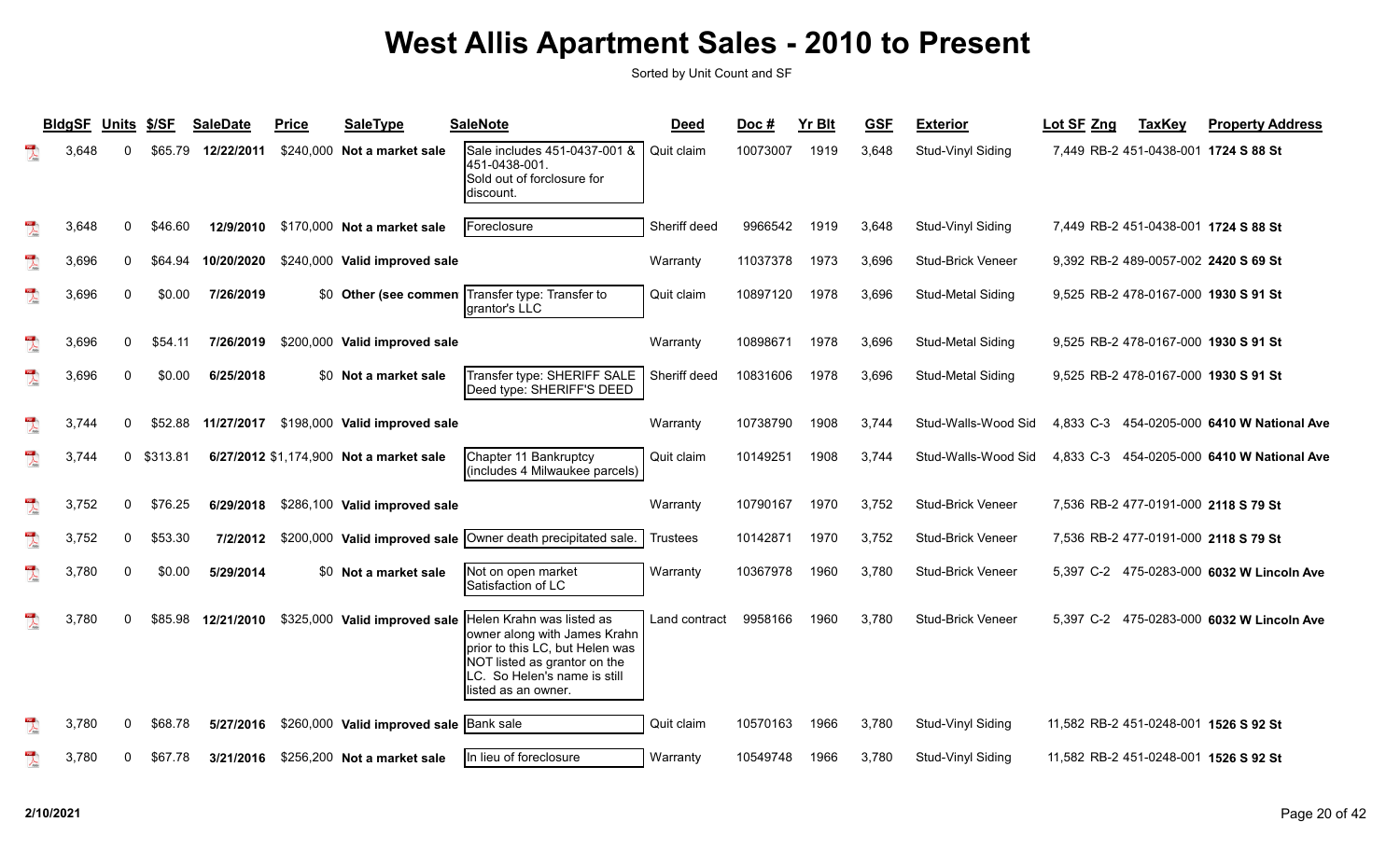| <b>BldgSF</b> | <b>Units</b> | \$/SF        | <b>SaleDate</b> | <b>Price</b> | <b>SaleType</b>                        | <b>SaleNote</b>                                                                                                                                                                                                                                                | <b>Deed</b>            | Doc #    | <b>Yr Blt</b> | <b>GSF</b> | <b>Exterior</b>   | Lot SF Zng | <b>TaxKey</b> | <b>Property Address</b>                        |
|---------------|--------------|--------------|-----------------|--------------|----------------------------------------|----------------------------------------------------------------------------------------------------------------------------------------------------------------------------------------------------------------------------------------------------------------|------------------------|----------|---------------|------------|-------------------|------------|---------------|------------------------------------------------|
| 3,784         | 0            | \$0.00       | 12/30/2013      |              | \$0 Not a market sale                  | Transfer from members to LLC                                                                                                                                                                                                                                   | Quit claim             | 10324561 | 1969          | 3,784      | Stud-Brick Veneer |            |               | 7,829 RB-2 479-0686-001 2152 S 95 St           |
| 3,784         | $\Omega$     | \$65.64      | 6/24/2013       |              | \$248,400 Valid improved sale          |                                                                                                                                                                                                                                                                | Warranty               | 10265641 | 1969          | 3,784      | Stud-Brick Veneer |            |               | 7,829 RB-2 479-0686-001 2152 S 95 St           |
| 3,840         | $\Omega$     | \$0.00       | 7/1/2020        |              |                                        | \$0 Other (see commen Seller relation to buyer: To<br><b>Trust</b><br>Seller relation to buyer: To<br>Trust<br>Transfer type: Transfer to Trust                                                                                                                | Warranty               | 10997267 | 1977          | 3,840      | Stud-Vinyl Siding |            |               | 8,009 RB-2 477-0224-000 2163 S 79 St           |
| 3.842         | $\Omega$     | \$666.19     |                 |              | 1/1/2018 \$2,559,500 Not a market sale | Ownership transferred: Grantor<br>is contributing the property in<br>exchange for 16.6859%<br>interest in the LLC.<br>Transfer type: Grantor is<br>contributing the property in<br>exchange for 16.6859%<br>interest in the LLC.<br>Deed type: Trustees' Deed  | <b>Trustees</b>        | 10891754 | 2006          | 3.599      | Stud-Metal Siding |            |               | 25,352 C-3 454-0637-001 1460 S Six Points Cros |
| 3.842         | $\Omega$     | \$666.19     |                 |              | 1/1/2018 \$2,559,500 Not a market sale | Ownership transferred: Grantor<br>is contributing the property in<br>exchange for 16.6859%<br>interest in the LLC.<br>Transfer type: Grantor is<br>contributing the property in<br>exchange for 16.6859%<br>interest in the LLC.<br>Deed type: Trustees' Deed  | <b>Trustees</b>        | 10891754 | 2006          | 3,599      | Stud-Metal Siding |            |               | 5,620 C-3 454-0637-001 1460 S Six Points Cros  |
| 3,842         | $\Omega$     | \$666.19     |                 |              | 1/1/2018 \$2,559,500 Not a market sale | Ownership transferred: Grantor<br>is contributing the property in<br>exchange for 16.6859%<br>linterest in the LLC.<br>Transfer type: Grantor is<br>contributing the property in<br>exchange for 16.6859%<br>interest in the LLC.<br>Deed type: Trustees' Deed | <b>Trustees</b>        | 10891754 | 2006          | 3,599      | Stud-Metal Siding |            |               | 35,719 C-3 454-0637-001 1460 S Six Points Cros |
| 3.842         |              | 0 \$4,971.37 |                 |              | 5/6/2014\$19,100,000 Not a market sale | Sale includes 454-0637-001<br>454-0638-001 & 454-0639-001                                                                                                                                                                                                      | Special warra 10356823 |          | 2006          | 3,599      | Stud-Metal Siding |            |               | 25,352 C-3 454-0637-001 1460 S Six Points Cros |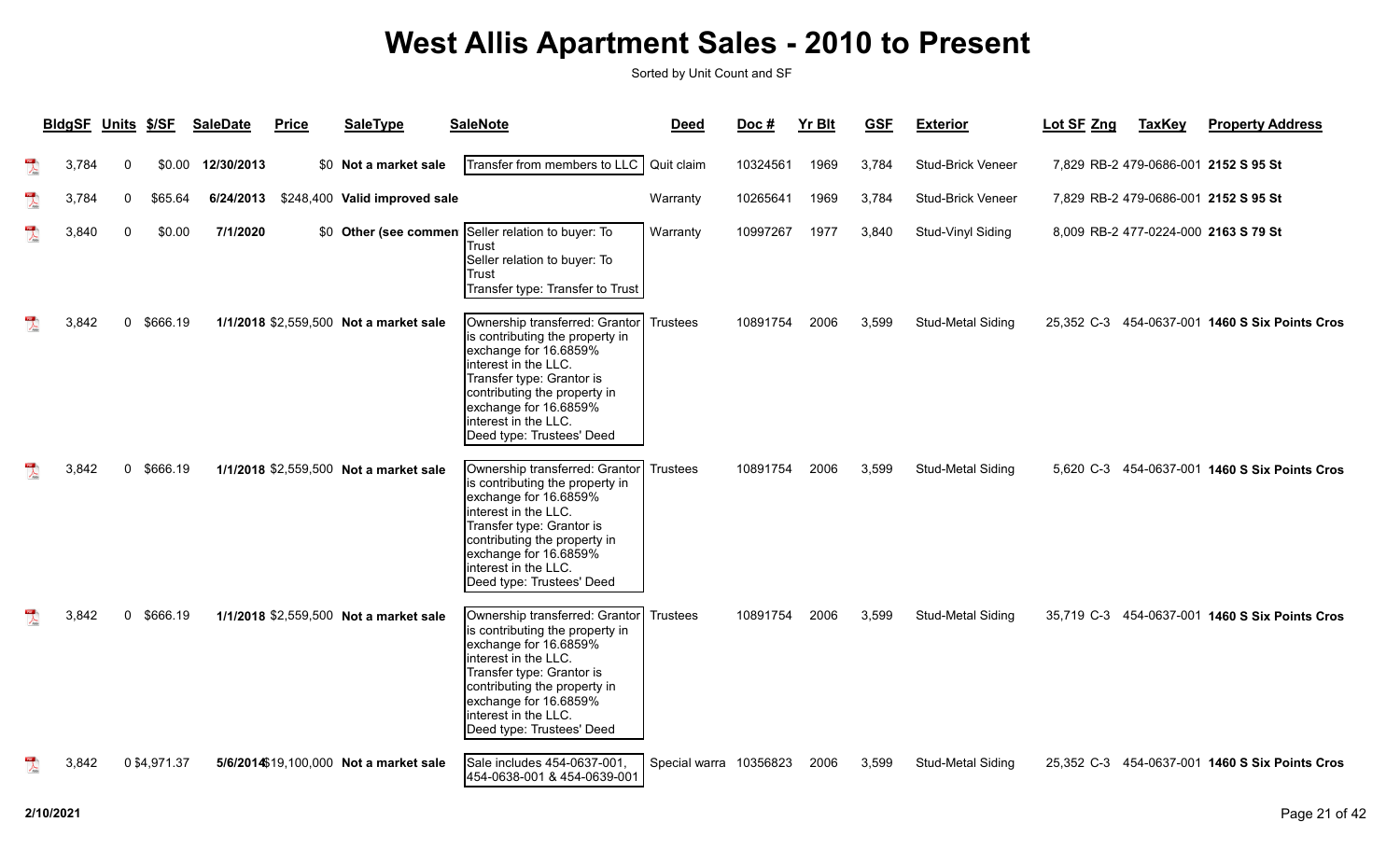|                                                                                                                                                                                                                                                                                                                                                                             | <b>BldgSF</b> | <b>Units</b> | \$/SF        | <b>SaleDate</b> | <b>Price</b> | <b>SaleType</b>                           | <b>SaleNote</b>                                               | <b>Deed</b>            | Doc#     | Yr Blt | <b>GSF</b> | <b>Exterior</b>          | Lot SF Zng | <b>TaxKey</b> | <b>Property Address</b>                      |
|-----------------------------------------------------------------------------------------------------------------------------------------------------------------------------------------------------------------------------------------------------------------------------------------------------------------------------------------------------------------------------|---------------|--------------|--------------|-----------------|--------------|-------------------------------------------|---------------------------------------------------------------|------------------------|----------|--------|------------|--------------------------|------------|---------------|----------------------------------------------|
| $\sum_{\rm kink}$                                                                                                                                                                                                                                                                                                                                                           | 3,842         |              | 0 \$4,971.37 |                 |              | 5/6/2014\$19,100,000 Not a market sale    | Sale includes 454-0637-001<br>454-0638-001 & 454-0639-001     | Special warra          | 10356823 | 2006   | 3,599      | Stud-Metal Siding        | 5,620 C-3  |               | 454-0637-001 1460 S Six Points Cros          |
|                                                                                                                                                                                                                                                                                                                                                                             | 3,842         |              | 0 \$4,971.37 |                 |              | 5/6/2014\$19,100,000 Not a market sale    | Sale includes 454-0637-001<br>454-0638-001 & 454-0639-001     | Special warra 10356823 |          | 2006   | 3,599      | Stud-Metal Siding        | 35,719 C-3 |               | 454-0637-001 1460 S Six Points Cros          |
| $\sum_{\text{max}}$                                                                                                                                                                                                                                                                                                                                                         | 3,848         | 0            | \$0.00       | 9/8/2017        |              | \$0 Not a market sale                     | Seller relation to buyer: spouse<br>Transfer type: add spouse | Quit claim             | 10710600 | 1961   | 3,848      | <b>Stud-Brick Veneer</b> |            |               | 5,397 C-2 475-0377-000 6214 W Lincoln Ave    |
| $\lambda$                                                                                                                                                                                                                                                                                                                                                                   | 3,900         |              | 0 \$123.08   | 7/28/2016       |              | \$480,000 Valid improved sale             |                                                               | Warranty               | 10588506 | 1967   | 3,900      | <b>Stud-Brick Veneer</b> |            |               | 8,015 RC-1 480-0271-001 10710 W Lincoln Ave  |
| $\overline{\mathcal{X}}$                                                                                                                                                                                                                                                                                                                                                    | 3,904         | $\mathbf{0}$ | \$97.98      | 10/9/2019       |              |                                           | \$382,500 Valid improved sale  Deed type: Trustee's Deed      | Trustees               | 10917511 | 1947   | 3,904      | Concrete Block           |            |               | 6.871 C-2 477-0281-000 8008 W Becher St      |
| $\lambda$                                                                                                                                                                                                                                                                                                                                                                   | 3,942         |              | 0 \$102.74   | 10/18/2019      |              | \$405,000 Valid improved sale             |                                                               | Warranty               | 10918923 | 1967   | 3,942      | <b>Stud-Brick Veneer</b> |            |               | 8,189 C-2 488-0238-003 8111 W Lincoln Ave    |
| $\sum_{i=1}^{100}$                                                                                                                                                                                                                                                                                                                                                          | 4,040         | 0            | \$51.98      | 10/30/2019      |              | \$210,000 Valid improved sale             |                                                               | Warranty               | 10924278 | 1977   | 4,040      | <b>Stud-Brick Veneer</b> |            |               | 7,133 RC-2 451-0225-000 1416 S 92 St         |
| $\overline{\mathbf{r}}$                                                                                                                                                                                                                                                                                                                                                     | 4,040         | 0            | \$56.93      |                 |              | 11/13/2015 \$230,000 Valid improved sale  |                                                               | Warranty               | 10517534 | 1977   | 4,040      | <b>Stud-Brick Veneer</b> |            |               | 7,133 RC-2 451-0225-000 1416 S 92 St         |
| $\begin{picture}(20,20) \put(0,0){\vector(1,0){10}} \put(15,0){\vector(1,0){10}} \put(15,0){\vector(1,0){10}} \put(15,0){\vector(1,0){10}} \put(15,0){\vector(1,0){10}} \put(15,0){\vector(1,0){10}} \put(15,0){\vector(1,0){10}} \put(15,0){\vector(1,0){10}} \put(15,0){\vector(1,0){10}} \put(15,0){\vector(1,0){10}} \put(15,0){\vector(1,0){10}} \put(15,0){\vector(1$ | 4,096         |              | $0$ \$244.14 |                 |              | 1/30/2020 \$1,000,000 Valid improved sale |                                                               | Warranty               | 10950721 | 1960   | 4,096      | Stud-Ashlar Stone Ve     |            |               | 7,231 RC-1 481-0008-001 2149 S 108 St        |
| $\lambda$                                                                                                                                                                                                                                                                                                                                                                   | 4,096         |              | $0$ \$244.14 |                 |              | 1/30/2020 \$1,000,000 Valid improved sale |                                                               | Warranty               | 10950721 | 1960   | 4,096      | Stud-Ashlar Stone Ve     |            |               | 9,000 RC-1 481-0012-001 2165 S 108 St        |
| $\overline{\mathbf{r}}$                                                                                                                                                                                                                                                                                                                                                     | 4,096         | $\Omega$     | \$83.01      | 6/15/2018       |              | \$340,000 Valid improved sale             |                                                               | Warranty               | 10787754 | 1960   | 4,096      | Stud-Ashlar Stone Ve     |            |               | 7,667 RC-1 481-0014-001 10826 W Grant St     |
| $\sum_{\text{block}}$                                                                                                                                                                                                                                                                                                                                                       | 4,130         | 0            | \$0.00       | 5/29/2014       |              | \$0 Not a market sale                     | Not on open market<br>Satisfaction of LC                      | Warranty               | 10367978 | 1961   | 4,130      | <b>Stud-Brick Veneer</b> |            |               | 11,046 RC-1 486-0346-000 9843 W National Ave |
| $\frac{1}{\sqrt{2}}$                                                                                                                                                                                                                                                                                                                                                        | 4,130         |              | 0 \$105.33   | 1/21/2011       |              | \$435,000 Valid improved sale             |                                                               | Land contract          | 9965948  | 1961   | 4,130      | <b>Stud-Brick Veneer</b> |            |               | 11,046 RC-1 486-0346-000 9843 W National Ave |
| $\begin{picture}(20,20) \put(0,0){\vector(0,1){10}} \put(15,0){\vector(0,1){10}} \put(15,0){\vector(0,1){10}} \put(15,0){\vector(0,1){10}} \put(15,0){\vector(0,1){10}} \put(15,0){\vector(0,1){10}} \put(15,0){\vector(0,1){10}} \put(15,0){\vector(0,1){10}} \put(15,0){\vector(0,1){10}} \put(15,0){\vector(0,1){10}} \put(15,0){\vector(0,1){10}} \put(15,0){\vector(0$ | 4,140         | 0            | \$82.13      | 2/18/2020       |              | \$340,000 Valid improved sale             |                                                               | Warranty               | 10953720 | 1918   | 4,140      | Stud-Vinyl Siding        |            |               | 8,398 RB-2 454-0097-000 1513 S 63 St         |
| $\overline{\mathbf{r}}$                                                                                                                                                                                                                                                                                                                                                     | 4,140         | 0            | \$55.56      | 12/30/2016      |              | \$230,000 Valid improved sale             |                                                               | Warranty               | 10636771 | 1918   | 4,140      | Stud-Vinyl Siding        |            |               | 8,398 RB-2 454-0097-000 1513 S 63 St         |
| $\sum_{\text{block}}$                                                                                                                                                                                                                                                                                                                                                       | 4,152         | 0            | \$59.01      | 1/22/2020       |              | \$245,000 Valid improved sale             |                                                               | Warranty               | 10946271 | 1928   | 4,152      | <b>Stud-Brick Veneer</b> |            |               | 3,572 C-2 477-0694-000 8003 W Becher St      |
| $\lambda$                                                                                                                                                                                                                                                                                                                                                                   | 4,152         | 0            | \$0.00       | 11/9/2011       |              | \$0 Not a market sale                     | Fulf of LC                                                    | Warranty               | 10058823 | 1928   | 4,152      | <b>Stud-Brick Veneer</b> |            |               | 3,572 C-2 477-0694-000 8003 W Becher St      |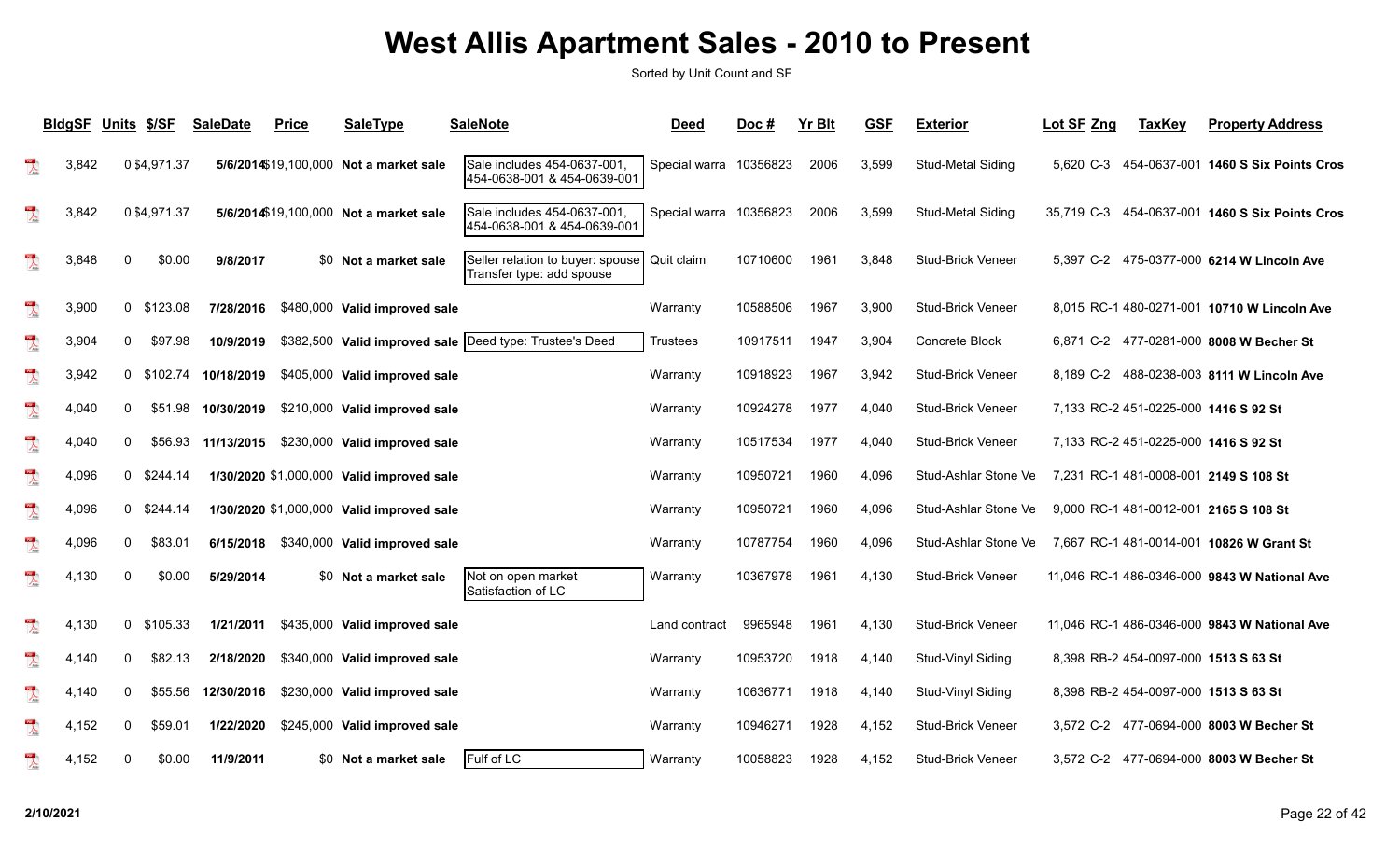|                                                                                                                                                                                                                                                                                                                                                                             | <b>BldgSF</b> | <b>Units</b> | \$/SF        | <b>SaleDate</b> | <b>Price</b> | <b>SaleType</b>               | <b>SaleNote</b>                                                                                                        | <b>Deed</b>            | Doc#     | <b>Yr Blt</b> | <b>GSF</b> | <b>Exterior</b>                                            | Lot SF Zng                            | <b>TaxKey</b>                       | <b>Property Address</b>                  |
|-----------------------------------------------------------------------------------------------------------------------------------------------------------------------------------------------------------------------------------------------------------------------------------------------------------------------------------------------------------------------------|---------------|--------------|--------------|-----------------|--------------|-------------------------------|------------------------------------------------------------------------------------------------------------------------|------------------------|----------|---------------|------------|------------------------------------------------------------|---------------------------------------|-------------------------------------|------------------------------------------|
| $\frac{105}{\sqrt{100}}$                                                                                                                                                                                                                                                                                                                                                    | 4,176         |              | $0$ \$141.28 | 3/20/2020       |              | \$590,000 Valid improved sale |                                                                                                                        | Warranty               | 10962602 | 1958          | 4,176      | Concrete Block                                             |                                       |                                     | 4,036 C-2 452-0135-000 1653 S 77 St      |
| $\frac{1}{\sqrt{2}}$                                                                                                                                                                                                                                                                                                                                                        | 4,176         |              | $0$ \$118.53 | 3/30/2016       |              | \$495,000 Valid improved sale |                                                                                                                        | Warranty               | 10552125 | 1958          | 4,176      | Concrete Block                                             |                                       |                                     | 4,036 C-2 452-0135-000 1653 S 77 St      |
| $\sum_{k \geq 0}$                                                                                                                                                                                                                                                                                                                                                           | 4,196         | 0            | \$85.80      | 2/28/2019       |              | \$360,000 Valid improved sale |                                                                                                                        | Warranty               | 10852868 | 1992          | 4,196      | Stud-Vinyl Siding                                          |                                       |                                     | 9,148 RB-2 479-0681-002 2176 S 95 St     |
| $\frac{105}{\sqrt{25}}$                                                                                                                                                                                                                                                                                                                                                     | 4,196         | 0            | \$85.80      | 2/28/2019       |              | \$360,000 Valid improved sale |                                                                                                                        | Warranty               | 10852481 | 1992          | 4,196      | Stud-Vinyl Siding                                          |                                       |                                     | 9.148 RB-2 479-0679-001 2182 S 95 St     |
| $\frac{100}{\sqrt{25}}$                                                                                                                                                                                                                                                                                                                                                     | 4,224         | 0            | \$66.29      | 4/23/2013       |              | \$280,000 Valid improved sale |                                                                                                                        | <b>Trustees</b>        | 10242342 | 1961          | 4,224      | <b>Stud-Brick Veneer</b>                                   |                                       |                                     | 9,322 RC-1 517-0434-000 3026 S 92 St     |
| $\overline{\mathbf{r}}$                                                                                                                                                                                                                                                                                                                                                     | 4,312         | $\mathbf{0}$ | \$0.00       | 1/14/2020       |              |                               | \$0 Other (see commen Seller relation to buyer:<br>Member of LLC<br>Transfer type: Transfer to LLC                     | Quit claim             | 10950561 | 2016          | 4,312      | Stud-Hardboard Sidir                                       |                                       |                                     | 10,846 RC-1 517-0438-000 3035 S 91 St    |
| $\begin{array}{c}\n\hline\n\end{array}$                                                                                                                                                                                                                                                                                                                                     | 4,312         | 0            | \$93.92      | 12/31/2019      |              | \$405,000 Valid improved sale |                                                                                                                        | Warranty               | 10947666 | 2016          | 4,312      | Stud-Hardboard Sidir                                       |                                       |                                     | 10.846 RC-1 517-0438-000 3035 S 91 St    |
| $\overline{\mathbf{r}}$                                                                                                                                                                                                                                                                                                                                                     | 4,312         | 0            | \$0.00       | 2/25/2016       |              | \$0 Not a market sale         | related parent to child                                                                                                | Quit claim             | 10548340 | 2016          | 4,312      | Stud-Hardboard Sidir                                       | 10.846 RC-1 517-0438-000 3035 S 91 St |                                     |                                          |
| $\overline{\mathcal{L}}$                                                                                                                                                                                                                                                                                                                                                    | 4,312         | 0            | \$12.99      | 2/28/2014       |              | \$56,000 Not a market sale    | Front foot needs to be<br>corrected. Chuck will address.<br>Change of use to Commercial.                               | Warranty               | 10339531 | 2016          | 4,312      | Stud-Hardboard Sidir                                       |                                       |                                     | 10,846 RC-1 517-0438-000 3035 S 91 St    |
| $\sum_{\rm kink}$                                                                                                                                                                                                                                                                                                                                                           | 4.416         | <sup>0</sup> | \$0.00       | 1/29/2010       |              |                               | \$0 Other (see commen Satisfaction of 2-25-05 LC                                                                       | Warranty               | 9851313  | 1966          | 4,416      | <b>Stud-Brick Veneer</b>                                   |                                       |                                     | 5.750 C-2 454-0579-000 6100 W Burnham St |
| $\mathbb{R}$                                                                                                                                                                                                                                                                                                                                                                | 4,464         | 0            | \$0.00       | 5/19/2017       |              | \$0 Not a market sale         | Transfer type: transferring into<br>trust Partial interest in Grantors<br>Deed type: Special Warranty<br><b>I</b> Deed | Special warra 10749212 |          | 1941          | 4,464      | Stud-Ashlar Stone Ve 18.252 RB-2 478-0433-000 2140 S 87 St |                                       |                                     |                                          |
| $\overline{\mathbf{r}}$                                                                                                                                                                                                                                                                                                                                                     | 4,500         | 0            | \$0.00       | 5/15/2019       |              | \$0 Other (see commen         | Seller relation to buyer:<br>Husband to husband and wife<br>Transfer type: Add spouse to<br>Ititle                     | Quit claim             | 10888760 | 1957          | 4.500      | Concrete Block                                             |                                       |                                     | 9.702 C-2 451-0230-000 1452 S 92 St      |
| $\begin{picture}(20,20) \put(0,0){\vector(1,0){10}} \put(15,0){\vector(1,0){10}} \put(15,0){\vector(1,0){10}} \put(15,0){\vector(1,0){10}} \put(15,0){\vector(1,0){10}} \put(15,0){\vector(1,0){10}} \put(15,0){\vector(1,0){10}} \put(15,0){\vector(1,0){10}} \put(15,0){\vector(1,0){10}} \put(15,0){\vector(1,0){10}} \put(15,0){\vector(1,0){10}} \put(15,0){\vector(1$ | 4,500         | 0            | \$51.11      | 9/28/2017       |              | \$230,000 Valid improved sale |                                                                                                                        | Warranty               | 10717782 | 1957          | 4,500      | <b>Concrete Block</b>                                      |                                       |                                     | 9,702 C-2 451-0230-000 1452 S 92 St      |
| $\frac{1}{\sqrt{2}}$                                                                                                                                                                                                                                                                                                                                                        | 4,500         | 0            | \$0.00       | 4/8/2015        |              | \$0 Not a market sale         | Create trust                                                                                                           | Warranty               | 10452260 | 1957          | 4,500      | Concrete Block                                             |                                       |                                     | 9,702 C-2 451-0230-000 1452 S 92 St      |
| $\begin{array}{c} \mathbf{F}^{\text{max}} \\ \hline \mathbf{F}^{\text{max}} \end{array}$                                                                                                                                                                                                                                                                                    | 4,540         | 0            | \$56.72      | 8/24/2016       |              | \$257,500 Valid improved sale |                                                                                                                        | Warranty               | 10606190 | 1912          | 4,540      | Stud-Vinyl Siding                                          |                                       | 5.576 RB-2 440-0015-000 868 S 74 St |                                          |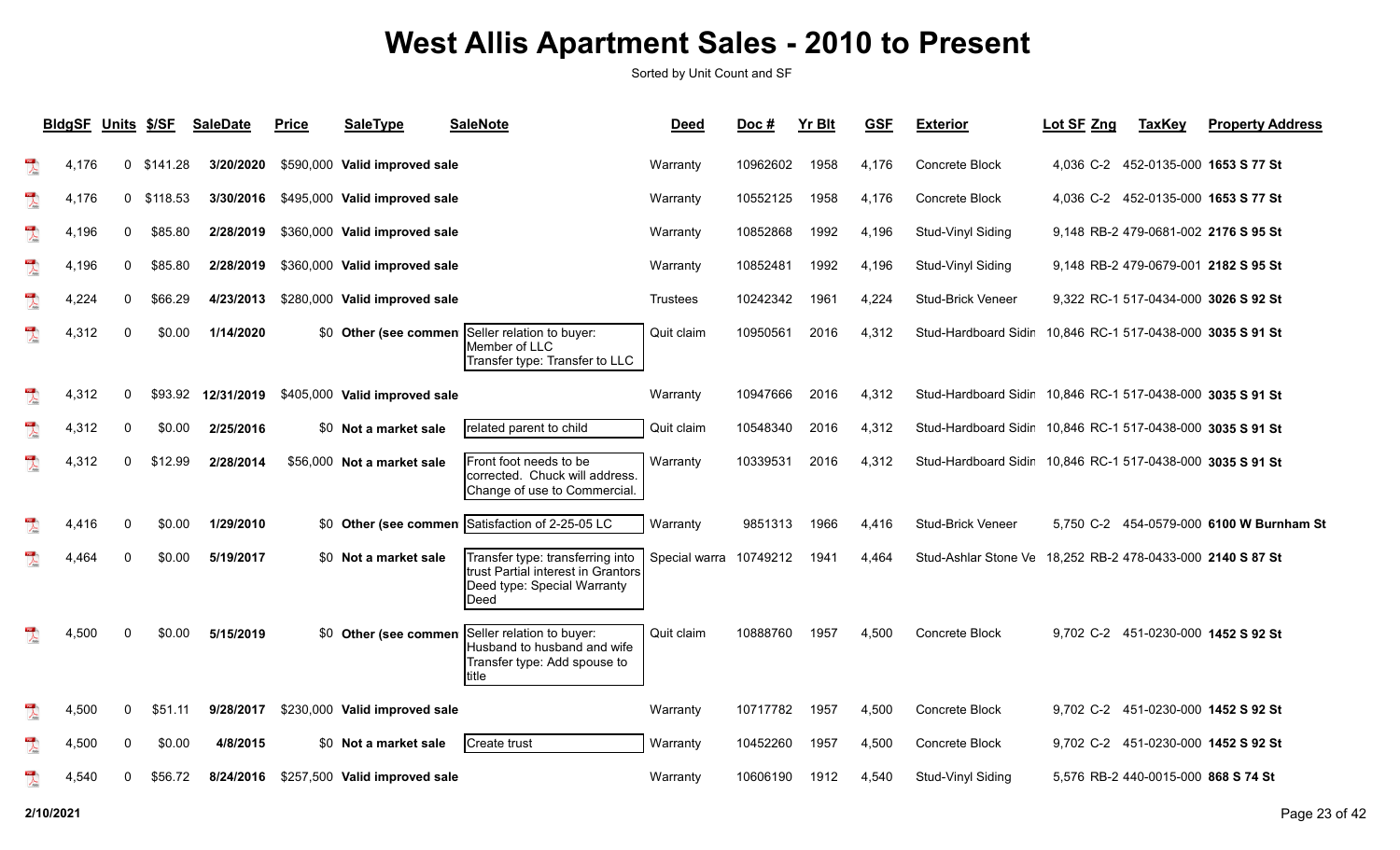|                                         | <b>BIdgSF</b> | Units        | <u>\$/SF</u> | <b>SaleDate</b> | <b>Price</b> | <b>SaleType</b>                            | <b>SaleNote</b>                                                                                                                                                                  | <b>Deed</b>            | Doc#     | <b>Yr Blt</b> | <b>GSF</b> | <b>Exterior</b>          | Lot SF Zng | <b>TaxKey</b> | <b>Property Address</b>                     |
|-----------------------------------------|---------------|--------------|--------------|-----------------|--------------|--------------------------------------------|----------------------------------------------------------------------------------------------------------------------------------------------------------------------------------|------------------------|----------|---------------|------------|--------------------------|------------|---------------|---------------------------------------------|
|                                         | 4,558         | 0            | \$0.00       | 8/22/2016       |              | \$0 Not a market sale                      | Designate TOD beneficiaries<br>No transfer return                                                                                                                                | Other (see co 10599434 |          | 1961          | 4.558      | Stud-Brick Veneer        |            |               | 8,040 RC-2 474-0398-000 5802 W Lincoln Ave  |
|                                         | 4,596         | $\Omega$     | \$0.00       | 7/31/2018       |              |                                            | \$0 Other (see commen Seller relation to buyer: TRUST<br>TO BENEFICIARIES<br>Transfer type: TRUST<br><b>DISTRIBUTION TO</b><br><b>BENEFICIARIES</b><br>Deed type: TRUSTEE'S DEED | <b>Trustees</b>        | 10808745 | 1961          | 4.596      | <b>Stud-Brick Veneer</b> |            |               | 9,757 RC-1 516-0315-000 3053 S 82 St        |
| $\mathbb{R}$                            | 4,611         | $\Omega$     | \$88.81      | 12/28/2018      |              | \$409,500 Valid improved sale              |                                                                                                                                                                                  | Warranty               | 10838814 | 1971          | 4,611      | Stud-Brick Veneer        |            |               | 9,009 RC-1 485-0051-001 2336 S 107 St       |
| $\overline{\mathbf{r}}$                 | 4,624         | 0            | \$60.55      | 3/27/2010       |              | \$280,000 Valid improved sale              |                                                                                                                                                                                  | Trustees               | 9862476  | 1980          | 4,624      | <b>Stud-Brick Veneer</b> |            |               | 6,515 RC-1 480-9996-005 10324 W Lincoln Ave |
| $\sum_{k=0}^{100}$                      | 4,680         | 0            | \$58.33      | 5/12/2017       |              | \$273,000 Valid improved sale              |                                                                                                                                                                                  | Personal repr 10685521 |          | 1929          | 4,680      | Stud-Brick Veneer        |            |               | 7,231 RB-2 477-0105-000 7705 W Rogers St    |
| $\overline{\mathbf{r}}$                 | 4,884         | $\mathbf{0}$ | \$0.00       | 7/1/2020        |              | \$0 Other (see commen                      | Seller relation to buyer: To<br>Trust<br>Seller relation to buyer: To<br>Trust<br>Transfer type: Transfer to Trust                                                               | Warranty               | 10997287 | 1961          | 4.884      | Stud-Brick Veneer        |            |               | 6.524 C-2 455-0024-000 5605 W Beloit Rd     |
| $\overline{\mathbf{r}}$                 | 4,964         | $\Omega$     | \$59.43      | 5/31/2018       |              | \$295,000 Valid improved sale              |                                                                                                                                                                                  | Warranty               | 10781508 | 1925          | 4.964      | Stud-Brick Veneer        |            |               | 6.958 RB-2 452-0007-001 1431 S 76 St        |
| $\overline{\mathbf{r}}$                 | 4,964         | 0            | \$85.60      | 2/23/2010       |              | \$424,900 Not a market sale                | Grantee is member of grantor<br><b>LLC</b>                                                                                                                                       | Warranty               | 9849718  | 1925          | 4.964      | <b>Stud-Brick Veneer</b> |            |               | 6,958 RB-2 452-0007-001 1431 S 76 St        |
| $\begin{array}{c}\n\hline\n\end{array}$ | 5,016         | 0            | \$0.00       | 3/1/2016        |              | \$0 Not a market sale                      | create LLC                                                                                                                                                                       | Warranty               | 10550416 | 1959          | 5.016      | <b>Stud-Brick Veneer</b> |            |               | 6,732 C-2 451-0648-000 1451 S 84 St         |
| $\sum_{k=1}^{n}$                        | 5,016         | $\mathbf{0}$ | \$251.00     |                 |              | 2/2/2016 \$1,259,000 Valid improved sale   | Sale includes 451-0648-000<br>and 451-0649-000                                                                                                                                   | Warranty               | 10538130 | 1959          | 5.016      | <b>Stud-Brick Veneer</b> |            |               | 6,732 C-2 451-0648-000 1451 S 84 St         |
| $\sum_{\text{back}}$                    | 5,016         | $\mathbf 0$  | \$226.28     |                 |              | 12/28/2012 \$1,135,000 Valid improved sale | Sale includes 451-0648-000 &<br>451-0649-000                                                                                                                                     | Trustees               | 10200495 | 1959          | 5.016      | <b>Stud-Brick Veneer</b> |            |               | 6,732 C-2 451-0648-000 1451 S 84 St         |
|                                         | 5,060         | 0            | \$62.25      |                 |              | 3/28/2016 \$315,000 Not a market sale      | On-site manager bought from<br>seller - not on open market.<br>Seller stated on Questionnaire<br>that price was below market.<br><b>JMW</b>                                      | Trustees               | 10557501 | 1958          | 5.060      | Stud-Brick Veneer        |            |               | 9,627 C-2 477-0833-001 8011 W Lincoln Ave   |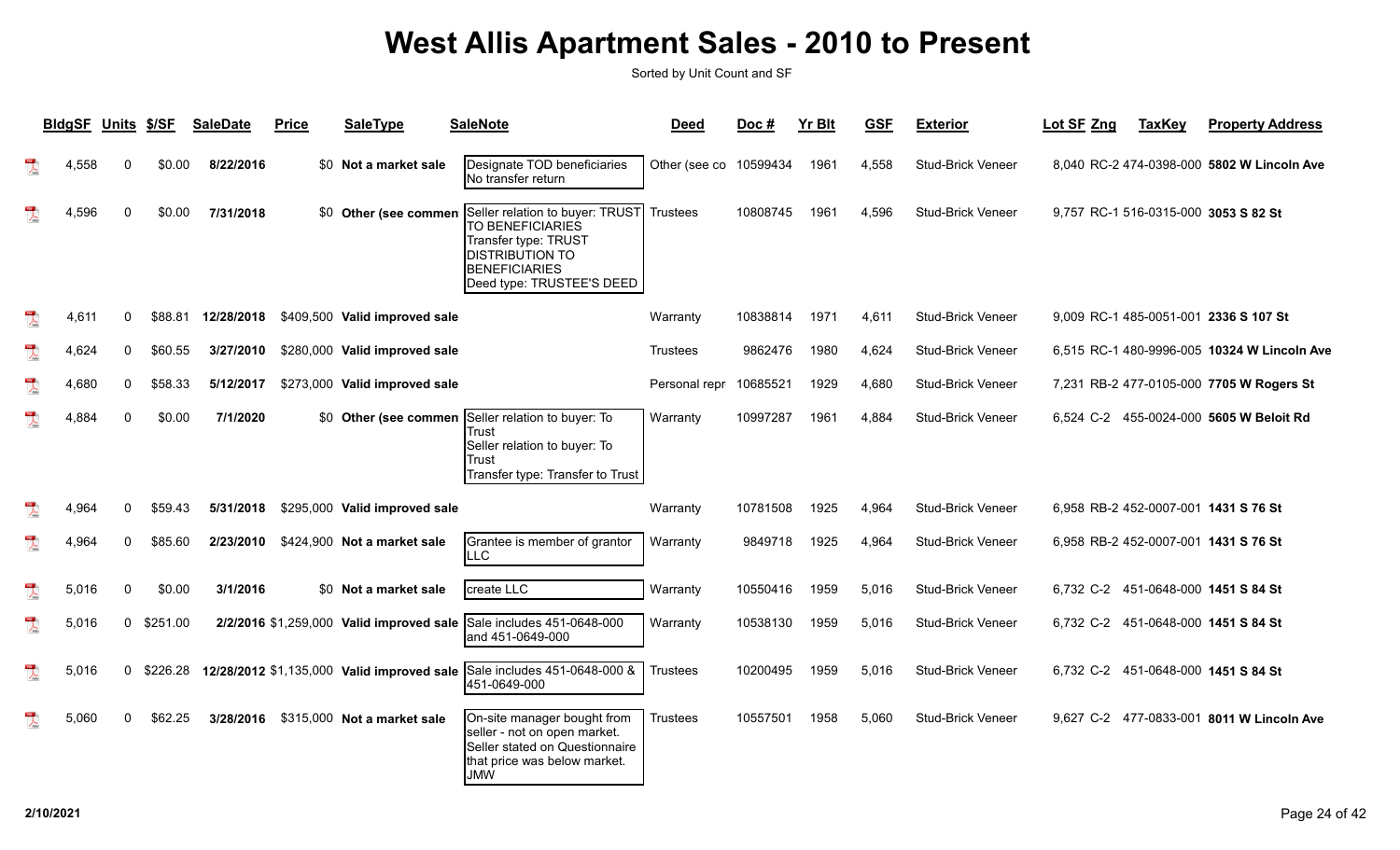|                                    | <b>BldgSF</b> | Units \$/SF  |         | <b>SaleDate</b> | Price | SaleType                      | <b>SaleNote</b>                                                                               | <b>Deed</b>            | Doc#     | <b>Yr Blt</b> | <b>GSF</b> | <b>Exterior</b>          | Lot SF Zng | <b>TaxKey</b> | <b>Property Address</b>                      |
|------------------------------------|---------------|--------------|---------|-----------------|-------|-------------------------------|-----------------------------------------------------------------------------------------------|------------------------|----------|---------------|------------|--------------------------|------------|---------------|----------------------------------------------|
| $\frac{105}{\lambda_{\text{min}}}$ | 5,130         | 0            | \$0.00  | 1/14/2015       |       | \$0 Not a market sale         | HT-110 Robert Jansa D.O.D.<br>8-31-2014 transferred to<br>Darlene Jansa                       | Other (see co 10429229 |          | 1972          | 5,130      | <b>Stud-Brick Veneer</b> |            |               | 11,064 RC-1 485-0048-001 2354 S 107 St       |
| $\lambda$                          | 5,192         | 0            | \$74.92 | 7/3/2019        |       | \$389,000 Valid improved sale |                                                                                               | Warranty               | 10885551 | 1956          | 5,192      | <b>Stud-Brick Veneer</b> |            |               | 10,019 C-2 453-0990-002 7007 W Becher St     |
| $\overline{\mathcal{X}}$           | 5,192         | $\mathbf{0}$ | \$76.08 | 6/29/2015       |       | \$395,000 Valid improved sale |                                                                                               | Warranty               | 10478824 | 1956          | 5,192      | <b>Stud-Brick Veneer</b> |            |               | 10,019 C-2 453-0990-002 7007 W Becher St     |
| $\sum_{k=0}^{10}$                  | 5,192         | 0            | \$68.74 | 1/27/2012       |       | \$356,900 Valid improved sale |                                                                                               | Warranty               | 10082009 | 1956          | 5,192      | <b>Stud-Brick Veneer</b> |            |               | 10,019 C-2 453-0990-002 7007 W Becher St     |
| $\overline{\mathcal{L}}$           | 5,280         | 0            | \$0.00  | 3/30/2020       |       |                               | \$0 Other (see commen Seller relation to buyer: TRUST<br><b>TO SELF</b><br>Transfer type: QCD | <b>Trustees</b>        | 10966370 | 1964          | 5,280      | <b>Stud-Brick Veneer</b> |            |               | 8,276 RC-1 480-0347-000 2216 S 102 St        |
|                                    | 5,280         | <sup>0</sup> | \$0.00  | 3/30/2020       |       |                               | \$0 Other (see commen Seller relation to buyer: SELF<br>Ito own llc<br>Transfer type: QCD     | Quit claim             | 10966371 | 1964          | 5,280      | Stud-Brick Veneer        |            |               | 8,276 RC-1 480-0347-000 2216 S 102 St        |
|                                    | 5,310         | O            | \$0.00  | 8/22/2016       |       | \$0 Not a market sale         | Designate TOD beneficiaries<br>No transfer return                                             | Other (see co 10599436 |          | 1973          | 5,310      | <b>Stud-Brick Veneer</b> |            |               | 8,233 RC-2 491-0123-001 5821 W Lincoln Ave   |
| $\overline{\mathcal{L}}$           | 5,493         | $\mathbf{0}$ | \$0.00  | 1/16/2014       |       | \$0 Not a market sale         | Related - TOD                                                                                 | Other (see co          | 10329433 | 1968          | 5,493      | <b>Stud-Brick Veneer</b> |            |               | 12,407 RC-1 479-0485-001 9806 W National Ave |
| $\overline{\mathbf{r}}$            | 5,530         | $\Omega$     | \$62.84 | 3/3/2020        |       | \$347,500 Valid improved sale |                                                                                               | Warranty               | 10960968 | 1976          | 5,530      | <b>Stud-Brick Veneer</b> |            |               | 8,400 RB-2 438-0718-001 1711 S 58 St         |
| $\overline{\mathbf{r}}$            | 5,530         | $\Omega$     | \$62.84 | 3/3/2020        |       | \$347,500 Valid improved sale |                                                                                               | Warranty               | 10959352 | 1976          | 5,530      | <b>Stud-Brick Veneer</b> |            |               | 8,400 RB-2 438-0717-001 5805 W Mitchell St   |
| $\overline{\mathcal{L}}$           | 5,544         | 0            | \$83.87 | 8/7/2015        |       | \$465,000 Valid improved sale |                                                                                               | Warranty               | 10490207 | 1978          | 5,544      | <b>Block with Stucco</b> |            |               | 11,489 RC-1 480-0349-003 2270 S 102 St       |
| $\overline{\mathcal{L}}$           | 5.544         | 0            | \$90.19 | 6/29/2012       |       | \$500,000 Not a market sale   | Sale between Family member<br>and Family trust.                                               | <b>Trustees</b>        | 10133621 | 1978          | 5.544      | <b>Block with Stucco</b> |            |               | 11,489 RC-1 480-0349-003 2270 S 102 St       |
| $\mathbb{R}$                       | 5,632         | $\Omega$     | \$0.00  | 5/29/2014       |       | \$0 Not a market sale         | Not on open market<br>Satisfaction of LC                                                      | Warranty               | 10367978 | 1960          | 5,632      | <b>Stud-Brick Veneer</b> |            |               | 7,743 C-2 477-0614-000 2234 S 81 St          |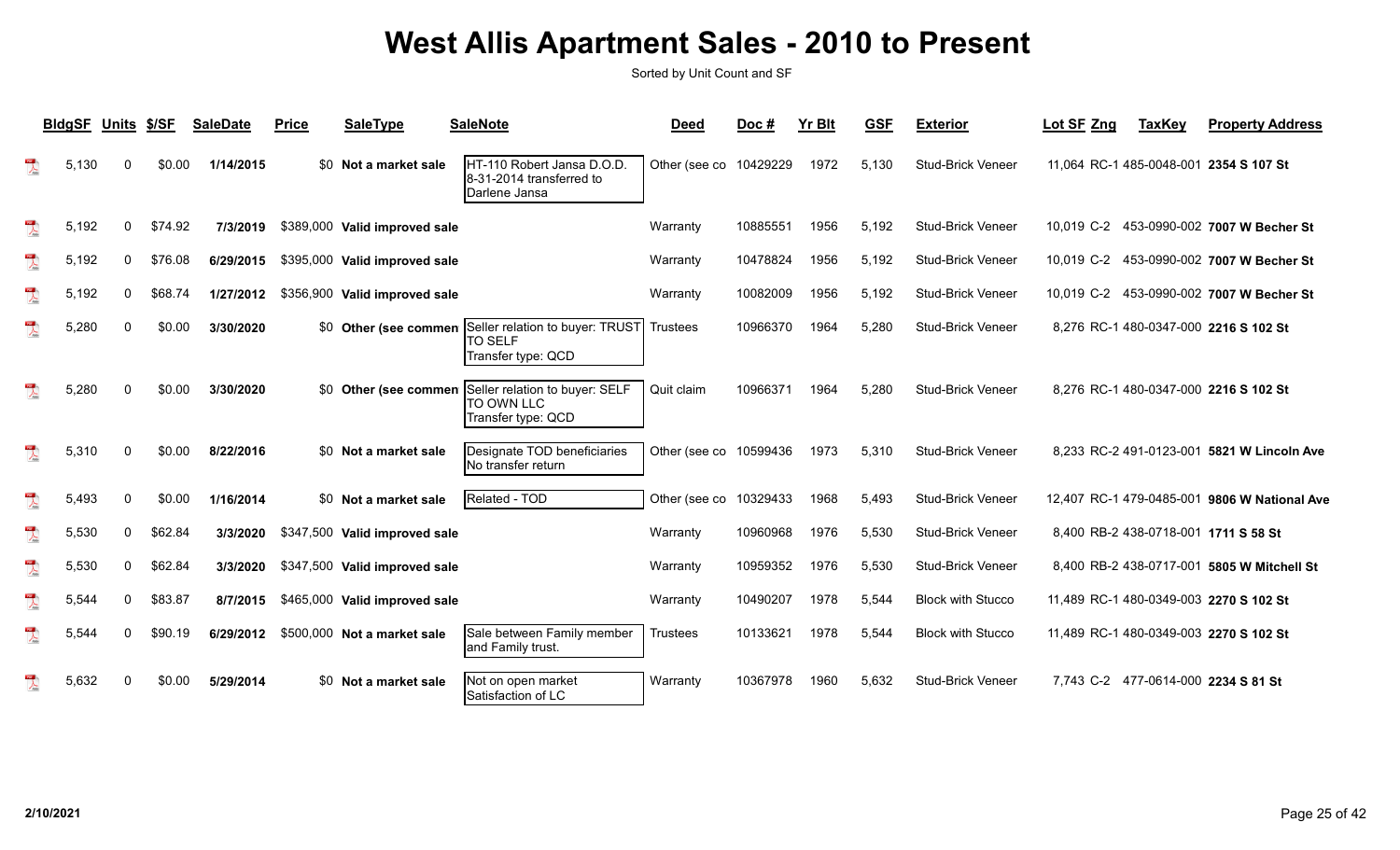|                         | <b>BIdgSF</b> | Units \$/SF  |          | <b>SaleDate</b> | <b>Price</b> | <b>SaleType</b>                         | <b>SaleNote</b>                                                                                                                                                                     | <b>Deed</b>     | Doc#     | <b>Yr Blt</b> | <b>GSF</b> | <b>Exterior</b>          | Lot SF Zng | <b>TaxKey</b> | <b>Property Address</b>                   |
|-------------------------|---------------|--------------|----------|-----------------|--------------|-----------------------------------------|-------------------------------------------------------------------------------------------------------------------------------------------------------------------------------------|-----------------|----------|---------------|------------|--------------------------|------------|---------------|-------------------------------------------|
| $\overline{\mathbf{r}}$ | 5,632         | $\Omega$     | \$100.32 | 12/30/2010      |              | \$565,000 Valid improved sale           | Helen Krahn was listed as<br>owner along with James Krahn<br>prior to this LC, but Helen was<br>NOT listed as grantor on the<br>LC. So Helen's name is still<br>listed as an owner. | Land contract   | 9959543  | 1960          | 5,632      | <b>Stud-Brick Veneer</b> |            |               | 7,743 C-2 477-0614-000 2234 S 81 St       |
| $\mathbb{R}$            | 5,680         | $\Omega$     | \$0.00   | 4/15/2015       |              | \$0 Not a market sale                   | No transfer return                                                                                                                                                                  | Other (see co   | 10453287 | 1962          | 5,680      | <b>Stud-Brick Veneer</b> |            |               | 10,106 RC-1 517-0432-001 2966 S 92 St     |
| $\overline{\mathbf{r}}$ | 5,680         | 0            | \$24.65  | 10/1/2010       |              | \$140,000 Other (see commen             | One of Grantor's 1/2 interest<br>conveyed.                                                                                                                                          | <b>Trustees</b> | 9928183  | 1962          | 5,680      | Stud-Brick Veneer        |            |               | 10,106 RC-1 517-0432-001 2966 S 92 St     |
| $\frac{1}{\sqrt{2}}$    | 5,680         | $\mathbf{0}$ | \$24.65  | 10/1/2010       |              | \$140,000 Other (see commen             | One of Grantor's 1/2 interest<br>conveyed.                                                                                                                                          | Warranty        | 9928184  | 1962          | 5,680      | Stud-Brick Veneer        |            |               | 10,106 RC-1 517-0432-001 2966 S 92 St     |
| $\mathbb{Z}$            | 5,760         | $\Omega$     | \$0.00   | 6/13/2014       |              | \$0 Not a market sale                   | Transfer to LLC                                                                                                                                                                     | Quit claim      | 10376144 | 1992          | 5.760      | Stud-Vinyl Siding        |            |               | 15,807 RB-2 489-0032-003 6902 W Beloit Rd |
| $\lambda$               | 5,760         | 0            | \$75.09  | 9/6/2013        |              | \$432,500 Valid improved sale           |                                                                                                                                                                                     | Warranty        | 10294484 | 1992          | 5,760      | Stud-Vinyl Siding        |            |               | 15,807 RB-2 489-0032-003 6902 W Beloit Rd |
| $\overline{\mathbf{r}}$ | 5,832         | $\Omega$     | \$0.00   | 4/3/2020        |              | \$0 Other (see commen                   | Seller relation to buyer:<br>Trustees/Trust<br>Transfer type: Husband and<br>wife trustees deeding to trust                                                                         | Quit claim      | 10972690 | 1972          | 5.832      | <b>Stud-Brick Veneer</b> |            |               | 12,806 C-4 524-9994-001 3148 S 108 St     |
| $\mathbb{R}$            | 5,960         | $\mathbf{0}$ | \$0.00   | 5/4/2018        |              | \$0 Other (see commen                   | Seller relation to buyer:<br>Member of LLC<br>Seller relation to buyer:<br>Member of LLC<br>Transfer type: Transfer<br>Jessica's 70% interest and<br>Jill's 30% interest to LLC     | Quit claim      | 10778502 | 1996          | 5,960      | Stud-Brick Veneer        |            |               | 14,924 RB-2 450-9968-004 1471 S 97 St     |
| $\sum_{i=1}^{n}$        | 6,300         | 0            | \$72.22  | 7/26/2013       |              | \$455,000 Valid improved sale           |                                                                                                                                                                                     | Warranty        | 10281102 | 1960          | 6,300      | <b>Stud-Brick Veneer</b> |            |               | 7,185 C-2 476-0137-000 2076 S 68 St       |
| $\mathbb{Z}$            | 6,300         | 0            | \$87.30  | 5/15/2020       |              | \$550,000 Valid improved sale           |                                                                                                                                                                                     | Warranty        | 10981343 | 1928          | 6,300      | <b>Stud-Brick Veneer</b> |            |               | 4,786 C-2 452-0462-000 1705 S 84 St       |
| $\sum_{k=1}^{n}$        | 6,336         | 0            | \$74.97  | 7/31/2014       |              | \$475,000 Valid improved sale           |                                                                                                                                                                                     | Warranty        | 10385758 | 1974          | 6,336      | <b>Stud-Brick Veneer</b> |            |               | 10,583 RC-1 486-0004-001 9208 W Hayes Ave |
| $10^{\circ}$ .          | 6,336         | 0            | \$69.57  |                 |              | 1/17/2012 \$440,800 Valid improved sale |                                                                                                                                                                                     | Warranty        | 10079522 | 1974          | 6.336      | <b>Stud-Brick Veneer</b> |            |               | 10,583 RC-1 486-0004-001 9208 W Hayes Ave |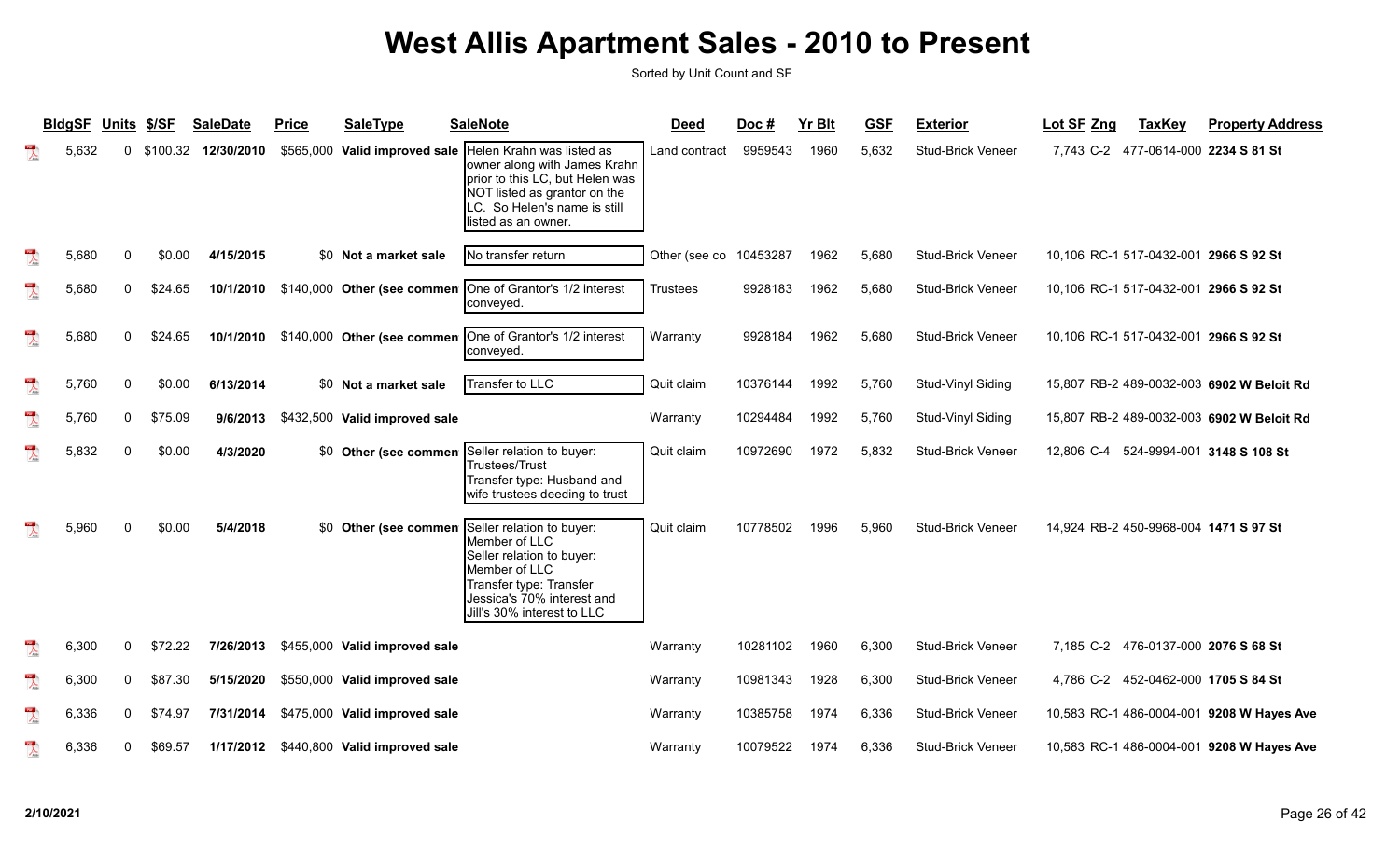|                         | <b>BldgSF</b> | Units \$/SF  |          | <b>SaleDate</b>   | <b>Price</b> | <b>SaleType</b>                                     | <b>SaleNote</b>                                                                                                                                   | <b>Deed</b> | Doc#     | <b>Yr Blt</b> | <b>GSF</b> | <b>Exterior</b>          | Lot SF Zng | <b>TaxKey</b> | <b>Property Address</b>                     |
|-------------------------|---------------|--------------|----------|-------------------|--------------|-----------------------------------------------------|---------------------------------------------------------------------------------------------------------------------------------------------------|-------------|----------|---------------|------------|--------------------------|------------|---------------|---------------------------------------------|
| $\lambda$               | 6,440         |              | \$69.88  | 7/29/2020         |              | \$450,000 Valid improved sale                       |                                                                                                                                                   | Warranty    | 11004701 | 1962          | 6,440      | <b>Stud-Brick Veneer</b> |            |               | 7,046 C-2 490-0066-001 2304 S 62 St         |
| $\overline{\mathbf{r}}$ | 6,478         | $\Omega$     | \$64.83  | 12/20/2019        |              | \$420,000 Valid improved sale                       |                                                                                                                                                   | Warranty    | 10941333 | 1928          | 6,478      | <b>Stud-Brick Veneer</b> |            |               | 6,214 C-2 454-0575-000 6126 W Burnham St    |
|                         | 6,504         | $\Omega$     | \$76.80  | 3/25/2016         |              | \$499,500 Not a market sale                         | Seller indicated that property<br>was not for sale. Received an<br>unsolicited offer to purchase<br>and chose to accept it. No<br>market exposure | Warranty    | 10550774 | 1992          | 6,504      | <b>Stud-Brick Veneer</b> |            |               | 13,634 C-2 476-0411-001 2101 S 75 St        |
|                         | 6,504         |              | \$66.50  | 4/29/2014         |              |                                                     | \$432,500 Valid improved sale  \$17,500 taken off for roof<br>replacement. Appraised at<br><b>\$450k</b>                                          | Warranty    | 10357377 | 1992          | 6,504      | <b>Stud-Brick Veneer</b> |            |               | 13,634 C-2 476-0411-001 2101 S 75 St        |
| $\mathbb{R}$            | 6,516         | $\Omega$     |          |                   |              | \$174.49 12/27/2012 \$1,137,000 Valid improved sale | Sale includes 448-0033,<br>448-0034 & 448-0035                                                                                                    | Warranty    | 10198669 | 1980          | 6,516      | Stud-Vinyl Siding        |            |               | 17,943 RC-1 448-0033-000 11522 W Orchard Ct |
| $\mathbb{R}$            | 6,516         | $\Omega$     |          |                   |              |                                                     | \$174.49 12/27/2012 \$1,137,000 Valid improved sale Sale includes 448-0033,<br>448-0034 & 448-0035                                                | Warranty    | 10198669 | 1980          | 6,516      | Stud-Vinyl Siding        |            |               | 20,081 RC-1 448-0035-000 11506 W Orchard Ct |
| $\mathbb{R}$            | 6,516         | $\Omega$     |          |                   |              | \$174.49 12/27/2012 \$1,137,000 Valid improved sale | Sale includes 448-0033,<br>448-0034 & 448-0035                                                                                                    | Warranty    | 10198669 | 1980          | 6,516      | Stud-Vinyl Siding        |            |               | 19,335 RC-1 448-0034-000 11512 W Orchard Ct |
| $\mathbb{R}$            | 6,664         | $\Omega$     |          | \$0.00 12/31/2015 |              | \$0 Not a market sale                               | create LLC                                                                                                                                        | Quit claim  | 10528606 | 1959          | 6.664      | <b>Stud-Brick Veneer</b> |            |               | 13,921 RC-1 479-0451-001 2358 S 98 St       |
|                         | 6,664         |              |          | \$0.00 12/31/2015 |              | \$0 Not a market sale                               | transfer to member of LLC<br>transfer includes parcel in<br>Milwaukee                                                                             | Warranty    | 10528605 | 1959          | 6,664      | <b>Stud-Brick Veneer</b> |            |               | 13.921 RC-1 479-0451-001 2358 S 98 St       |
| $\overline{\mathbf{r}}$ | 6,720         | $\mathbf{0}$ | \$535.71 |                   |              | 1/1/2020 \$3,600,000 Not a market sale              | Seller relation to buyer: father<br>to son and daughter in law                                                                                    | Warranty    | 10941923 | 1966          | 6,720      | <b>Stud-Brick Veneer</b> |            |               | 16,291 RC-1 480-0342-001 10131 W Grant Ct   |
| $\frac{1}{\sqrt{2}}$    | 6,720         | $\mathbf{0}$ | \$535.71 |                   |              | 1/1/2020 \$3,600,000 Not a market sale              | Seller relation to buyer: father<br>to son and daughter in law                                                                                    | Warranty    | 10941923 | 1966          | 6,720      | <b>Stud-Brick Veneer</b> |            |               | 17,729 RC-1 480-0339-001 10119 W Grant Ct   |
|                         | 6,720         | $\Omega$     | \$535.71 |                   |              | 1/1/2020 \$3,600,000 Not a market sale              | Seller relation to buyer: father<br>to son and daughter in law                                                                                    | Warranty    | 10941923 | 1966          | 6,720      | <b>Stud-Brick Veneer</b> |            |               | 16,099 RC-1 480-0335-001 10130 W Grant Ct   |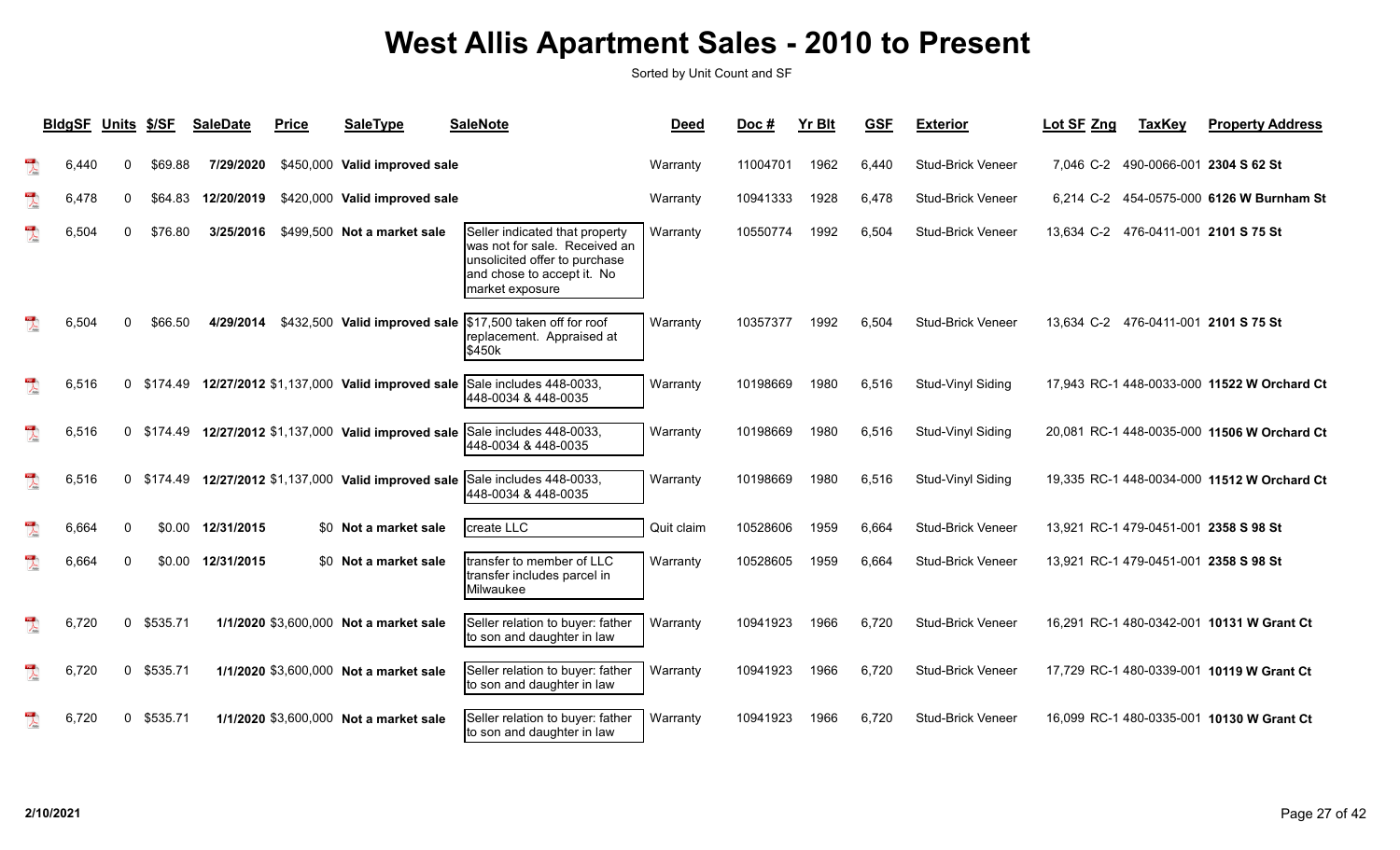|                          | <b>BIdgSF</b> | Units        | \$/SF    | <b>SaleDate</b>    | <b>Price</b> | <b>SaleType</b>                        | <b>SaleNote</b>                                                                                                                                                                                                              | <b>Deed</b>            | Doc#     | <b>Yr Blt</b> | <b>GSF</b> | <b>Exterior</b>          | Lot SF Zng | <b>TaxKey</b> | <b>Property Address</b>                   |
|--------------------------|---------------|--------------|----------|--------------------|--------------|----------------------------------------|------------------------------------------------------------------------------------------------------------------------------------------------------------------------------------------------------------------------------|------------------------|----------|---------------|------------|--------------------------|------------|---------------|-------------------------------------------|
| $\overline{\mathbf{r}}$  | 6,720         | $\Omega$     | \$535.71 |                    |              | 1/1/2020 \$3,600,000 Not a market sale | Seller relation to buyer: father<br>to son and daughter in law                                                                                                                                                               | Warranty               | 10941923 | 1966          | 6,720      | <b>Stud-Brick Veneer</b> |            |               | 17,337 RC-1 480-0338-001 10118 W Grant Ct |
| $\overline{\mathbf{r}}$  | 6,760         | $\mathbf{0}$ | \$62.87  | 12/7/2018          |              | \$425,000 Valid improved sale          |                                                                                                                                                                                                                              | Warranty               | 10833360 | 1967          | 6.760      | <b>Stud-Brick Veneer</b> |            |               | 7.799 C-2 477-0118-000 2075 S 77 St       |
| $\frac{1}{\sqrt{2}}$     | 6,762         | $\Omega$     | \$0.00   | 12/31/2015         |              | \$0 Not a market sale                  | create LLC                                                                                                                                                                                                                   | Quit claim             | 10528608 | 1959          | 6,762      | <b>Stud-Brick Veneer</b> |            |               | 18,977 RB-2 478-0379-000 2226 S 89 St     |
| $\overline{\mathbf{r}}$  | 6,762         | 0            | \$0.00   | 12/31/2015         |              | \$0 Not a market sale                  | Itransfer to member of LLC                                                                                                                                                                                                   | Warranty               | 10528607 | 1959          | 6,762      | <b>Stud-Brick Veneer</b> |            |               | 18,977 RB-2 478-0379-000 2226 S 89 St     |
| $\sum_{i=1}^{n}$         | 6,762         | $\mathbf{0}$ | \$72.61  | 3/6/2015           |              | \$491,000 Not a market sale            | Related parties                                                                                                                                                                                                              | Warranty               | 10442634 | 1959          | 6,762      | <b>Stud-Brick Veneer</b> |            |               | 18,977 RB-2 478-0379-000 2226 S 89 St     |
| $\mathbb{R}$             | 6,798         | $\Omega$     |          | \$0.00 12/31/2016  |              | \$0 Not a market sale                  | Seller relation to buyer: SAME<br>MEMBERS - MERGER OF<br><b>TWO ENTITIES</b><br>Ownership transferred:<br><b>TRANSFER OF GRANTOR'S</b><br>50 PERCENT INTEREST<br>Transfer type: MERGER<br><b>BETWEEN ENITITES</b><br>-no MLS | Quit claim             | 10637295 | 1953          | 6,798      | <b>Stud-Brick Veneer</b> |            |               | 5,396 C-2 477-0456-000 2076 S 83 St       |
| $\mathbb{R}$             | 6,798         | ∩            | \$63.96  | 9/11/2015          |              | \$434,800 Not a market sale            | Sale of Radonski Jt Revoc<br>Trust 1/2 int to Santis LLC<br>Sale incl 477-0326-000,<br>477-0338-000, 477-0376-000,<br>477-0456-000 & 1/3 int<br>477-0337-000                                                                 | Warranty               | 10500332 | 1953          | 6,798      | <b>Stud-Brick Veneer</b> |            |               | 5,396 C-2 477-0456-000 2076 S 83 St       |
| $\mathbb{R}$             | 6,800         | $\Omega$     |          | $$0.00$ 10/13/2016 |              | \$0 Not a market sale                  | Designate TOD beneficiaries:<br>Palmino & Marco Zoccoli as<br>ТC<br>No RETR                                                                                                                                                  | Other (see co 10633146 |          | 1961          | 6,800      | <b>Stud-Brick Veneer</b> |            |               | 7,231 C-2 476-0336-000 2066 S 74 St       |
| $\overline{\phantom{a}}$ | 6,948         | $\Omega$     | \$0.00   | 6/28/2017          |              | \$0 Not a market sale                  | Shareholder Subsidiary                                                                                                                                                                                                       | Warranty               | 10692390 | 1967          | 6,948      | Concrete Block           |            |               | 6,616 C-2 455-0023-001 5520 W Burnham St  |
| 置                        | 6,948         | $\mathbf{0}$ | \$59.30  | 9/6/2013           |              | \$412,000 Valid improved sale          |                                                                                                                                                                                                                              | Warranty               | 10295296 | 1967          | 6.948      | Concrete Block           |            |               | 6,616 C-2 455-0023-001 5520 W Burnham St  |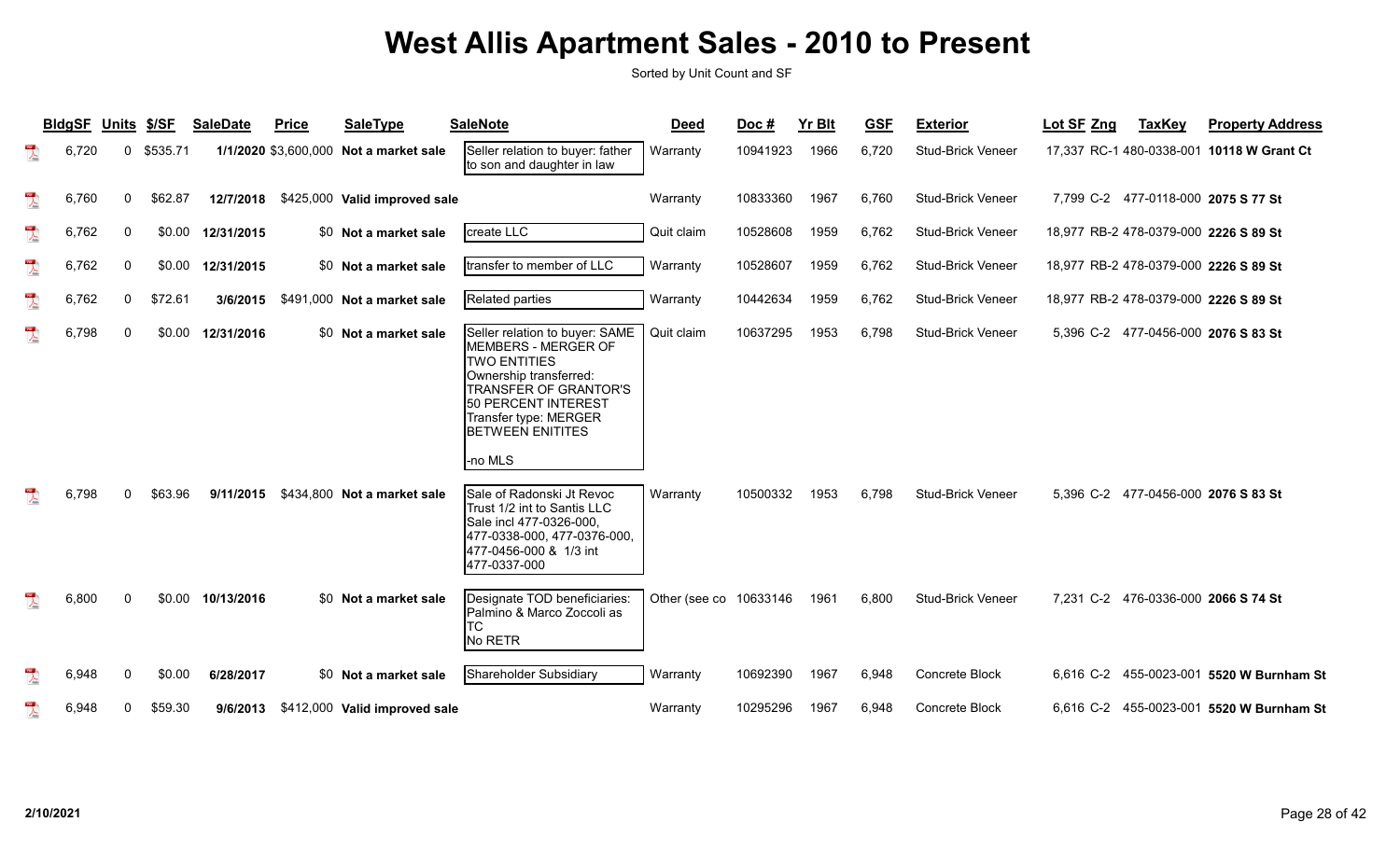| <b>BIdgSF</b> | <b>Units</b> | \$/SF  | <b>SaleDate</b> | <b>Price</b> | SaleType              | <b>SaleNote</b>                                                                            | <b>Deed</b> | Doc#     | <b>Yr Blt</b> | <b>GSF</b> | <b>Exterior</b>          | Lot SF Zng | <b>TaxKey</b> | <b>Property Address</b>                    |
|---------------|--------------|--------|-----------------|--------------|-----------------------|--------------------------------------------------------------------------------------------|-------------|----------|---------------|------------|--------------------------|------------|---------------|--------------------------------------------|
| 7,076         |              | \$0.00 | 12/5/2011       |              | \$0 Not a market sale | Sale includes 489-0546-000 &<br>489-0547-000.<br>The CDA is part owner of this<br>new LLC. | Warranty    | 10061156 | 1949          | 7,076      | <b>Stud-Brick Veneer</b> |            |               | 85,116 RC-1 489-0547-000 7211 W Dreyer PI  |
| 7,076         | $\Omega$     | \$0.00 | 12/5/2011       |              | \$0 Not a market sale | Sale includes 489-0546-000 &<br>489-0547-000.<br>The CDA is part owner of this<br>new LLC. | Warranty    | 10061156 | 1949          | 7.076      | Stud-Brick Veneer        |            |               | 85,116 RC-1 489-0547-000 7211 W Dreyer PI  |
| 7,076         |              | \$0.00 | 12/5/2011       |              | \$0 Not a market sale | Sale includes 489-0546-000 &<br>489-0547-000.<br>The CDA is part owner of this<br>new LLC. | Warranty    | 10061156 | 1949          | 7,076      | <b>Stud-Brick Veneer</b> |            |               | 85,116 RC-1 489-0547-000 7211 W Dreyer PI  |
| 7,076         | $\Omega$     | \$0.00 | 12/5/2011       |              | \$0 Not a market sale | Sale includes 489-0546-000 &<br>489-0547-000.<br>The CDA is part owner of this<br>new LLC. | Warranty    | 10061156 | 1949          | 7,076      | <b>Stud-Brick Veneer</b> |            |               | 85,116 RC-1 489-0547-000 7211 W Dreyer PI  |
| 7,076         |              | \$0.00 | 12/5/2011       |              | \$0 Not a market sale | Sale includes 489-0546-000 &<br>489-0547-000.<br>The CDA is part owner of this<br>new LLC. | Warranty    | 10061156 | 1949          | 7,076      | <b>Stud-Brick Veneer</b> |            |               | 197,719 RC-1 489-0546-000 7312 W Dreyer PI |
| 7,076         | U            | \$0.00 | 12/5/2011       |              | \$0 Not a market sale | Sale includes 489-0546-000 &<br>489-0547-000.<br>The CDA is part owner of this<br>new LLC. | Warranty    | 10061156 | 1949          | 7.076      | <b>Stud-Brick Veneer</b> |            |               | 197,719 RC-1 489-0546-000 7312 W Dreyer PI |
| 7,076         |              | \$0.00 | 12/5/2011       |              | \$0 Not a market sale | Sale includes 489-0546-000 &<br>489-0547-000.<br>The CDA is part owner of this<br>new LLC. | Warranty    | 10061156 | 1949          | 7,076      | <b>Stud-Brick Veneer</b> |            |               | 197,719 RC-1 489-0546-000 7312 W Dreyer PI |
| 7,076         |              | \$0.00 | 12/5/2011       |              | \$0 Not a market sale | Sale includes 489-0546-000 &<br>489-0547-000.<br>The CDA is part owner of this<br>new LLC. | Warranty    | 10061156 | 1949          | 7,076      | <b>Stud-Brick Veneer</b> |            |               | 197,719 RC-1 489-0546-000 7312 W Dreyer PI |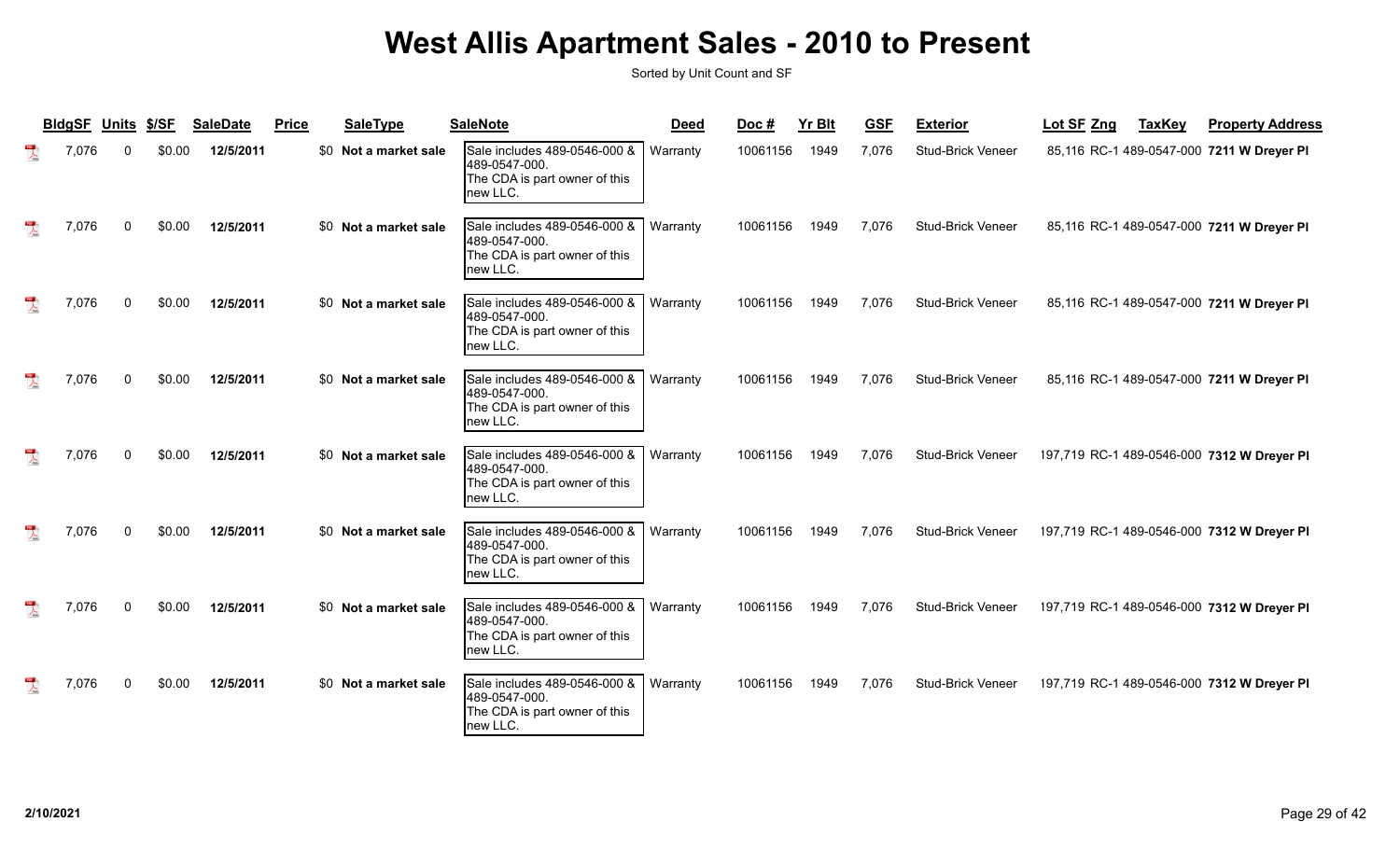| <b>BIdgSF</b> | Units        | \$/SF      | <b>SaleDate</b> | <b>Price</b> | <b>SaleType</b>                           | <b>SaleNote</b>                                                                                                                                                          | <b>Deed</b>             | Doc#     | <b>Yr Blt</b> | <b>GSF</b> | <b>Exterior</b>          | Lot SF Zng | <b>TaxKey</b> | <b>Property Address</b>                    |
|---------------|--------------|------------|-----------------|--------------|-------------------------------------------|--------------------------------------------------------------------------------------------------------------------------------------------------------------------------|-------------------------|----------|---------------|------------|--------------------------|------------|---------------|--------------------------------------------|
| 7,076         |              | \$0.00     | 12/5/2011       | \$0          | Not a market sale                         | Sale includes 489-0546-000 &<br>489-0547-000.<br>The CDA is part owner of this<br>new LLC.                                                                               | Warranty                | 10061156 | 1949          | 7,076      | Stud-Brick Veneer        |            |               | 197,719 RC-1 489-0546-000 7312 W Dreyer PI |
| 7,076         | $\Omega$     | \$0.00     | 12/5/2011       |              | \$0 Not a market sale                     | Sale includes 489-0546-000 &<br>489-0547-000.<br>The CDA is part owner of this<br>new LLC.                                                                               | Warranty                | 10061156 | 1949          | 7.076      | <b>Stud-Brick Veneer</b> |            |               | 197,719 RC-1 489-0546-000 7312 W Dreyer PI |
| 7,076         | 0            | \$0.00     | 12/5/2011       |              | \$0 Not a market sale                     | Sale includes 489-0546-000 &<br>489-0547-000.<br>The CDA is part owner of this<br>Inew LLC.                                                                              | Warranty                | 10061156 | 1949          | 7,076      | <b>Stud-Brick Veneer</b> |            |               | 197,719 RC-1 489-0546-000 7312 W Dreyer PI |
| 7,076         |              | \$0.00     | 12/5/2011       |              | \$0 Not a market sale                     | Sale includes 489-0546-000 &<br>489-0547-000.<br>The CDA is part owner of this<br>Inew LLC.                                                                              | Warranty                | 10061156 | 1949          | 7,076      | <b>Stud-Brick Veneer</b> |            |               | 197,719 RC-1 489-0546-000 7312 W Dreyer PI |
| 7,076         |              | \$0.00     | 12/5/2011       |              | \$0 Not a market sale                     | Sale includes 489-0546-000 &<br>489-0547-000.<br>The CDA is part owner of this<br>new LLC.                                                                               | Warranty                | 10061156 | 1949          | 7,076      | <b>Stud-Brick Veneer</b> |            |               | 197,719 RC-1 489-0546-000 7312 W Dreyer PI |
| 7,176         | 0            | \$250.84   |                 |              | 9/15/2020 \$1,800,000 Valid improved sale |                                                                                                                                                                          | Warranty                | 11020727 | 1979          | 7.176      | Stud-Brick Veneer        |            |               | 27,254 RC-1 448-0001-000 1606 S 116 St     |
| 7,208         | <sup>0</sup> | \$0.00     | 9/1/2020        |              |                                           | \$0 Other (see commen Seller relation to buyer:<br>husband to wife- husband is<br>deceased<br>Transfer type: husband to wife,<br>husband is deceased<br>Deed type: HT110 | Transfer of de 11018727 |          | 1979          | 7,208      | <b>Stud-Brick Veneer</b> |            |               | 19,078 RC-1 448-0008-000 1730 S 116 St     |
| 7,208         |              | 0 \$133.88 | 12/13/2016      |              | \$965,000 Not a market sale               | Sale includes 448-0009-000 &<br>448-0010-000<br>Land Contract                                                                                                            | Land contract 10632660  |          | 1979          | 7,208      | <b>Stud-Brick Veneer</b> |            |               | 19,210 RC-1 448-0010-000 1760 S 116 St     |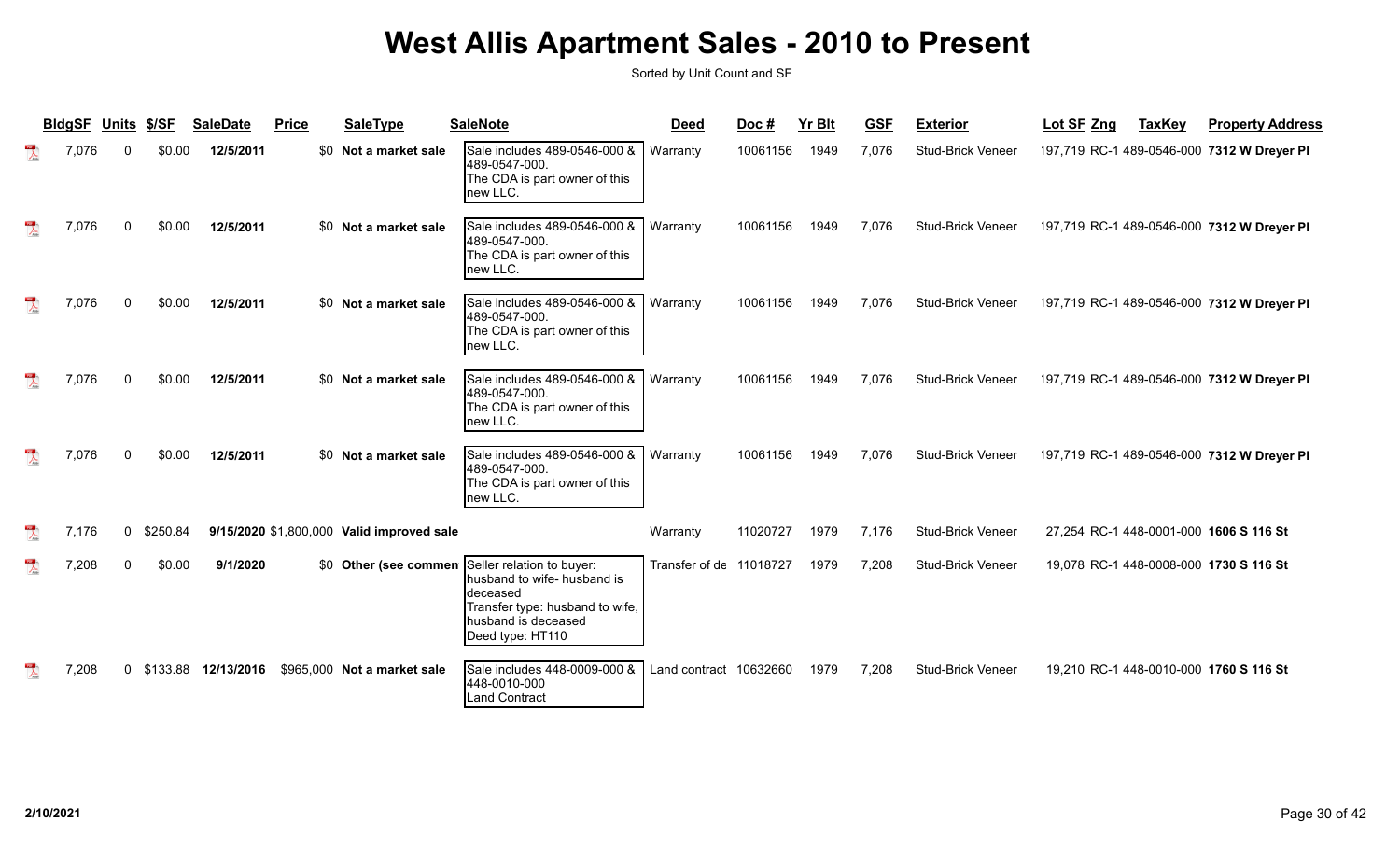|                                      | <b>BIdgSF</b> | Units       | \$/SF    | <b>SaleDate</b>    | <b>Price</b> | <b>SaleType</b>                           | <b>SaleNote</b>                                                                                                                                                                              | <b>Deed</b>     | Doc#     | <b>Yr Blt</b> | <b>GSF</b> | <b>Exterior</b>          | Lot SF Zng                             | <b>TaxKey</b> | <b>Property Address</b> |
|--------------------------------------|---------------|-------------|----------|--------------------|--------------|-------------------------------------------|----------------------------------------------------------------------------------------------------------------------------------------------------------------------------------------------|-----------------|----------|---------------|------------|--------------------------|----------------------------------------|---------------|-------------------------|
| 人                                    | 7,208         | $\Omega$    | \$0.00   | 7/12/2017          |              | \$0 Not a market sale                     | Seller relation to buyer:<br><b>BENEFICIARIES OF TRUST</b><br>ARE OWNERS OF LLC<br>Transfer type: TRUST TO LLC<br><b>OWNED BY TRUST</b><br><b>BENEFICIARIES</b><br>Deed type: TRUSTEE'S DEED | <b>Trustees</b> | 10719367 | 1980          | 7.208      | <b>Stud-Brick Veneer</b> | 16,977 RC-1 448-0023-001 1736 S 115 Ct |               |                         |
|                                      | 7,208         | 0           | \$62.43  | 11/7/2011          |              | \$450,000 Valid improved sale             | Sale was on 2 docs:<br>Doc #10061982 & DLN<br>#201111129922857 (49.77%<br>int)<br>Doc #10061983 & DLN<br> #201111129922876 (50.23%<br>int)                                                   | <b>Trustees</b> | 10061982 | 1979          | 7,208      | <b>Stud-Brick Veneer</b> | 18,938 RC-1 448-0012-000 1651 S 115 Ct |               |                         |
|                                      |               |             |          |                    |              |                                           | Seller solicited nearby property<br>owner to purchase.                                                                                                                                       |                 |          |               |            |                          |                                        |               |                         |
|                                      | 7,208         | 0           | \$0.00   | 12/5/2011          |              | \$0 Not a market sale                     | Satisfaction of LC dated<br>8-22-2001                                                                                                                                                        | Warranty        | 10069301 | 1979          | 7.208      | <b>Stud-Brick Veneer</b> | 17,148 RC-1 448-0013-000 1635 S 115 Ct |               |                         |
| $\overline{\mathbf{r}}$              | 7,208         | $\mathbf 0$ | \$249.72 |                    |              | 9/15/2020 \$1,800,000 Valid improved sale |                                                                                                                                                                                              | Warranty        | 11020727 | 1979          | 7,208      | Stud-Brick Veneer        | 18,938 RC-1 448-0011-000 1661 S 115 Ct |               |                         |
| $\overline{\mathbf{r}}$              | 7,208         | $\mathbf 0$ | \$83.24  | 9/20/2016          |              | \$600,000 Not a market sale               |                                                                                                                                                                                              | Warranty        | 10605867 | 1979          | 7,208      | <b>Stud-Brick Veneer</b> | 19,384 RC-1 448-0025-000 1745 S 115 Ct |               |                         |
| $\frac{105}{\lambda_{\text{total}}}$ | 7,208         | 0           | \$0.00   | 11/9/2019          |              | Other (see commen                         | Seller relation to buyer: Sole<br>Member of LLC<br>Transfer type: Transfer from<br>sole member to LLC                                                                                        | Quit claim      | 10928942 | 1979          | 7,208      | <b>Stud-Brick Veneer</b> | 19,037 RC-1 448-0022-000 1726 S 115 Ct |               |                         |
|                                      | 7,208         | $\mathbf 0$ | \$0.00   | 11/9/2019          |              | \$0 Other (see commen                     | Seller relation to buyer: Sole<br>Member of LLC<br>Transfer type: Transfer from<br>LC to sole member                                                                                         | Quit claim      | 10928834 | 1979          | 7,208      | Stud-Brick Veneer        | 19,037 RC-1 448-0022-000 1726 S 115 Ct |               |                         |
|                                      | 7,208         | 0           |          | \$84.63 12/17/2018 |              | \$610,000 Valid improved sale             |                                                                                                                                                                                              | Warranty        | 10836076 | 1979          | 7,208      | <b>Stud-Brick Veneer</b> | 19,037 RC-1 448-0022-000 1726 S 115 Ct |               |                         |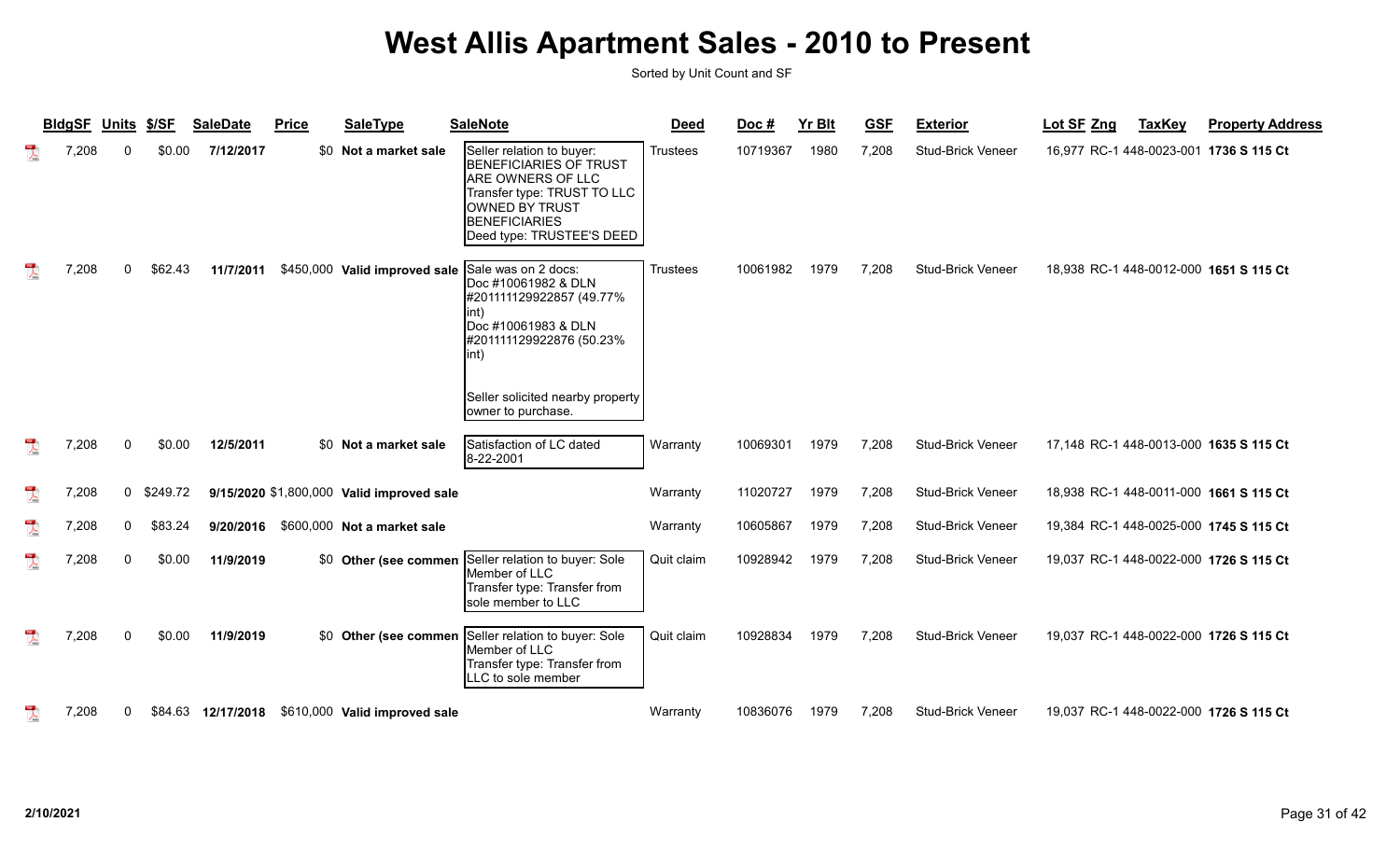|                         | <b>BIdgSF</b> | <b>Units</b> | \$/SF    | <b>SaleDate</b> | <b>Price</b> | <b>SaleType</b>                           | <b>SaleNote</b>                                                                                                                                                     | <b>Deed</b>             | Doc#     | <b>Yr Blt</b> | <b>GSF</b> | <b>Exterior</b>          | Lot SF Zng<br><b>TaxKey</b>                  | <b>Property Address</b> |
|-------------------------|---------------|--------------|----------|-----------------|--------------|-------------------------------------------|---------------------------------------------------------------------------------------------------------------------------------------------------------------------|-------------------------|----------|---------------|------------|--------------------------|----------------------------------------------|-------------------------|
|                         | 7,208         | $\Omega$     | \$0.00   | 2/7/2017        |              | \$0 Not a market sale                     | Seller relation to buyer: self to<br>LLC<br>Transfer type: funding LLC<br>no MLS-                                                                                   | Quit claim              | 10650700 | 1979          | 7,208      | <b>Stud-Brick Veneer</b> | 19,037 RC-1 448-0022-000 1726 S 115 Ct       |                         |
| $\overline{\mathbf{r}}$ | 7,208         | $\mathbf{0}$ | \$79.08  | 5/9/2017        |              | \$570,000 Valid improved sale             |                                                                                                                                                                     | Warranty                | 10674470 | 1979          | 7,208      | <b>Stud-Brick Veneer</b> | 16,447 RC-1 448-0026-000 1731 S 115 Ct       |                         |
| $\mathbb{R}$            | 7,208         | $\Omega$     | \$0.00   | 3/11/2019       |              |                                           | \$0 Other (see commen Seller relation to buyer:<br><b>TRUSTEE OF TRUST</b><br>Transfer type: TRANSFER<br><b>TITLE TO TRUST</b>                                      | Quit claim              | 10859904 | 1979          | 7,208      | Stud-Brick Veneer        | 19,078 RC-1 448-0007-000 1716 S 116 St       |                         |
|                         | 7,208         | $\Omega$     | \$0.00   | 3/11/2019       |              | \$0 Other (see commen                     | Seller relation to buyer:<br>HUSBAND AND WIFE<br>Transfer type: REMOVE<br>DECEASED SPOUSE FROM<br>TITI F<br>Deed type: TERMINATION OF<br><b>DECEDENT'S INTEREST</b> | Transfer of de 10859903 |          | 1979          | 7,208      | <b>Stud-Brick Veneer</b> | 19,078 RC-1 448-0007-000 1716 S 116 St       |                         |
| $\mathbb{R}$            | 7,208         | $\Omega$     | \$133.88 | 12/13/2016      |              | \$965,000 Not a market sale               | Sale includes 448-0009-000 &<br>448-0010-000<br><b>Land Contract</b>                                                                                                | Land contract 10632660  |          | 1979          | 7.208      | <b>Stud-Brick Veneer</b> | 19.067 RC-1 448-0009-000 1744 S 116 St       |                         |
| $\overline{\mathbf{r}}$ | 7,208         | $\mathbf{0}$ | \$58.96  | 8/15/2013       |              | \$425,000 Not a market sale               | Seller credit                                                                                                                                                       | Warranty                | 10286767 | 1979          | 7,208      | <b>Stud-Brick Veneer</b> | 18,949 RC-1 448-0027-000 1717 S 115 Ct       |                         |
| $\overline{\mathbf{r}}$ | 7,296         | $\mathbf{0}$ | \$60.44  | 7/31/2020       |              | \$441,000 Valid improved sale             |                                                                                                                                                                     | Warranty                | 11005438 | 1918          | 7,296      | Stud-Walls-Wood Sid      | 12,195 RB-2 451-0419-001 8828 W Maple St     |                         |
| $\mathbb{R}$            | 7,328         | $\Omega$     | \$0.00   | 12/3/2019       |              | \$0 Other (see commen                     | Seller relation to buyer:<br>Parent/Child<br>Seller relation to buyer:<br>Parent/Child                                                                              | Quit claim              | 10941956 | 1950          | 7,328      | <b>Stud-Brick Veneer</b> | 11,570 C-2 491-0070-000 5605 W Lincoln Ave   |                         |
|                         | 7.420         | $\mathbf{0}$ | \$242.59 |                 |              | 9/15/2020 \$1,800,000 Valid improved sale |                                                                                                                                                                     | Warranty                | 11020727 | 1979          | 7,420      | <b>Stud-Brick Veneer</b> | 19,067 RC-1 448-0006-000 1700 S 116 St       |                         |
| $\overline{\mathbf{r}}$ | 7,560         | 0            | \$59.52  | 5/14/2015       |              | \$450,000 Valid improved sale             |                                                                                                                                                                     | Warranty                | 10465458 | 1961          | 7,560      | Stud-Brick Veneer        | 17,807 RC-1 516-0316-000 8208 W Oklahoma Ave |                         |
| $\mathbb{R}$            | 7,632         | $\Omega$     | \$0.00   | 3/30/2020       |              | \$0 Other (see commen                     | Seller relation to buyer: SELF<br>TO OWN LLC<br>Transfer type: QCD                                                                                                  | Quit claim              | 10966377 | 1964          | 7,632      | <b>Stud-Brick Veneer</b> | 12,110 RC-1 480-0346-000 2206 S 102 St       |                         |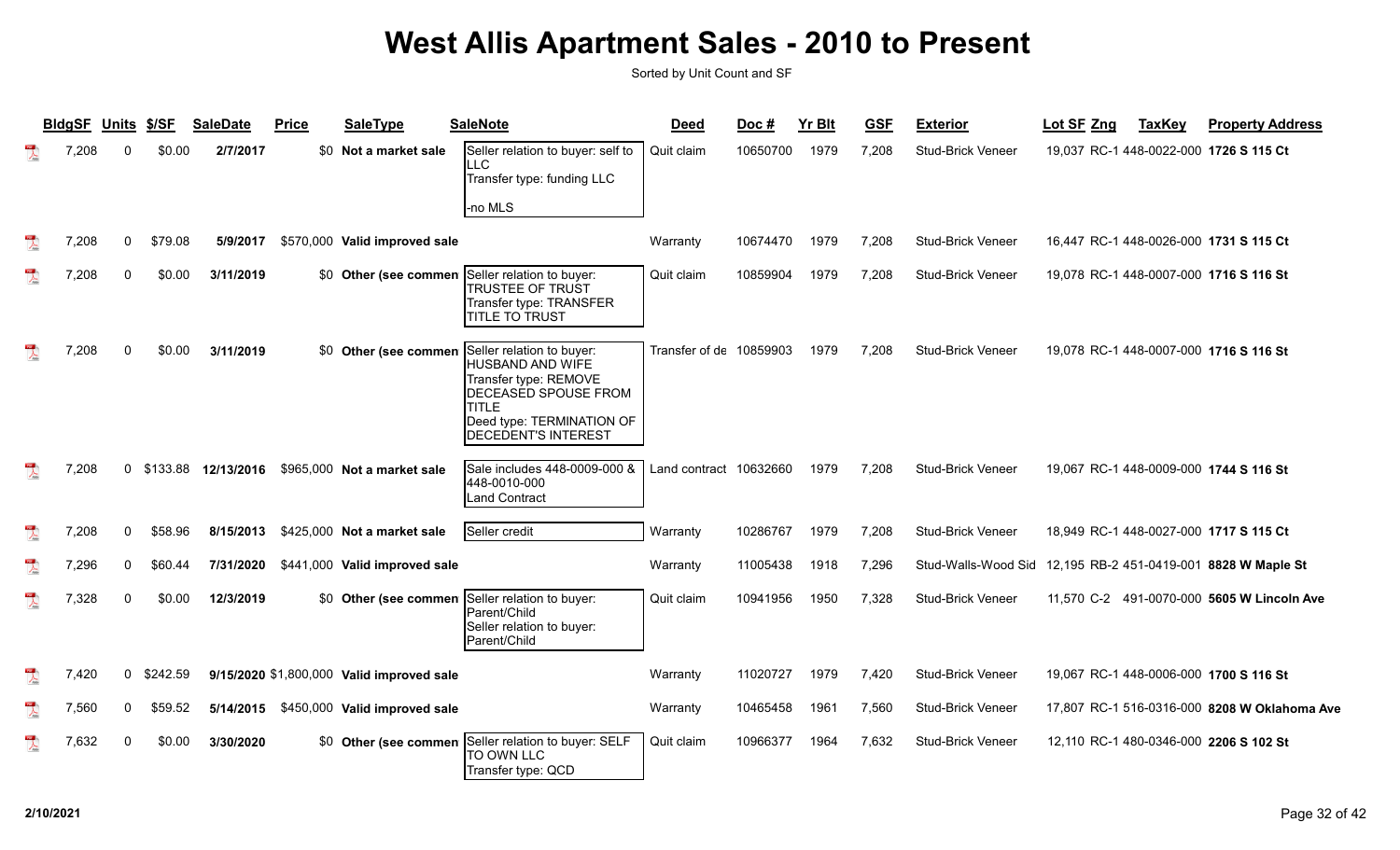|                                                                                                                                                                                                                                                                                                                                                                             | <b>BIdgSF</b> | Units \$/SF  |          | <b>SaleDate</b> | <b>Price</b> | <b>SaleType</b>                              | <b>SaleNote</b>                                                                                                                                           | <b>Deed</b>             | Doc#     | <b>Yr Blt</b> | <b>GSF</b> | <b>Exterior</b>          | Lot SF Zng                             | <b>TaxKey</b> | <b>Property Address</b>                      |
|-----------------------------------------------------------------------------------------------------------------------------------------------------------------------------------------------------------------------------------------------------------------------------------------------------------------------------------------------------------------------------|---------------|--------------|----------|-----------------|--------------|----------------------------------------------|-----------------------------------------------------------------------------------------------------------------------------------------------------------|-------------------------|----------|---------------|------------|--------------------------|----------------------------------------|---------------|----------------------------------------------|
| 人                                                                                                                                                                                                                                                                                                                                                                           | 7,632         | $\Omega$     | \$0.00   | 3/30/2020       |              | \$0 Other (see commen                        | Seller relation to buyer: TRUST<br><b>TO SELF</b><br>Transfer type: QCD                                                                                   | Trustees                | 10966376 | 1964          | 7,632      | <b>Stud-Brick Veneer</b> |                                        |               | 12,110 RC-1 480-0346-000 2206 S 102 St       |
| 閃                                                                                                                                                                                                                                                                                                                                                                           | 7,700         | $\mathbf{0}$ | \$467.53 |                 |              | 1/1/2020 \$3,600,000 Not a market sale       | Seller relation to buyer: father<br>to son and daughter in law                                                                                            | Warranty                | 10941923 | 1964          | 7,700      | <b>Stud-Brick Veneer</b> |                                        |               | 16.422 RC-1 480-0344-000 2174 S 102 St       |
| $\overline{\mathbf{r}}$                                                                                                                                                                                                                                                                                                                                                     | 7,700         | $\mathbf 0$  | \$467.53 |                 |              | 1/1/2020 \$3,600,000 Not a market sale       | Seller relation to buyer: father<br>to son and daughter in law                                                                                            | Warranty                | 10941923 | 1965          | 7,700      | Stud-Brick Veneer        |                                        |               | 12,457 RC-1 480-0345-000 2184 S 102 St       |
| $\overline{\mathbf{r}}$                                                                                                                                                                                                                                                                                                                                                     | 7,700         | $\Omega$     | \$467.53 |                 |              | 1/1/2020 \$3,600,000 Not a market sale       | Seller relation to buyer: father<br>to son and daughter in law                                                                                            | Warranty                | 10941923 | 1964          | 7,700      | <b>Stud-Brick Veneer</b> |                                        |               | 16,248 RC-1 480-0343-000 2162 S 102 St       |
| $\mathbb{R}$                                                                                                                                                                                                                                                                                                                                                                | 7,808         | $\Omega$     | \$0.00   | 10/22/2018      |              | \$0 Other (see commen                        | Seller relation to buyer:<br><b>IGRANTOR TO TRUST</b><br>Transfer type: TO TRUST                                                                          | Warranty                | 10893096 | 1963          | 7,808      | <b>Stud-Brick Veneer</b> |                                        |               | 13,974 RC-1 480-9997-003 10308 W Lincoln Ave |
| $\overline{\mathbf{r}}$                                                                                                                                                                                                                                                                                                                                                     | 7,808         | $\Omega$     | \$0.00   | 10/11/2018      |              | \$0 Other (see commen                        | Seller relation to buyer:<br>HUSBAND AND WIFE<br>Transfer type: TERMINATION<br>OF DECEDENT'S INTEREST<br>Deed type: Termination of<br>Decedent's Interest | Transfer of de 10893095 |          | 1963          | 7,808      | Stud-Brick Veneer        |                                        |               | 13,974 RC-1 480-9997-003 10308 W Lincoln Ave |
| $\overline{\lambda}$                                                                                                                                                                                                                                                                                                                                                        | 7,844         | $\Omega$     | \$90.01  | 12/12/2019      |              |                                              | \$706,000 Valid improved sale Deed type: Trustees Deed                                                                                                    | Trustees                | 10937368 | 1986          | 7.844      | <b>Stud-Brick Veneer</b> | 18,374 RC-1 448-0031-001 1516 S 116 St |               |                                              |
| $\begin{picture}(20,20) \put(0,0){\vector(1,0){10}} \put(15,0){\vector(1,0){10}} \put(15,0){\vector(1,0){10}} \put(15,0){\vector(1,0){10}} \put(15,0){\vector(1,0){10}} \put(15,0){\vector(1,0){10}} \put(15,0){\vector(1,0){10}} \put(15,0){\vector(1,0){10}} \put(15,0){\vector(1,0){10}} \put(15,0){\vector(1,0){10}} \put(15,0){\vector(1,0){10}} \put(15,0){\vector(1$ | 7,844         | $\mathbf{0}$ | \$69.48  | 8/31/2018       |              |                                              | \$545,000 Valid improved sale See Sale Review Notes                                                                                                       | Warranty                | 10810280 | 1985          | 7,844      | <b>Stud-Brick Veneer</b> |                                        |               | 21,594 RC-1 448-0037-000 11505 W Orchard Ct  |
| $\overline{\mathbf{r}}$                                                                                                                                                                                                                                                                                                                                                     | 7,844         | $\Omega$     | \$69.48  | 8/31/2018       |              | \$545,000 Valid improved sale See Sale Notes |                                                                                                                                                           | Warranty                | 10810285 | 1986          | 7,844      | <b>Stud-Brick Veneer</b> | 16,624 RC-1 448-0032-001 1500 S 116 St |               |                                              |
| $\overline{\mathbf{r}}$                                                                                                                                                                                                                                                                                                                                                     | 7,912         | $\Omega$     | \$0.00   | 3/1/2016        |              | \$0 Not a market sale                        | create LLC                                                                                                                                                | Warranty                | 10550417 | 1960          | 7,912      | Stud-Brick Veneer        |                                        |               | 8,527 C-2 451-0649-000 1455 S 84 St          |
| $\mathbb{R}$                                                                                                                                                                                                                                                                                                                                                                | 7,912         | $\Omega$     | \$159.13 |                 |              | 2/2/2016 \$1,259,000 Valid improved sale     | Sale includes 451-0648-000<br>and 451-0649-000                                                                                                            | Warranty                | 10538130 | 1960          | 7,912      | Stud-Brick Veneer        |                                        |               | 8,527 C-2 451-0649-000 1455 S 84 St          |
| 쀗                                                                                                                                                                                                                                                                                                                                                                           | 7,912         | $\mathbf{0}$ | \$143.45 |                 |              | 12/28/2012 \$1,135,000 Valid improved sale   | Sale includes 451-0648-000 &<br>451-0649-000                                                                                                              | <b>Trustees</b>         | 10200495 | 1960          | 7,912      | <b>Stud-Brick Veneer</b> |                                        |               | 8,527 C-2 451-0649-000 1455 S 84 St          |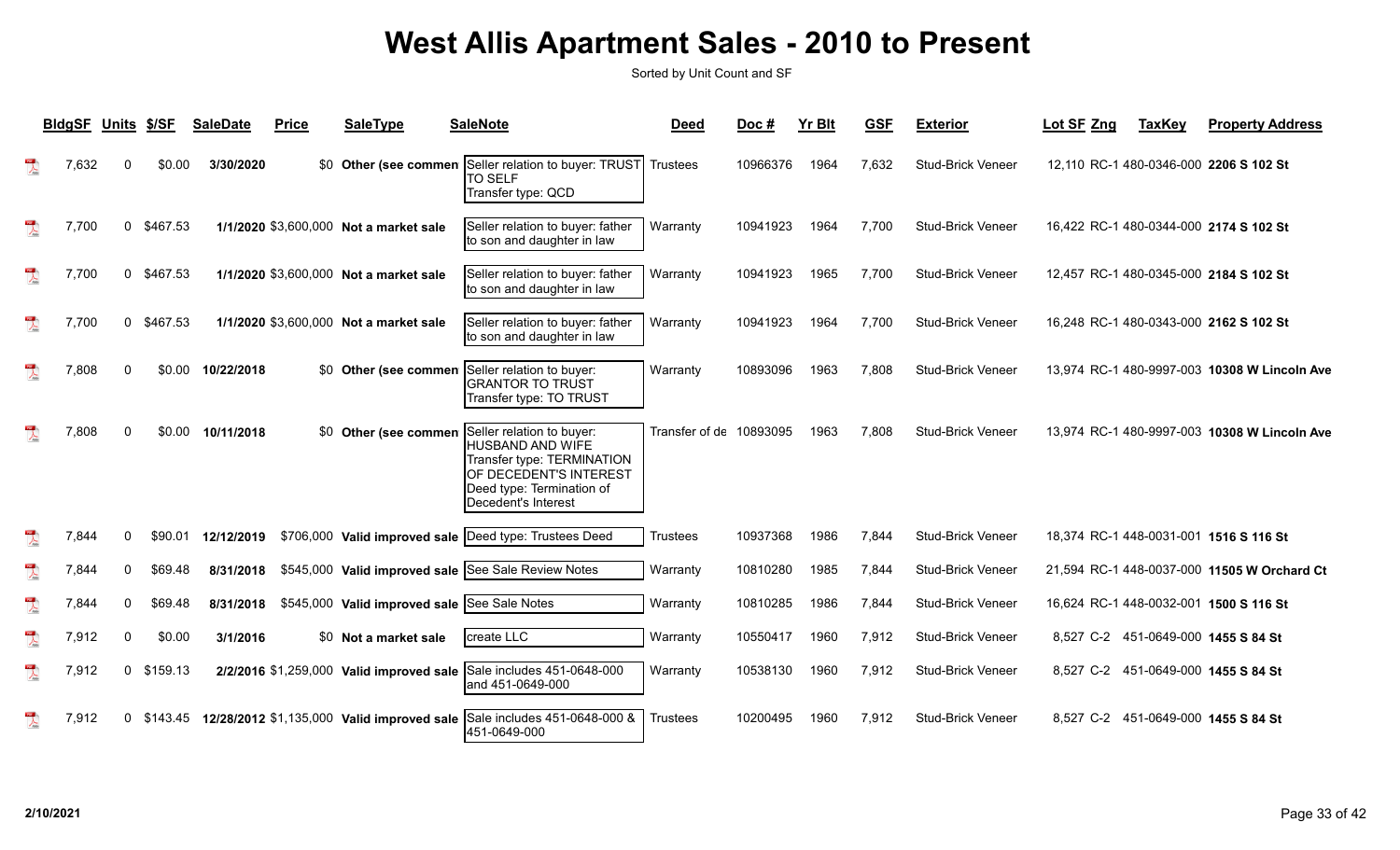|                                                                                                                                                                                                                                                                                                                                                                                                                             | <b>BldgSF</b> | Units       | \$/SF        | <b>SaleDate</b> | <b>Price</b> | <b>SaleType</b>                           | <b>SaleNote</b>                                                                                                            | <b>Deed</b>   | Doc#     | <b>Yr Blt</b> | <b>GSF</b> | <b>Exterior</b>              | Lot SF Zng<br><b>TaxKey</b>                    | <b>Property Address</b>          |
|-----------------------------------------------------------------------------------------------------------------------------------------------------------------------------------------------------------------------------------------------------------------------------------------------------------------------------------------------------------------------------------------------------------------------------|---------------|-------------|--------------|-----------------|--------------|-------------------------------------------|----------------------------------------------------------------------------------------------------------------------------|---------------|----------|---------------|------------|------------------------------|------------------------------------------------|----------------------------------|
| $\mathbb{R}$                                                                                                                                                                                                                                                                                                                                                                                                                | 8,112         | 0           | \$122.04     | 7/28/2016       |              | \$990,000 Not a market sale               | Sale includes 452-0259-000<br>(Resdl) & 452-0260-001<br>(Coml)                                                             | Warranty      | 10588316 | 1955          | 8,112      | Stud-Brick Veneer            | 10,797 C-2<br>452-0260-001 1446 S 81 St        |                                  |
|                                                                                                                                                                                                                                                                                                                                                                                                                             |               |             |              |                 |              |                                           | No response from buyer/seller<br>as of 10/7/16                                                                             |               |          |               |            |                              |                                                |                                  |
| $\lambda$                                                                                                                                                                                                                                                                                                                                                                                                                   | 8,188         | 0           | \$94.65      | 7/25/2019       |              | \$775,000 Valid improved sale             |                                                                                                                            | Warranty      | 10891866 | 1960          | 8,188      | Concrete Block               | 8,756 C-2                                      | 452-0136-000 7708 W National Ave |
| $\overline{\mathbf{r}}$                                                                                                                                                                                                                                                                                                                                                                                                     | 8,188         | 0           | \$93.43      | 9/6/2013        |              | \$765,000 Not a market sale               | Special warranty                                                                                                           | Special warra | 10291269 | 1960          | 8,188      | Concrete Block               | 8,756 C-2                                      | 452-0136-000 7708 W National Ave |
| $\lambda$                                                                                                                                                                                                                                                                                                                                                                                                                   | 8,280         | 0           | \$0.00       | 1/2/2020        |              | \$0 Other (see commen                     | Transfer type: 1/2 INTEREST<br>OF THE PARTNERSHIP TO<br>ONE OF THE PARTNERS                                                | Quit claim    | 10940259 | 1973          | 8,280      | <b>Stud-Brick Veneer</b>     | 15,333 RC-1 485-0045-001 2370 S 107 St         |                                  |
| $\mathbb{R}$                                                                                                                                                                                                                                                                                                                                                                                                                | 8,280         | $\mathbf 0$ | \$0.00       | 1/2/2020        |              |                                           | \$0 Other (see commen Seller relation to buyer: SOLE<br>MEMBER OF THE LLC<br>Transfer type: TRANSFERING<br><b>INTO LLC</b> | Quit claim    | 10940260 | 1973          | 8,280      | Stud-Brick Veneer            | 15,333 RC-1 485-0045-001 2370 S 107 St         |                                  |
|                                                                                                                                                                                                                                                                                                                                                                                                                             | 8,280         | 0           | \$71.26      | 8/8/2012        |              | \$590,000 Not a market sale               | Transfer of convenience to<br>related entitiy per seller                                                                   | Trustees      | 10151546 | 1961          | 8,280      | Stud-Brick Veneer            | 9,060 C-2 479-0729-004 2232 S 96 St            |                                  |
| $\sum_{i=1}^{100}$                                                                                                                                                                                                                                                                                                                                                                                                          | 8,730         | 0           | \$45.82      | 12/28/2012      |              | \$400,000 Valid improved sale             |                                                                                                                            | Warranty      | 10207838 | 1910          | 8,730      | <b>Stud-Brick Veneer</b>     | 7,231 C-2<br>452-0326-000 1718 S 81 St         |                                  |
| $\overline{\mathbf{r}}$                                                                                                                                                                                                                                                                                                                                                                                                     | 8,730         | 0           | \$16.04      | 7/18/2012       |              | \$140,000 Valid improved sale             | WestGlen Properties LLC -<br>Charles D Walter<br>TEV LLC - Chris Kappl                                                     | Warranty      | 10140009 | 1910          | 8,730      | <b>Stud-Brick Veneer</b>     | 7,231 C-2<br>452-0326-000 1718 S 81 St         |                                  |
| $\overline{\mathbf{r}}$                                                                                                                                                                                                                                                                                                                                                                                                     | 9,240         | 0           | \$0.00       | 5/16/2018       |              | \$0 Not a market sale                     | buyer / seller - same address                                                                                              | Warranty      | 10779777 | 1974          | 9,240      | <b>Stud-Brick Veneer</b>     | 14,276 RA-2 524-9997-007 3210 S 108 St         |                                  |
| $\begin{array}{c} \mathbf{1} \mathbf{1} \mathbf{1} \mathbf{1} \mathbf{1} \mathbf{1} \mathbf{1} \mathbf{1} \mathbf{1} \mathbf{1} \mathbf{1} \mathbf{1} \mathbf{1} \mathbf{1} \mathbf{1} \mathbf{1} \mathbf{1} \mathbf{1} \mathbf{1} \mathbf{1} \mathbf{1} \mathbf{1} \mathbf{1} \mathbf{1} \mathbf{1} \mathbf{1} \mathbf{1} \mathbf{1} \mathbf{1} \mathbf{1} \mathbf{1} \mathbf{1} \mathbf{1} \mathbf{1} \mathbf{1} \mathbf$ | 9,600         | 0           | \$80.73      | 5/28/2010       |              | \$775,000 Valid improved sale             |                                                                                                                            | Warranty      | 9880899  | 1965          | 9,600      | <b>Stud-Brick Veneer</b>     | 24,593 C-3 445-9983-000 11104 W Greenfield Ave |                                  |
| $\overline{\mathbf{r}}$                                                                                                                                                                                                                                                                                                                                                                                                     | 9,632         | 0           | \$105.38     |                 |              | 6/12/2015 \$1,015,000 Valid improved sale |                                                                                                                            | Warranty      | 10472935 | 1961          | 9,632      | <b>Stud-Brick Veneer</b>     | 15.147 RB-2 451-0236-000 1480 S 92 St          |                                  |
| $\overline{\mathcal{L}}$                                                                                                                                                                                                                                                                                                                                                                                                    | 9,800         | 0           | \$0.00       | 11/24/2012      |              | \$0 Not a market sale                     | Related. No transfer return                                                                                                | Other (see co | 10191330 | 1967          | 9,800      | <b>Brick with Block Back</b> | 7,183 C-2 453-0594-000 1667 S 69 St            |                                  |
| $\mathbb{R}$                                                                                                                                                                                                                                                                                                                                                                                                                | 9,810         |             | $0$ \$127.42 |                 |              | 9/15/2017 \$1,250,000 Valid improved sale |                                                                                                                            | Warranty      | 10712531 | 1961          | 9.810      | <b>Stud-Brick Veneer</b>     | 10,917 C-2 475-0530-001 6521 W Beloit Rd       |                                  |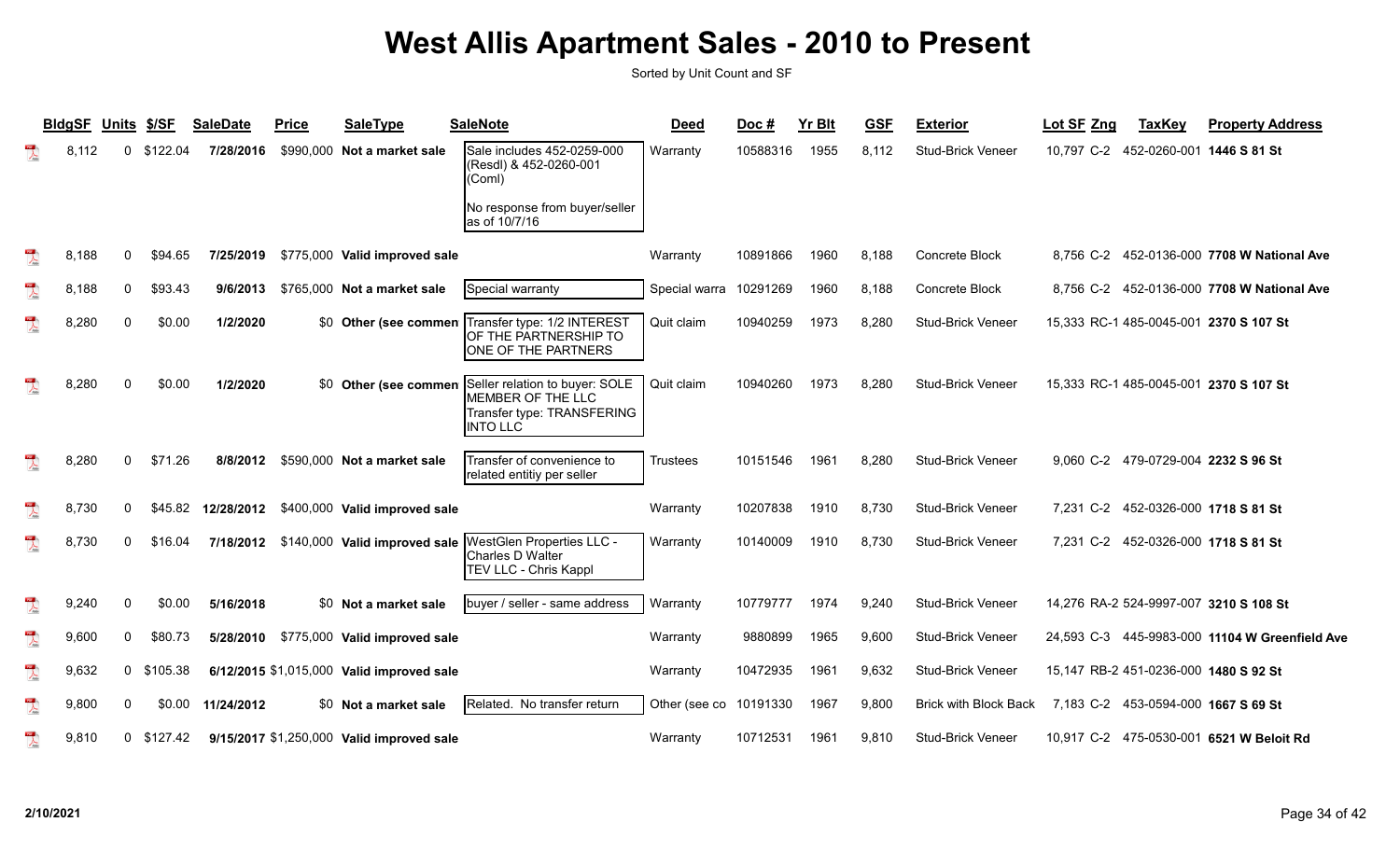| <b>BldgSF</b> | Units    | \$/SF   | <b>SaleDate</b> | <b>Price</b> | <b>SaleType</b>               | <b>SaleNote</b>                                                                                                    | <b>Deed</b>     | Doc#     | <b>Yr Blt</b> | <b>GSF</b> | <b>Exterior</b>                                                   | Lot SF Zng | <b>TaxKey</b> | <b>Property Address</b>                       |
|---------------|----------|---------|-----------------|--------------|-------------------------------|--------------------------------------------------------------------------------------------------------------------|-----------------|----------|---------------|------------|-------------------------------------------------------------------|------------|---------------|-----------------------------------------------|
| 9,810         |          | \$0.00  | 10/13/2016      |              | \$0 Not a market sale         | Designate TOD beneficiaries:<br>Palmino & Marco Zoccoli as<br>ТC<br>No RETR                                        | Other (see co   | 10633147 | 1961          | 9,810      | <b>Stud-Brick Veneer</b>                                          |            |               | 10,917 C-2 475-0530-001 6521 W Beloit Rd      |
| 10,125        |          | \$0.00  | 5/19/2017       |              | \$0 Not a market sale         | Seller relation to buyer: Sole<br>member of LLC<br>Transfer type: Member deeding<br>to sole member LLC<br>l-no MLS | Quit claim      | 10676639 | 1962          | 10,125     | Cavity Brick w/Block I 10,193 C-2 475-0480-001 6406 W Lincoln Ave |            |               |                                               |
| 10.440        |          | \$0.00  | 3/30/2020       |              | \$0 Other (see commen         | Seller relation to buyer: SELF<br>TO OWN LLC<br>Transfer type: QCD                                                 | Quit claim      | 10966389 | 1972          | 10,440     | <b>Stud-Brick Veneer</b>                                          |            |               | 23,043 RC-1 520-0145-000 11438 W National Ave |
| 10,440        |          | \$0.00  | 3/30/2020       |              | \$0 Other (see commen         | Seller relation to buyer: TRUST<br>TO SELF<br>Transfer type: QCD                                                   | Trustees        | 10966388 | 1972          | 10,440     | <b>Stud-Brick Veneer</b>                                          |            |               | 23,043 RC-1 520-0145-000 11438 W National Ave |
| 10.440        |          | \$0.00  | 3/30/2020       |              | \$0 Other (see commen         | Seller relation to buyer: SELF<br>TO OWN LLC<br>Transfer type: QCD                                                 | Quit claim      | 10966389 | 1972          | 10,440     | <b>Stud-Brick Veneer</b>                                          |            |               | 23,043 RC-1 520-0146-000 11424 W National Ave |
| 10.440        |          | \$0.00  | 3/30/2020       |              | \$0 Other (see commen         | Seller relation to buyer: TRUST<br>TO SELF<br>Transfer type: QCD                                                   | Trustees        | 10966388 | 1972          | 10,440     | Stud-Brick Veneer                                                 |            |               | 23,043 RC-1 520-0146-000 11424 W National Ave |
| 12,096        | 0        | \$79.78 | 3/27/2014       |              | \$965,000 Valid improved sale |                                                                                                                    | Warranty        | 10346434 | 1973          | 12,096     | Stud-Brick Veneer                                                 |            |               | 25,555 RC-1 524-9998-001 3226 S 108 St        |
| 13,200        | $\Omega$ | \$37.88 | 7/23/2010       |              | \$500,000 Not a market sale   | John Elliott's 1/2 interest<br>conveyed to his partner.                                                            | Warranty        | 9904847  | 2000          | 13,200     | <b>Stud-Brick Veneer</b>                                          |            |               | 18,818 C-3 517-9981-005 9000 W Oklahoma Ave   |
| 15,406        |          | \$0.00  | 3/30/2020       |              | \$0 Other (see commen         | Seller relation to buyer: SELF<br>TO OWN LLC<br>Transfer type: QCD                                                 | Quit claim      | 10966351 | 1967          | 15,406     | Brick with Block Back 28,526 RC-1 480-0349-002 2234 S 102 St      |            |               |                                               |
| 15.406        |          | \$0.00  | 3/30/2020       |              | \$0 Other (see commen         | Seller relation to buyer: TRUST<br><b>TO SELF</b><br>Transfer type: QUIT CLAIM<br>DEED                             | <b>Trustees</b> | 10966350 | 1967          | 15,406     | Brick with Block Back 28,526 RC-1 480-0349-002 2234 S 102 St      |            |               |                                               |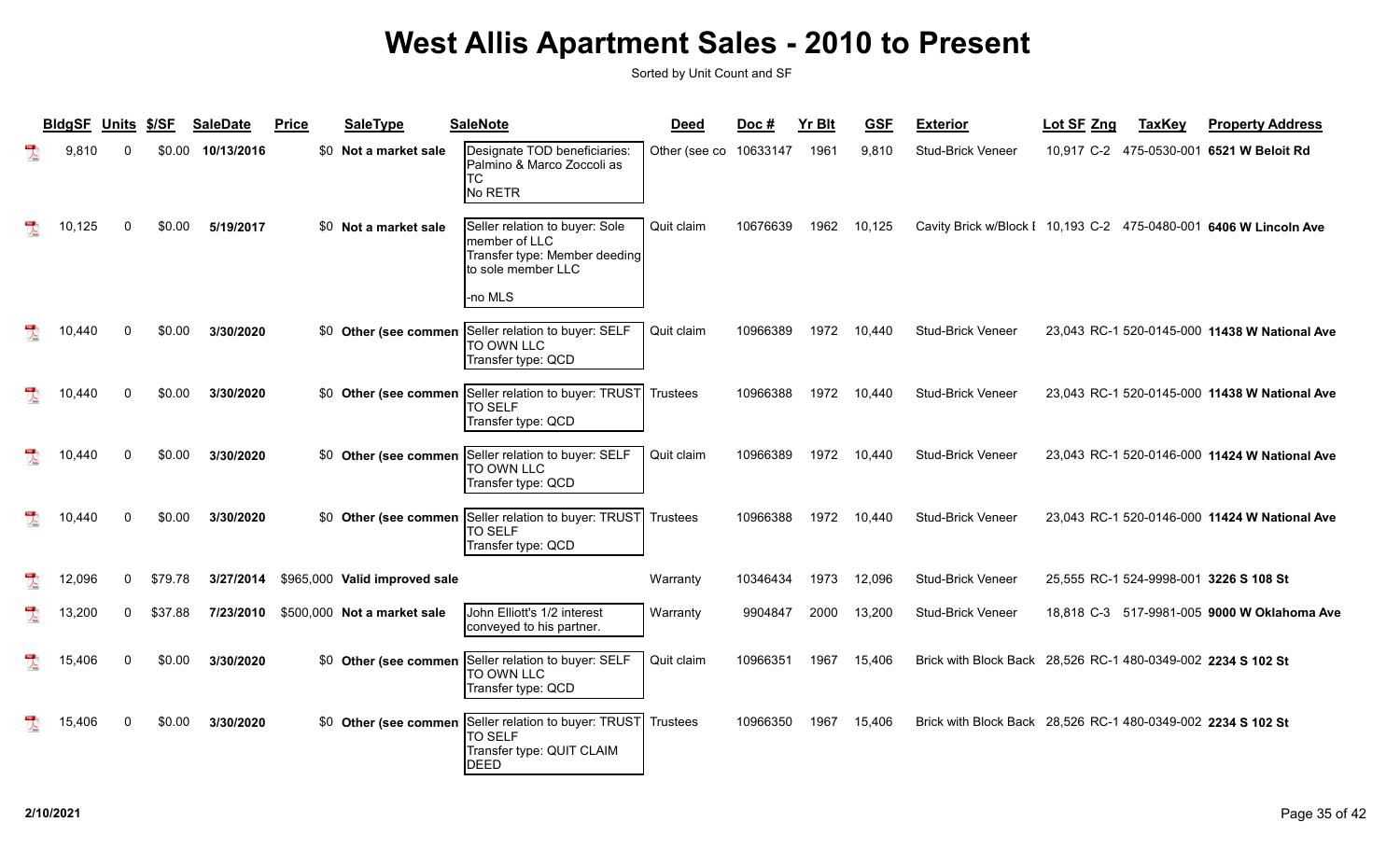| <b>BIdgSF</b> | <b>Units</b> | \$/SF   | <b>SaleDate</b> | <b>Price</b> | <b>SaleType</b>                            | <b>SaleNote</b>                                                                          | <b>Deed</b> | Doc#     | <b>Yr Blt</b> | <b>GSF</b> | <b>Exterior</b>              | Lot SF Zng | <b>TaxKey</b> | <b>Property Address</b>                       |
|---------------|--------------|---------|-----------------|--------------|--------------------------------------------|------------------------------------------------------------------------------------------|-------------|----------|---------------|------------|------------------------------|------------|---------------|-----------------------------------------------|
| 15.406        | 0            | \$76.40 |                 |              | 10/17/2014 \$1,176,946 Valid improved sale |                                                                                          | Warranty    | 10409830 | 1967          | 15,406     | <b>Brick with Block Back</b> |            |               | 28,526 RC-1 480-0349-002 2234 S 102 St        |
| 15,532        | 0            | \$76.29 |                 |              | 8/15/2019 \$1,185,000 Valid improved sale  |                                                                                          | Warranty    | 10901880 | 1965          | 15,532     | Stud-Brick Veneer            |            |               | 13,634 C-2 476-0138-001 6775 W Becher St      |
| 16,136        |              | \$0.00  | 6/27/2018       |              | \$0 Not a market sale                      | Transfer type: Transfer to<br>single purpose entity upon<br>request of lender            | Quit claim  | 10790154 | 1966          | 16,136     | Stud-Brick Veneer            |            |               | 386,923 RC-1 523-0035-001 3459 S 110 St       |
| 16.650        |              | \$0.00  | 8/19/2016       |              | \$0 Not a market sale                      | QCD - Conversion of a<br>business entity                                                 | Quit claim  | 10652760 | 1961          | 16.650     | <b>Stud-Brick Veneer</b>     |            |               | 55,539 RC-1 488-0511-000 7357 W Beloit Rd     |
|               |              |         |                 |              |                                            | no MLS                                                                                   |             |          |               |            |                              |            |               |                                               |
| 16,714        |              | \$0.00  | 8/19/2016       |              | \$0 Not a market sale                      | QCD - Conversion of a<br>business entity                                                 | Quit claim  | 10652760 | 1965          | 16,714     | <b>Stud-Brick Veneer</b>     | 19.994 C-4 |               | 519-0002-003 10310 W Montana Ave              |
|               |              |         |                 |              |                                            | -no MLS                                                                                  |             |          |               |            |                              |            |               |                                               |
| 20,336        | ∩            | \$0.00  | 3/30/2020       |              | \$0 Other (see commen                      | Seller relation to buyer: SELF<br>TO OWN LLC<br>Transfer type: QUIT CLAIM<br><b>DEED</b> | Quit claim  | 10966396 | 1975          | 20,336     | Stud-Brick Veneer            |            |               | 36,155 PDD-520-9998-001 11244 W National Ave  |
| 20,336        |              | \$0.00  | 3/30/2020       |              | \$0 Other (see commen                      | Seller relation to buyer: TRUST<br><b>TO SELF</b><br>Transfer type: QCD                  | Trustees    | 10966395 | 1975          | 20,336     | Stud-Brick Veneer            |            |               | 36,155 PDD-520-9998-001 11244 W National Ave  |
| 20,336        | ∩            | \$0.00  | 3/30/2020       |              | \$0 Other (see commen                      | Seller relation to buyer: SELF<br>TO OWN LLC<br>Transfer type: QUIT CLAIM<br>DEED        | Quit claim  | 10966396 | 1975          | 20,336     | Stud-Brick Veneer            |            |               | 37,458 PDD-520-9998-002 11208 W National Ave  |
| 20,336        |              | \$0.00  | 3/30/2020       |              | \$0 Other (see commen                      | Seller relation to buyer: TRUST Trustees<br><b>TO SELF</b><br>Transfer type: QCD         |             | 10966395 | 1975          | 20,336     | Stud-Brick Veneer            |            |               | 37,458 PDD-520-9998-002 11208 W National Ave  |
| 20,710        | ∩            | \$0.00  | 3/30/2020       |              | \$0 Other (see commen                      | Seller relation to buyer: SELF<br>TO OWN LLC<br>Transfer type: QCD                       | Quit claim  | 10966394 | 1971          | 20,710     | <b>Stud-Brick Veneer</b>     |            |               | 35,458 RC-1 520-9976-000 11322 W National Ave |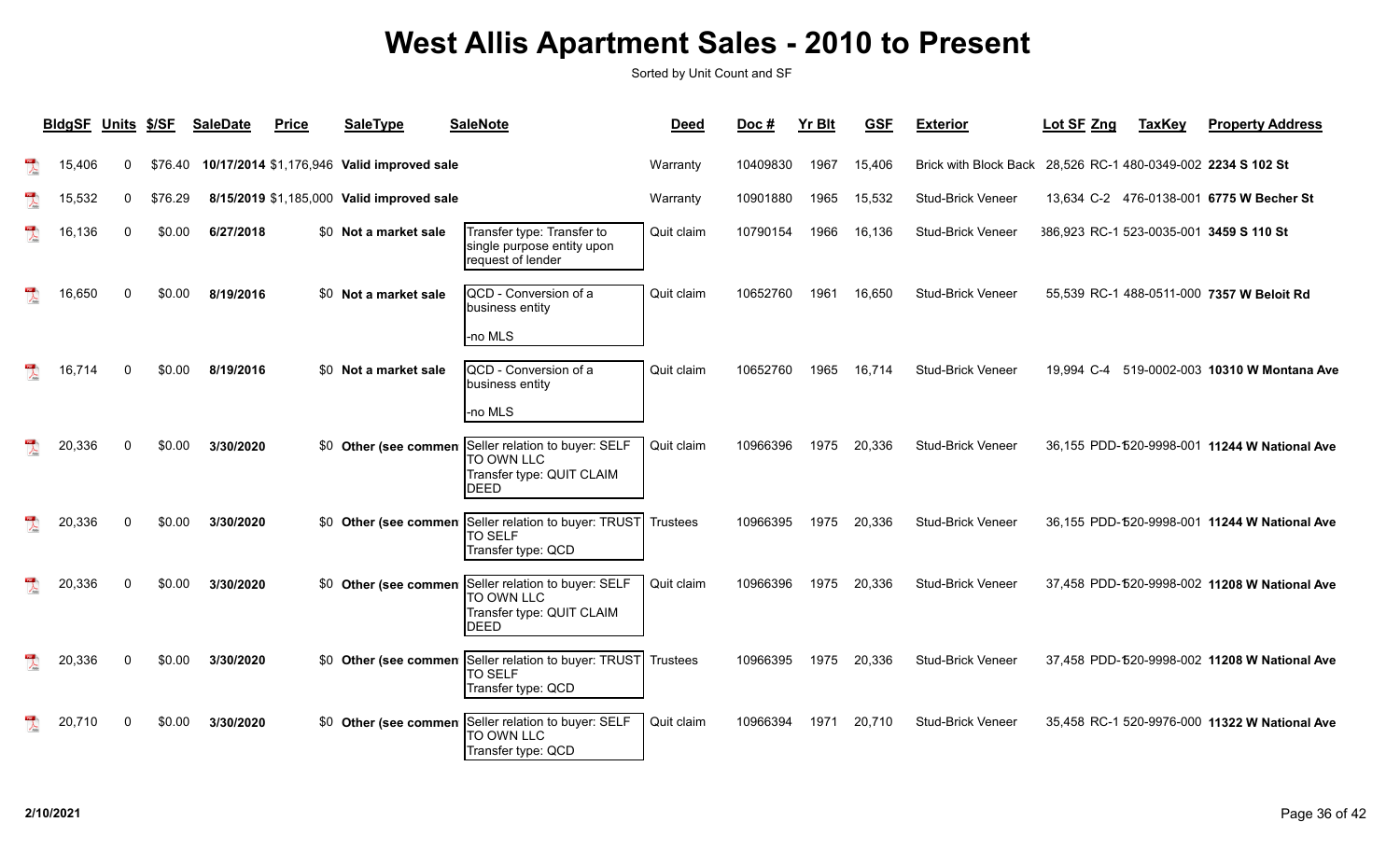| <b>BIdgSF</b> | Units        | \$/SF   | <b>SaleDate</b> | <b>Price</b> | <b>SaleType</b>                          | <b>SaleNote</b>                                                                               | <b>Deed</b> | Doc #    | <b>Yr Blt</b> | <b>GSF</b> | <b>Exterior</b>          | Lot SF Zng                              | <b>TaxKey</b> | <b>Property Address</b>                                             |
|---------------|--------------|---------|-----------------|--------------|------------------------------------------|-----------------------------------------------------------------------------------------------|-------------|----------|---------------|------------|--------------------------|-----------------------------------------|---------------|---------------------------------------------------------------------|
| 20,710        | 0            | \$0.00  | 3/30/2020       |              |                                          | \$0 Other (see commen Seller relation to buyer: TRUST<br><b>TO SELF</b><br>Transfer type: QCD | Trustees    | 10966393 | 1971          | 20,710     | <b>Stud-Brick Veneer</b> |                                         |               | 35,458 RC-1 520-9976-000 11322 W National Ave                       |
| 21,060        | $\mathbf{0}$ | \$0.00  | 3/19/2015       |              | \$0 Not a market sale                    | Quit claim transfer from self to<br>LLC                                                       | Quit claim  | 10460170 | 1959          | 21,060     |                          |                                         |               | Concrete Block, Text  15,377 C-2  479-0843-000  9125 W National Ave |
| 23,396        | $\mathbf{0}$ | \$0.00  | 6/27/2018       |              | \$0 Not a market sale                    | Transfer type: Transfer to<br>single purpose entity upon<br>request of lender                 | Quit claim  | 10790154 | 1966          | 23,396     | <b>Stud-Brick Veneer</b> | 386,923 RC-1 523-0035-001 3459 S 110 St |               |                                                                     |
| 23,396        | $\Omega$     | \$0.00  | 6/27/2018       |              | \$0 Not a market sale                    | Transfer type: Transfer to<br>single purpose entity upon<br>request of lender                 | Quit claim  | 10790154 | 1963          | 23,396     | <b>Stud-Brick Veneer</b> | 386.923 RC-1 523-0035-001 3459 S 110 St |               |                                                                     |
| 23,396        | 0            | \$0.00  | 6/27/2018       |              | \$0 Not a market sale                    | Transfer type: Transfer to<br>single purpose entity upon<br>request of lender                 | Quit claim  | 10790154 | 1963          | 23,396     | <b>Stud-Brick Veneer</b> | 386.923 RC-1 523-0035-001 3459 S 110 St |               |                                                                     |
| 24,024        | $\mathbf{0}$ | \$0.00  | 6/27/2018       |              | \$0 Not a market sale                    | Transfer type: Transfer to<br>single purpose entity upon<br>request of lender                 | Quit claim  | 10790154 | 1963          | 24,024     | Stud-Brick Veneer        | 386,923 RC-1 523-0035-001 3459 S 110 St |               |                                                                     |
| 24,291        | 0            | \$41.17 |                 |              | 5/5/2010 \$1,000,000 Valid improved sale |                                                                                               | Quit claim  | 9877176  | 1948          | 24,291     | <b>Stud-Brick Veneer</b> |                                         |               | 18,118 C-2 477-0190-000 7829 W Becher St                            |
| 24,734        | 0            | \$0.00  | 6/27/2018       |              | \$0 Not a market sale                    | Transfer type: Transfer to<br>single purpose entity upon<br>request of lender                 | Quit claim  | 10790154 | 1970          | 24,734     | <b>Stud-Brick Veneer</b> | 386.923 RC-1 523-0035-001 3459 S 110 St |               |                                                                     |
| 24,734        | 0            | \$0.00  | 6/27/2018       |              | \$0 Not a market sale                    | Transfer type: Transfer to<br>single purpose entity upon<br>request of lender                 | Quit claim  | 10790154 | 1966          | 24,734     | <b>Stud-Brick Veneer</b> | 386,923 RC-1 523-0035-001 3459 S 110 St |               |                                                                     |
| 24,734        | $\Omega$     | \$0.00  | 6/27/2018       |              | \$0 Not a market sale                    | Transfer type: Transfer to<br>single purpose entity upon<br>request of lender                 | Quit claim  | 10790154 | 1966          | 24,734     | <b>Stud-Brick Veneer</b> | 386,923 RC-1 523-0035-001 3459 S 110 St |               |                                                                     |
| 25,704        | 0            | \$16.74 |                 |              | 7/27/2018 \$430,400 Not a market sale    | Only 35% interest was sold.                                                                   | Warranty    | 10805844 | 1965          | 25,704     | <b>Stud-Brick Veneer</b> |                                         |               | 40,013 C-4 519-0002-004 10253 W Cleveland Ave                       |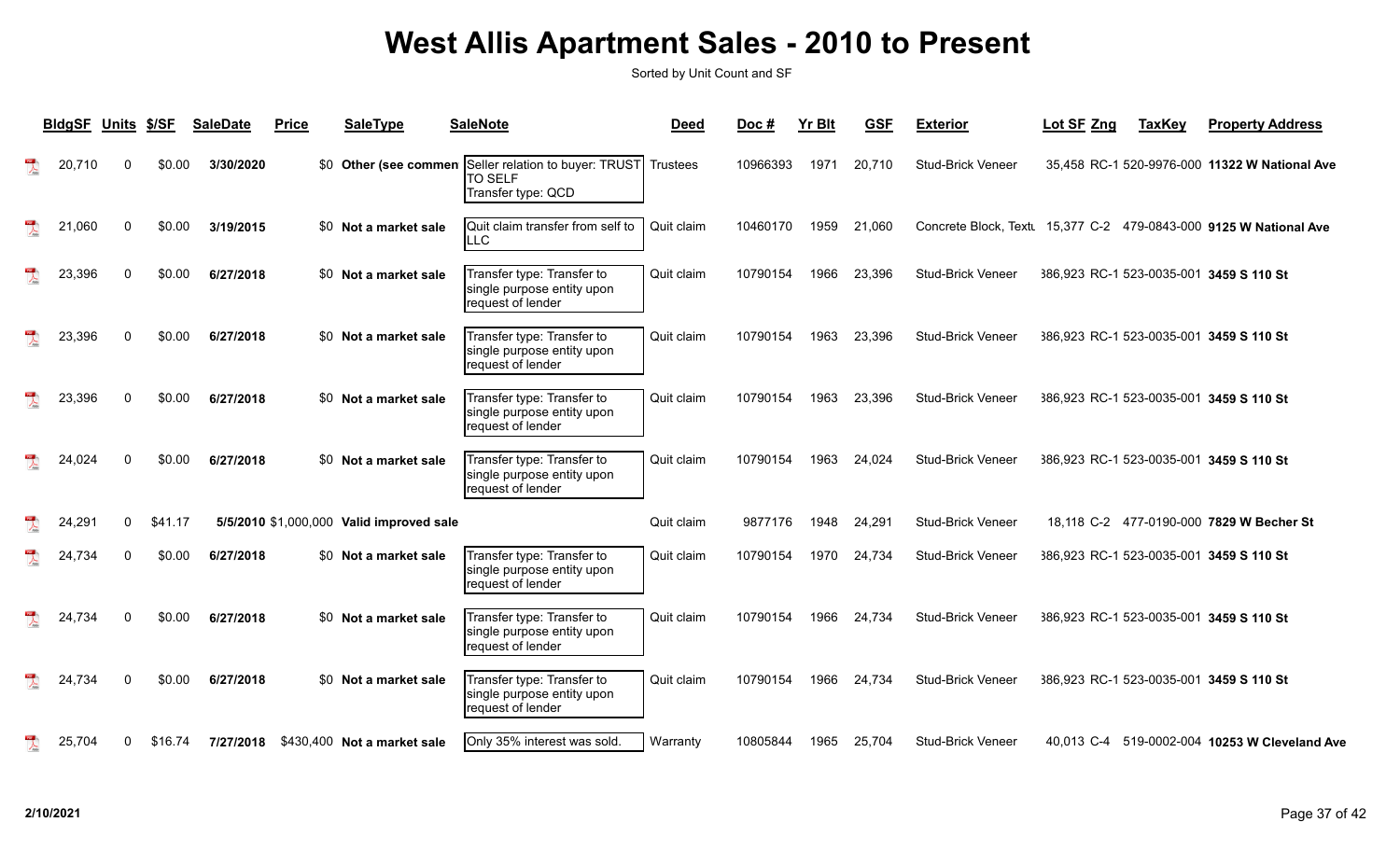| <b>BldgSF</b> | <b>Units</b> | \$/SF   | <b>SaleDate</b> | <b>Price</b> | <b>SaleType</b>                           | <b>SaleNote</b>                                                                          | <b>Deed</b>     | Doc#     | Yr Blt | <b>GSF</b> | <b>Exterior</b>          | Lot SF Zng | <b>TaxKey</b> | <b>Property Address</b>                      |
|---------------|--------------|---------|-----------------|--------------|-------------------------------------------|------------------------------------------------------------------------------------------|-----------------|----------|--------|------------|--------------------------|------------|---------------|----------------------------------------------|
| 25,704        |              | \$0.00  | 8/19/2016       |              | \$0 Not a market sale                     | QCD - Conversion of a<br>business entity                                                 | Quit claim      | 10652760 | 1964   | 25,704     | Stud-Brick Veneer        | 36.660 C-4 |               | 519-0002-005 10330 W Montana Ave             |
|               |              |         |                 |              |                                           | -no MLS                                                                                  |                 |          |        |            |                          |            |               |                                              |
| 25,826        |              | \$0.00  | 3/30/2020       |              | \$0 Other (see commen                     | Seller relation to buyer: SELF<br>TO OWN LLC<br>Transfer type: QCD                       | Quit claim      | 10966399 | 1991   | 25,826     | <b>Stud-Brick Veneer</b> |            |               | 81,569 PDD-520-9998-003 11202 W National Ave |
| 25,826        |              | \$0.00  | 3/30/2020       |              | \$0 Other (see commen                     | Seller relation to buyer: TRUST<br><b>TO SELF</b><br>Transfer type: QCD                  | <b>Trustees</b> | 10966398 | 1991   | 25,826     | <b>Stud-Brick Veneer</b> |            |               | 81,569 PDD-520-9998-003 11202 W National Ave |
| 26,620        | $\mathbf{0}$ | \$60.11 |                 |              | 4/5/2012 \$1,600,000 Valid improved sale  |                                                                                          | Warranty        | 10106573 | 1981   | 26,620     | Stud-Brick Veneer        | 23.740 C-3 |               | 438-0303-001 5920 W National Ave             |
| 35,340        | $\Omega$     | \$0.00  | 6/27/2018       |              | \$0 Not a market sale                     | Transfer type: Transfer to<br>single purpose entity upon<br>request of lender            | Quit claim      | 10790154 | 1966   | 35,340     | <b>Stud-Brick Veneer</b> |            |               | 386,923 RC-1 523-0035-001 3459 S 110 St      |
| 35,340        |              | \$0.00  | 6/27/2018       |              | \$0 Not a market sale                     | Transfer type: Transfer to<br>single purpose entity upon<br>request of lender            | Quit claim      | 10790154 | 1966   | 35,340     | <b>Stud-Brick Veneer</b> |            |               | 386,923 RC-1 523-0035-001 3459 S 110 St      |
| 36,468        | $\Omega$     | \$75.41 |                 |              | 8/19/2020 \$2,750,000 Valid improved sale |                                                                                          | Warranty        | 11012402 | 1980   | 36,468     | Brick with Block Back    |            |               | 59,285 RC-1 448-0024-000 1751 S 115 Ct       |
| 36,504        | $\Omega$     | \$0.00  | 6/27/2018       |              | \$0 Not a market sale                     | Transfer type: Transfer to<br>single purpose entity upon<br>request of lender            | Quit claim      | 10790154 | 1966   | 36,504     | <b>Stud-Brick Veneer</b> |            |               | 386,923 RC-1 523-0035-001 3459 S 110 St      |
| 36,614        |              | \$0.00  | 6/27/2018       |              | \$0 Not a market sale                     | Transfer type: Transfer to<br>single purpose entity upon<br>request of lender            | Quit claim      | 10790154 | 1970   | 36,614     | <b>Stud-Brick Veneer</b> |            |               | 386,923 RC-1 523-0035-001 3459 S 110 St      |
| 37,772        | ∩            | \$0.00  | 6/27/2018       |              | \$0 Not a market sale                     | Transfer type: Transfer to<br>single purpose entity upon<br>request of lender            | Quit claim      | 10790154 | 1966   | 37,772     | <b>Stud-Brick Veneer</b> |            |               | 386,923 RC-1 523-0035-001 3459 S 110 St      |
| 38,740        |              | \$0.00  | 3/30/2020       |              | \$0 Other (see commen                     | Seller relation to buyer: OWN<br>LLC TO SELF<br>Transfer type: QUIT CLAIM<br><b>DEED</b> | Quit claim      | 10966335 | 1977   | 38,740     | <b>Stud-Brick Veneer</b> | 68.607 C-4 |               | 520-9965-021 11229 W National Ave            |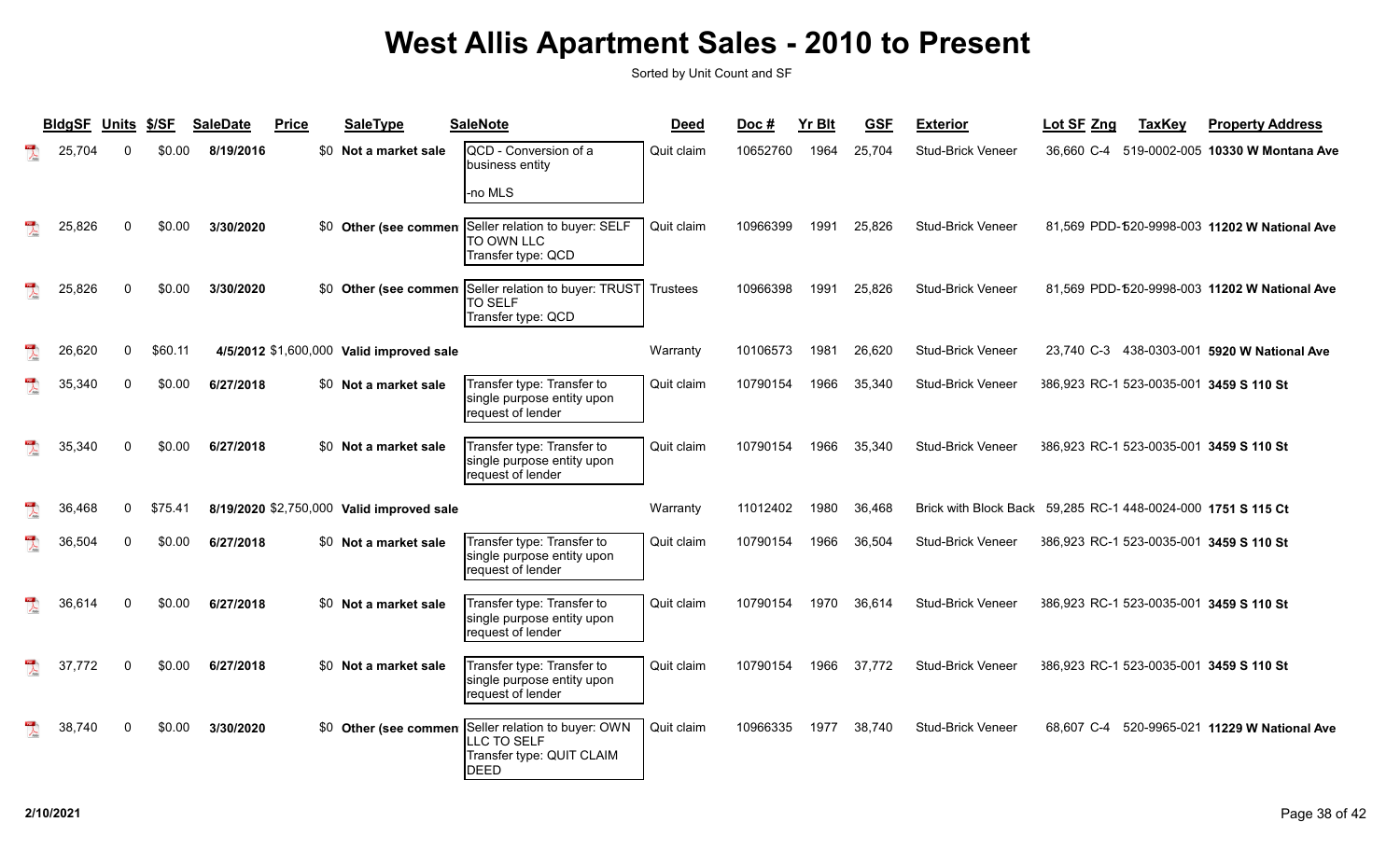| <b>BIdgSF</b> | <b>Units</b> | \$/SF    | <b>SaleDate</b>   | <b>Price</b> | <b>SaleType</b>                                               | <b>SaleNote</b>                                                                                                                                                                                                                                               | <b>Deed</b>     | Doc#     | <b>Yr Blt</b> | <b>GSF</b> | <b>Exterior</b>                                            | Lot SF Zng | <b>TaxKey</b> | <b>Property Address</b>                        |
|---------------|--------------|----------|-------------------|--------------|---------------------------------------------------------------|---------------------------------------------------------------------------------------------------------------------------------------------------------------------------------------------------------------------------------------------------------------|-----------------|----------|---------------|------------|------------------------------------------------------------|------------|---------------|------------------------------------------------|
| 38,740        | $\Omega$     | \$0.00   | 3/30/2020         |              | \$0 Other (see commen                                         | Seller relation to buyer: TRUST<br><b>TO SELF</b><br>Transfer type: QUIT CLAIM<br>DEED                                                                                                                                                                        | Trustees        | 10966334 | 1977          | 38,740     | Stud-Brick Veneer                                          | 68.607 C-4 |               | 520-9965-021 11229 W National Ave              |
| 38,740        | 0            |          | \$0.00 11/17/2015 |              | \$0 Not a market sale                                         | Amend Trust                                                                                                                                                                                                                                                   | Trustees        | 10518913 | 1977          | 38,740     | <b>Stud-Brick Veneer</b>                                   | 68.607 C-4 |               | 520-9965-021 11229 W National Ave              |
| 38,740        | 0            | \$60.16  |                   |              | 10/31/2014 \$2,330,600 Valid improved sale                    |                                                                                                                                                                                                                                                               | Warranty        | 10410273 | 1977          | 38,740     | <b>Stud-Brick Veneer</b>                                   | 68,607 C-4 |               | 520-9965-021 11229 W National Ave              |
| 38,740        | 0            | \$57.82  |                   |              | 12/12/2012 \$2,240,000 Valid improved sale No transfer return | THOMAS J RHODA to TODD<br>M MILLER                                                                                                                                                                                                                            | Warranty        | 10194233 | 1977          | 38,740     | <b>Stud-Brick Veneer</b>                                   | 68,607 C-4 |               | 520-9965-021 11229 W National Ave              |
| 39,016        | $\Omega$     | \$0.00   | 6/27/2018         |              | \$0 Not a market sale                                         | Transfer type: Transfer to<br>single purpose entity upon<br>request of lender                                                                                                                                                                                 | Quit claim      | 10790154 | 1963          | 39,016     | <b>Stud-Brick Veneer</b>                                   |            |               | 386,923 RC-1 523-0035-001 3459 S 110 St        |
| 40,424        | 0            | \$110.75 |                   |              | 6/13/2019 \$4,477,000 Valid improved sale                     |                                                                                                                                                                                                                                                               | Warranty        | 10879239 | 2014          | 40,424     | Stud-Hardboard Sidir 90,917 RB-2 451-1007-000 1803 S 92 St |            |               |                                                |
| 40,424        | $\Omega$     | \$3.71   |                   |              | 9/4/2013 \$149,900 Not a market sale                          |                                                                                                                                                                                                                                                               | Personal repr   | 10292809 | 2014          | 40,424     | Stud-Hardboard Sidir 90,917 RB-2 451-1007-000 1803 S 92 St |            |               |                                                |
| 41,072        | $\Omega$     | \$0.00   | 3/30/2020         |              |                                                               | \$0 Other (see commen Seller relation to buyer: SELF<br>TO OWN LLC<br>Transfer type: QCD                                                                                                                                                                      | Quit claim      | 10966387 | 1973          | 41,072     | <b>Stud-Brick Veneer</b>                                   |            |               | 46,566 RC-2 519-0351-001 10610 W Oklahoma Ave  |
| ,072<br>41    | $\Omega$     | \$0.00   | 3/30/2020         |              | \$0 Other (see commen                                         | Seller relation to buyer: TRUST<br><b>TO SELF</b><br>Transfer type: TRUST TO<br><b>SELF</b>                                                                                                                                                                   | <b>Trustees</b> | 10966386 | 1973          | 41,072     | <b>Stud-Brick Veneer</b>                                   |            |               | 46,566 RC-2 519-0351-001 10610 W Oklahoma Ave  |
| 48,768        | $\Omega$     | \$52.48  |                   |              | 1/1/2018 \$2,559,500 Not a market sale                        | Ownership transferred: Grantor<br>is contributing the property in<br>exchange for 16.6859%<br>interest in the LLC.<br>Transfer type: Grantor is<br>contributing the property in<br>exchange for 16.6859%<br>interest in the LLC.<br>Deed type: Trustees' Deed | <b>Trustees</b> | 10891754 | 2008          | 48,768     | <b>Stud-Brick Veneer</b>                                   |            |               | 27,748 C-3 454-0638-001 1430 S Six Points Cros |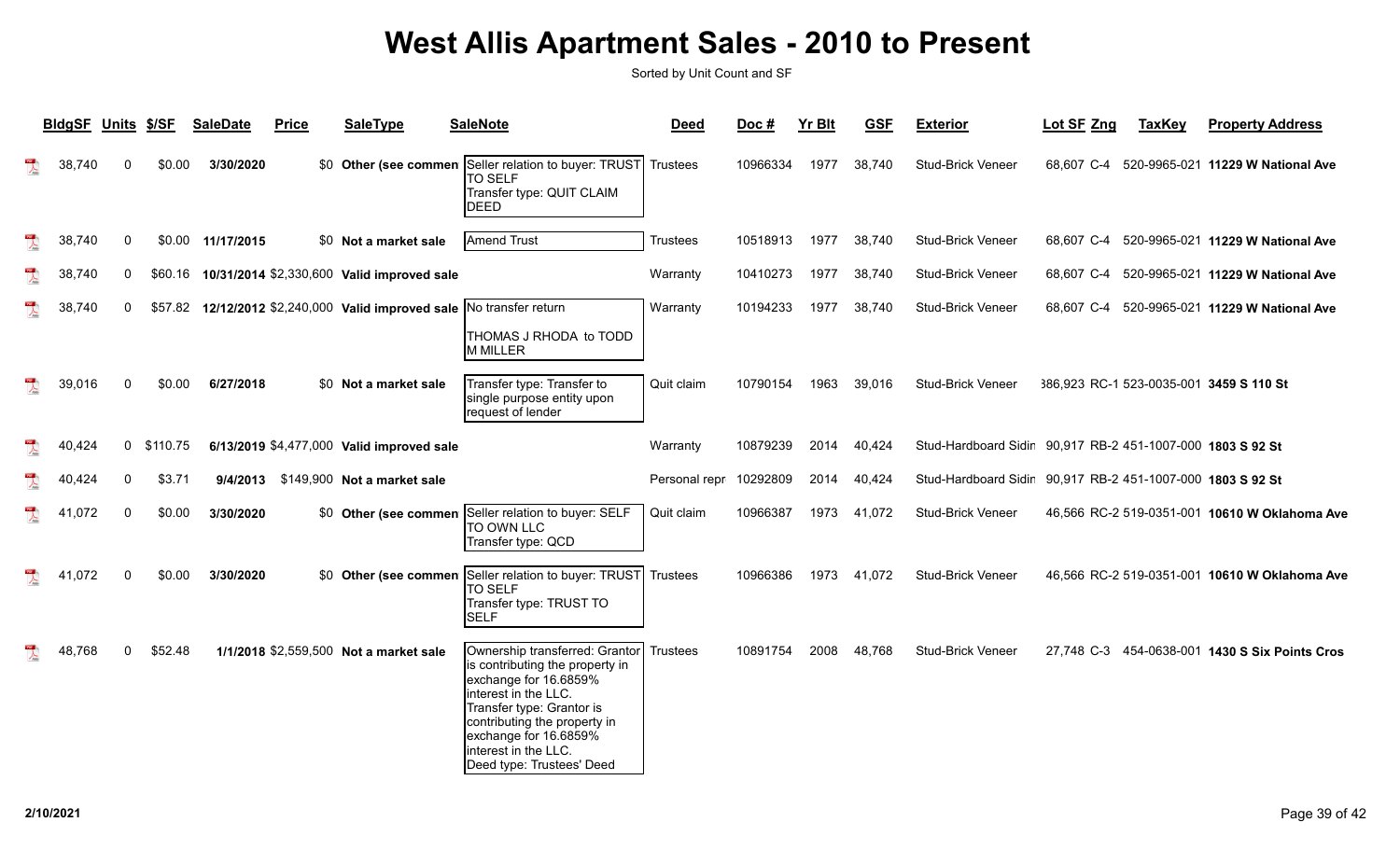| <b>BldgSF</b> | <b>Units</b> | \$/SF    | <b>SaleDate</b> | <b>Price</b> | <b>SaleType</b>                        | <b>SaleNote</b>                                                                                                                                                                                                                                               | <b>Deed</b>            | Doc #    | <b>Yr Blt</b> | <b>GSF</b> | <b>Exterior</b>          | Lot SF Zng | <b>TaxKey</b> | <b>Property Address</b>                        |
|---------------|--------------|----------|-----------------|--------------|----------------------------------------|---------------------------------------------------------------------------------------------------------------------------------------------------------------------------------------------------------------------------------------------------------------|------------------------|----------|---------------|------------|--------------------------|------------|---------------|------------------------------------------------|
| 48,768        | $\mathbf 0$  | \$391.65 |                 |              | 5/6/2014\$19,100,000 Not a market sale | Sale includes 454-0637-001,<br>454-0638-001 & 454-0639-001                                                                                                                                                                                                    | Special warra 10356823 |          | 2008          | 48.768     | <b>Stud-Brick Veneer</b> |            |               | 27,748 C-3 454-0638-001 1430 S Six Points Cros |
| 49,320        | 0            | \$51.90  |                 |              | 1/1/2018 \$2,559,500 Not a market sale | Ownership transferred: Grantor<br>is contributing the property in<br>exchange for 16.6859%<br>interest in the LLC.<br>Transfer type: Grantor is<br>contributing the property in<br>exchange for 16.6859%<br>interest in the LLC.<br>Deed type: Trustees' Deed | <b>Trustees</b>        | 10891754 | 2006          | 49,320     | Stud-Brick Veneer        | 25.352 C-3 |               | 454-0637-001 1460 S Six Points Cros            |
| 49,320        | 0            | \$51.90  |                 |              | 1/1/2018 \$2,559,500 Not a market sale | Ownership transferred: Grantor<br>is contributing the property in<br>exchange for 16.6859%<br>interest in the LLC.<br>Transfer type: Grantor is<br>contributing the property in<br>exchange for 16.6859%<br>interest in the LLC.<br>Deed type: Trustees' Deed | Trustees               | 10891754 | 2006          | 49,320     | <b>Stud-Brick Veneer</b> |            |               | 5,620 C-3 454-0637-001 1460 S Six Points Cros  |
| 49,320        | $\Omega$     | \$51.90  |                 |              | 1/1/2018 \$2,559,500 Not a market sale | Ownership transferred: Grantor<br>is contributing the property in<br>exchange for 16.6859%<br>interest in the LLC.<br>Transfer type: Grantor is<br>contributing the property in<br>exchange for 16.6859%<br>interest in the LLC.<br>Deed type: Trustees' Deed | <b>Trustees</b>        | 10891754 | 2006          | 49,320     | <b>Stud-Brick Veneer</b> |            |               | 35,719 C-3 454-0637-001 1460 S Six Points Cros |
| 49,320        | 0            | \$387.27 |                 |              | 5/6/2014\$19,100,000 Not a market sale | Sale includes 454-0637-001,<br>454-0638-001 & 454-0639-001                                                                                                                                                                                                    | Special warra 10356823 |          | 2006          | 49,320     | <b>Stud-Brick Veneer</b> |            |               | 25,352 C-3 454-0637-001 1460 S Six Points Cros |
| 49,320        | $\mathbf 0$  | \$387.27 |                 |              | 5/6/2014\$19,100,000 Not a market sale | Sale includes 454-0637-001,<br>454-0638-001 & 454-0639-001                                                                                                                                                                                                    | Special warra 10356823 |          | 2006          | 49,320     | <b>Stud-Brick Veneer</b> |            |               | 5,620 C-3 454-0637-001 1460 S Six Points Cros  |
| 49.320        | 0            | \$387.27 |                 |              | 5/6/2014\$19,100,000 Not a market sale | Sale includes 454-0637-001,<br>454-0638-001 & 454-0639-001                                                                                                                                                                                                    | Special warra          | 10356823 | 2006          | 49,320     | <b>Stud-Brick Veneer</b> |            |               | 35,719 C-3 454-0637-001 1460 S Six Points Cros |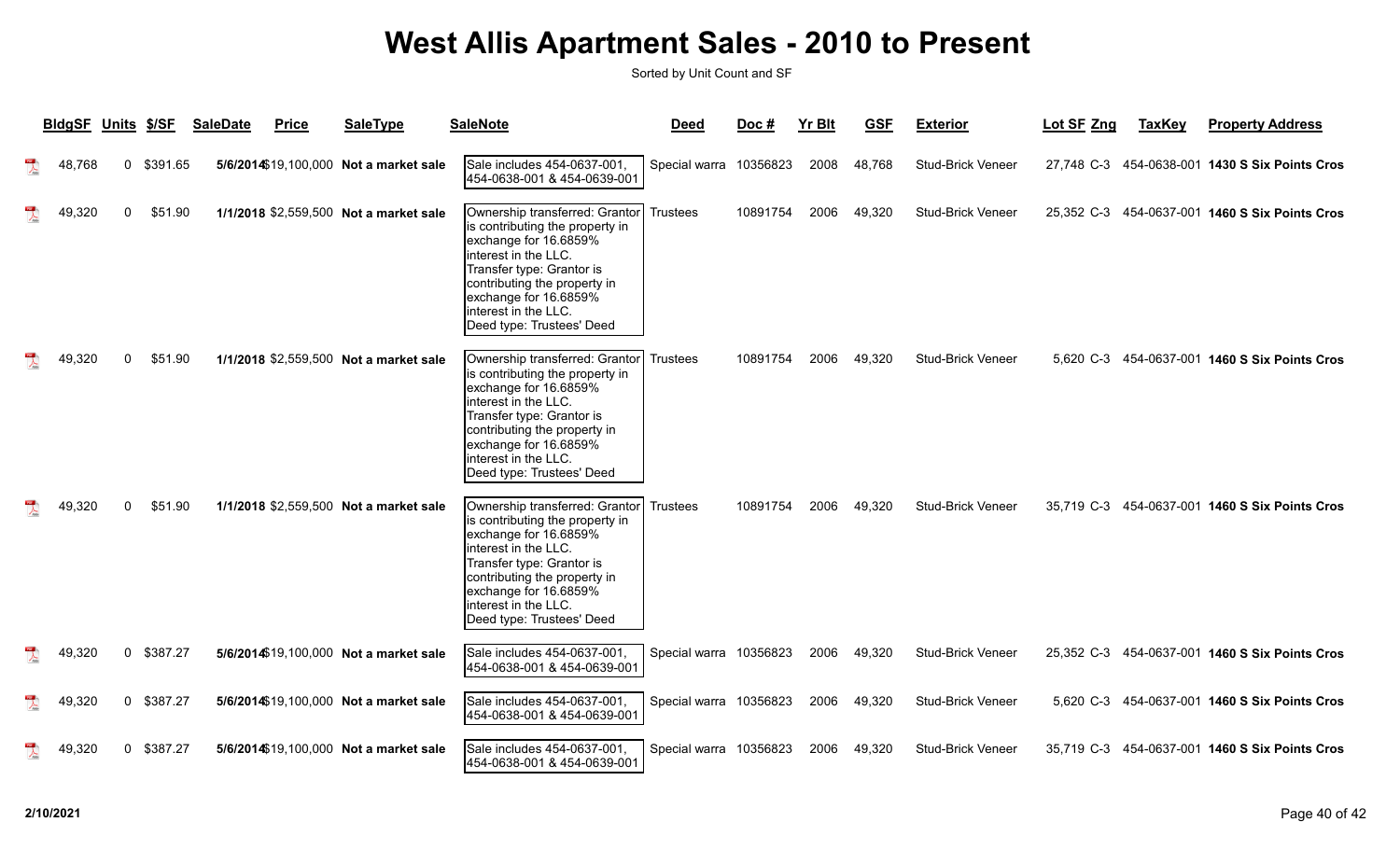|   | <b>BldgSF Units \$/SF</b> |              |          | <b>SaleDate</b> | <b>Price</b> | <b>SaleType</b>                        | <b>SaleNote</b>                                                                                                                                                                                                                                               | <b>Deed</b>            | Doc#     | <b>Yr Blt</b> | <b>GSF</b> | <b>Exterior</b>                                             | Lot SF Zng | <b>TaxKey</b> | <b>Property Address</b>                          |
|---|---------------------------|--------------|----------|-----------------|--------------|----------------------------------------|---------------------------------------------------------------------------------------------------------------------------------------------------------------------------------------------------------------------------------------------------------------|------------------------|----------|---------------|------------|-------------------------------------------------------------|------------|---------------|--------------------------------------------------|
| 乁 | 52,512                    | 0            | \$0.00   | 5/1/2019        |              | \$0 Not a market sale                  | transferring remaining interest                                                                                                                                                                                                                               | Quit claim             | 10866916 | 1967          | 52,512     | Cavity Brick w/Block I 35,933 C-2 451-0226-001 1422 S 92 St |            |               |                                                  |
|   | 52,512                    | $\Omega$     | \$0.00   | 9/28/2018       |              |                                        | \$0 Other (see commen Transfer type: a 10.72574%                                                                                                                                                                                                              | Quit claim             | 10816234 | 1967          | 52,512     | Cavity Brick w/Block I 35,933 C-2 451-0226-001 1422 S 92 St |            |               |                                                  |
|   | 52,512                    | $\Omega$     | \$0.00   | 8/1/2017        |              | \$0 Not a market sale                  | Ownership transferred:<br>14.27426%                                                                                                                                                                                                                           | Quit claim             | 10699482 | 1967          | 52,512     | Cavity Brick w/Block I 35,933 C-2 451-0226-001 1422 S 92 St |            |               |                                                  |
|   | 65,672                    | $\Omega$     | \$3.65   | 2/13/2015       |              | \$240,000 Not a market sale            | No transfer return                                                                                                                                                                                                                                            | Warranty               | 10435959 | 1995          | 65,672     | <b>Stud-Brick Veneer</b>                                    |            |               | 104,325 RC-2 448-9987-004 11505 W Greenfield Ave |
|   | 67,372                    | $\mathbf{0}$ | \$37.99  |                 |              | 1/1/2018 \$2,559,500 Not a market sale | Ownership transferred: Grantor<br>is contributing the property in<br>exchange for 16.6859%<br>interest in the LLC.<br>Transfer type: Grantor is<br>contributing the property in<br>exchange for 16.6859%<br>interest in the LLC.<br>Deed type: Trustees' Deed | <b>Trustees</b>        | 10891754 | 2008          | 67,372     | <b>Stud-Brick Veneer</b>                                    |            |               | 25,352 C-3 454-0637-001 1460 S Six Points Cros   |
|   | 67,372                    | $\Omega$     | \$37.99  |                 |              | 1/1/2018 \$2,559,500 Not a market sale | Ownership transferred: Grantor<br>is contributing the property in<br>exchange for 16.6859%<br>interest in the LLC.<br>Transfer type: Grantor is<br>contributing the property in<br>exchange for 16.6859%<br>interest in the LLC.<br>Deed type: Trustees' Deed | Trustees               | 10891754 | 2008          | 67,372     | <b>Stud-Brick Veneer</b>                                    |            |               | 5.620 C-3 454-0637-001 1460 S Six Points Cros    |
|   | 67,372                    | $\mathbf{0}$ | \$37.99  |                 |              | 1/1/2018 \$2,559,500 Not a market sale | Ownership transferred: Grantor<br>is contributing the property in<br>exchange for 16.6859%<br>interest in the LLC.<br>Transfer type: Grantor is<br>contributing the property in<br>exchange for 16.6859%<br>interest in the LLC.<br>Deed type: Trustees' Deed | <b>Trustees</b>        | 10891754 | 2008          | 67,372     | Stud-Brick Veneer                                           |            |               | 35,719 C-3 454-0637-001 1460 S Six Points Cros   |
|   | 67,372                    | 0            | \$283.50 |                 |              | 5/6/2014\$19,100,000 Not a market sale | Sale includes 454-0637-001,<br>454-0638-001 & 454-0639-001                                                                                                                                                                                                    | Special warra 10356823 |          | 2008          | 67,372     | <b>Stud-Brick Veneer</b>                                    | 25.352 C-3 |               | 454-0637-001 1460 S Six Points Cros              |